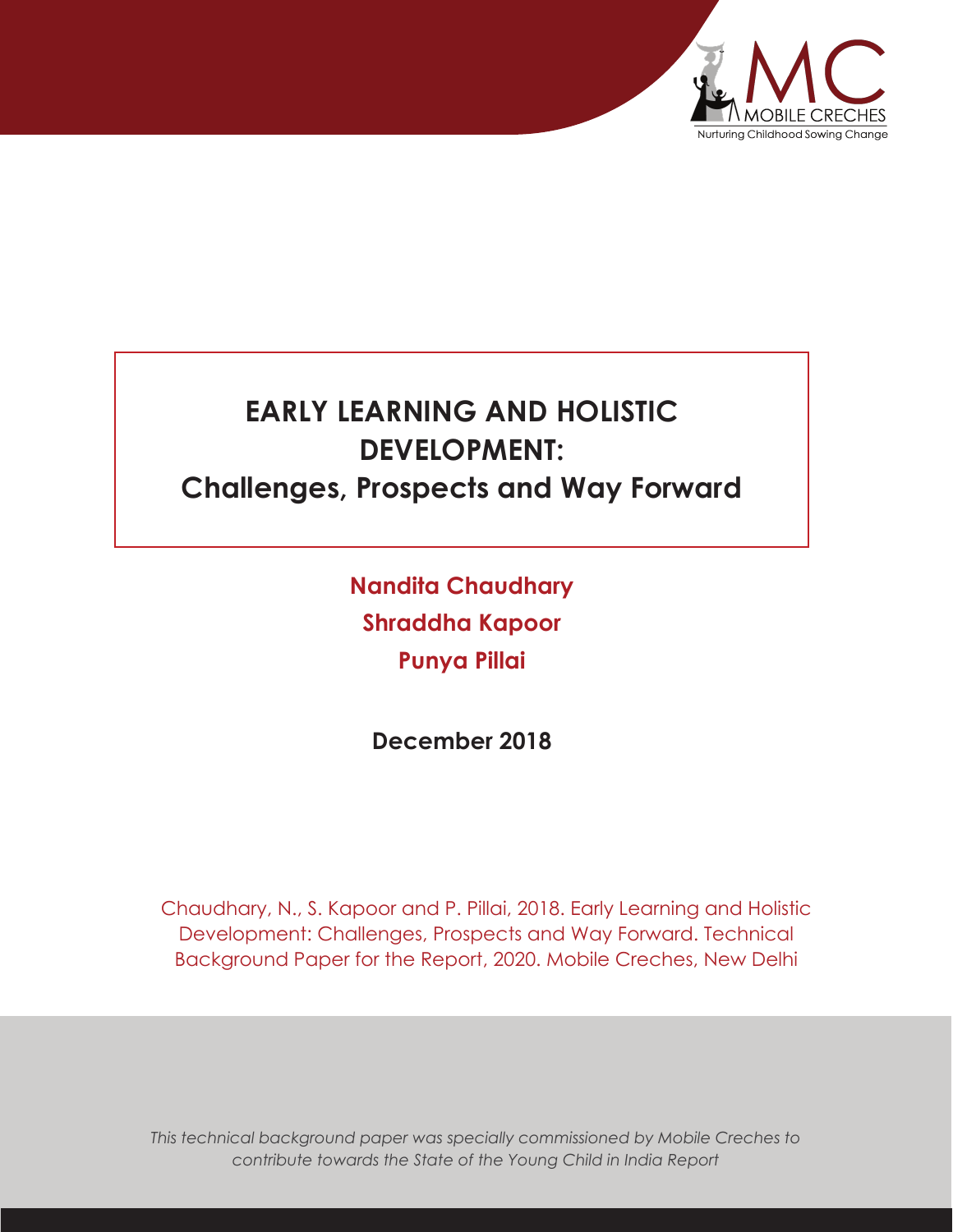## **Early learning and holistic development: Challenges, prospects and way forward**

**Report on the status of the young child Mobile Creches**

> **Nandita Chaudhary1 Shraddha Kapoor Punya Pillai**

#### **Abstract**

Human infants need of care and protection from adults for their survival. This dependence is also seen by social scientists as an opportunity for the formation of emotional attachments, and the foundation of social relationships, language, cultural and cognitive learning. Thus, the early years are important for development during which a child's care, comfort, security and experiences are matters of concern. Throughout history and across cultures, human social groups have provided for childcare, albeit in a variety of different ways. A close analysis of these differences demonstrates that methods of caring cannot be narrowly defined, and that diversity is a key feature of human social practices and cultural membership as well as of our natural world. As an illustration of this, it is important to note that most of us are positively predisposed towards our childhood cultural experiences.

Although family members are the primary carers of young children, the support of others has been beneficial for the main carer, often the mother and the child. In modern times, society and State aid families through the provision of goods and services for the care of children. Within the family, who will care for the child and how, is guided by cultural traditions, situational constraints and personal disposition. Cultural practices provide children with a meaningful orientation to the environment, loaded with beliefs and values. This dimension of culture for childhood cannot be underestimated and for children in India, it is a fundamental right as provided under the Constitution. Despite existing provisions for support, many children live through difficult

<sup>1</sup> Vini Gupta and Manisha Goel did the reference work and assisted with writing and editing. We are also greatly honoured to have the document edited, read and approved by Dr. S. Anandalakshmy. As a member of the founding committee of Mobile Crechesand long-standing supporter, her inputs have been invaluable.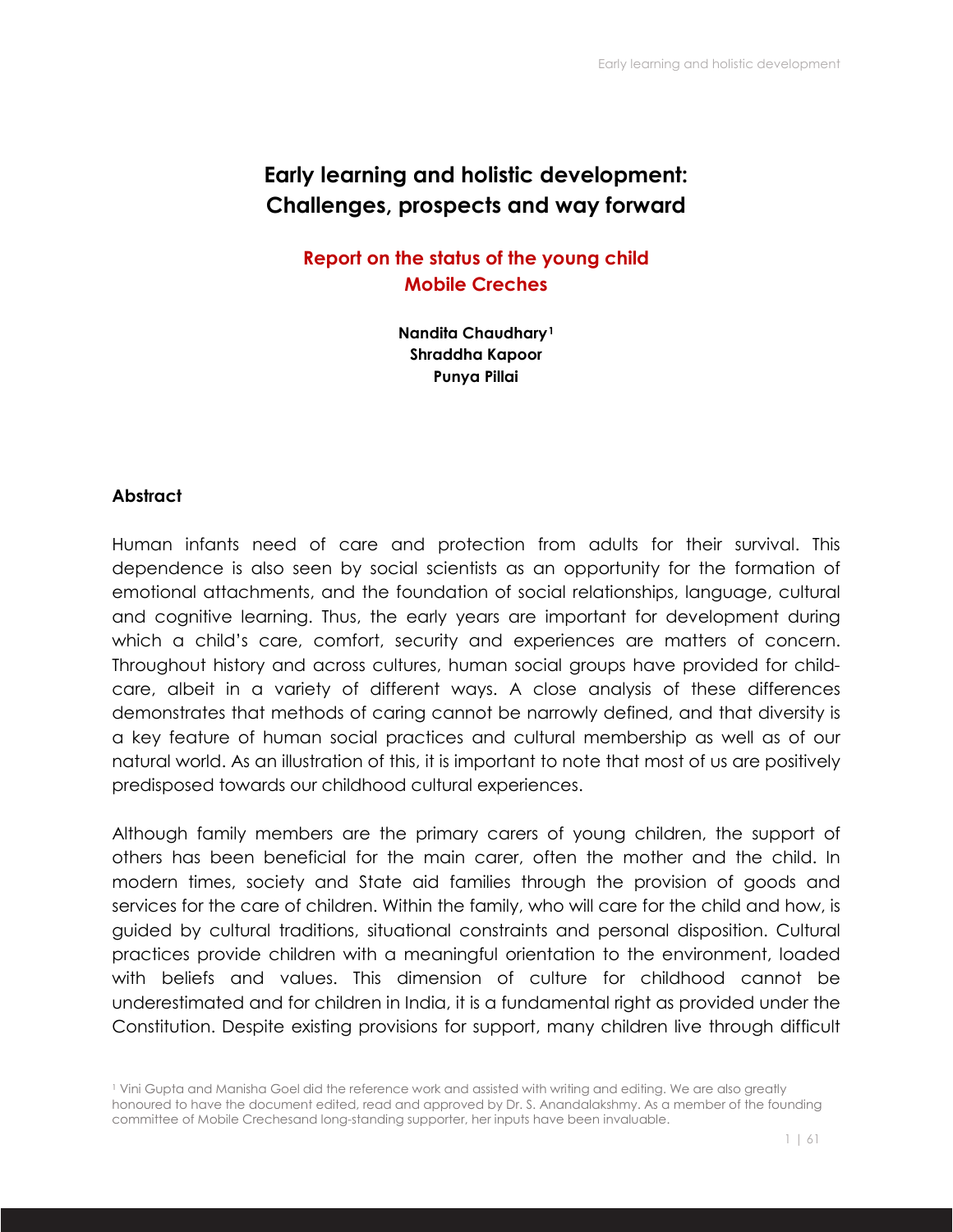circumstances and support from Governmental and Non-governmental agencies becomes even more important.

Early childhood education and care for the very young supplements and even substitutes caregivers (when there is need), especially for employed mothers. Among migrant populations for instance, the absence of substitute caregivers leave young children vulnerable when parents go out to work. In such circumstances, older siblings may be compelled to drop out of school to care for infants. Safety and well-being of children growing up in such circumstances is a matter of immediate and urgent concern for families, communities, the Governmental and Non-governmental agencies. Although policy has been in place for decades, much more needs to be done in practice to ensure the well-being of all young children in and outside the family. Recent structural changes in family life require concerted efforts to ensure that no child is left unattended, that children find opportunity to attend school, and that a mother can leave her child in a safe and secure environment if she goes to work.

The task of the chapter is to take stock of the status of young children in India for identifying the requirement, availability, access and utilisation of basic services for the young child. In doing so, we will attempt to answer the question: Where do we stand in our commitment towards children. This review will focus firmly on identifying the way forward in planning for children and families through key recommendations for implementation of basic services for all children under six years of age. A specific examination of good practices in services for early childhood will assist in the preparation of recommendations for reaching that last mile of connectivity for children in need of care.

## **Background and history**

Human infants are altricial<sup>2</sup> rather than precocial<sup>3</sup>, in need of care and protection from adults for their survival. This dependence is also seen as an opportunity for the formation of emotional attachments, and the foundation of social relationships, language, cultural and cognitive learning. Thus, the early years are important for development during which a child's care, comfort, security and experiences are matters of important concern. Throughout history and across cultures, social groups have provided for childcare in a variety of different ways that cannot be narrowly defined. Diversity is a key feature of human social practices and cultural membership. The differences also reflect the close adaptation of care arrangements to ecological conditions and social history.

<sup>2</sup> born in an undeveloped state and requiring care and feeding by the parents, contrasted with precocial

<sup>3</sup> Born in a relatively advanced state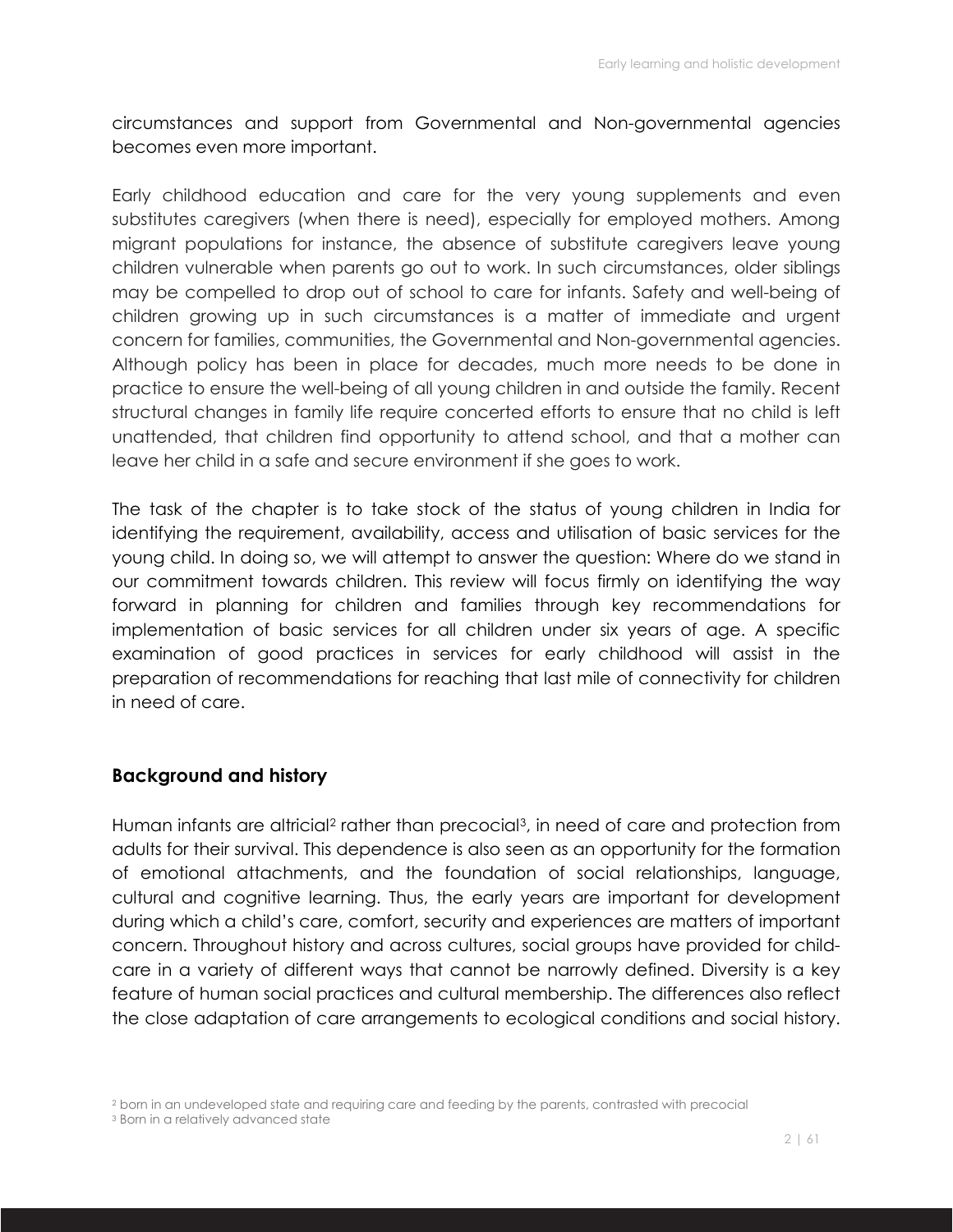Furthermore, as members of any community, with few exceptions, we are affectionately predisposed towards our own childhood cultural experiences.

Many children in the Global South live amid conditions of poverty, sometimes bordering on destitution. In India, this covers almost one third of the country's children as recent estimates have reported. The matter is of acute importance for social scientists, activists, welfare agencies, policy makers and local populations. The history of children's development in India has shown a unique blend of traditional and new age practices; of abundance and deprivation, and of resilience and vulnerability. The social mosaic of patriarchy, as also traditional approaches to the protection of women and nurturance of the health of the new mother, have often been interlocked, creating a challenging environment for young babies and their mothers to thrive in. Though Indian society nurtures childhood and its glory at an ideological level, real-life experiences can be contrary. There has been a need for the State to intervene to ensure holistic developmental outcomes in the early years, which is only partially fulfilled. Government efforts notwithstanding, social activism and social work have been the hallmarks of success in this domain. Gender sensitization, early childhood education, mid-day meal services and the creation of inclusive programmes for children with disabilities are examples of some successes. There is still a long way to go; considering global standards in early childhood care and education, as well as the fundamental rights of individual children. However, we need to proceed with caution. For centuries, young children have been cared for in the folds of family life, protected and nourished by family members. Any step to change that enduring pattern on a large scale before the child is fully prepared for independent functioning for regular periods of time every day, needs to ensure that the basic needs of the child are fulfilled and conditions which we have arranged provide a safe, secure, supportive, stimulating, clean, nourishing, entertaining, and culturally familiar opportunities to children. **Anything short of this will make the young child more vulnerable than she may have been at home, with the family**. Unless we ensure that good quality services are provided, maybe we need to leave the child with their family, to be loved and cared for as the family is able. The conditions of care we provide to children will in some instances be better than those their families can provide and in other instances, not. Unfortunately, there is a tendency to plan centres with few resources for children of the poor, but if ECCE is to have the magical impact that is claimed, the services provided, the quality of interaction with the teachers and the learning opportunities have to be of the highest quality. Only then can we justify moving children out of their homes and into schools at an early age.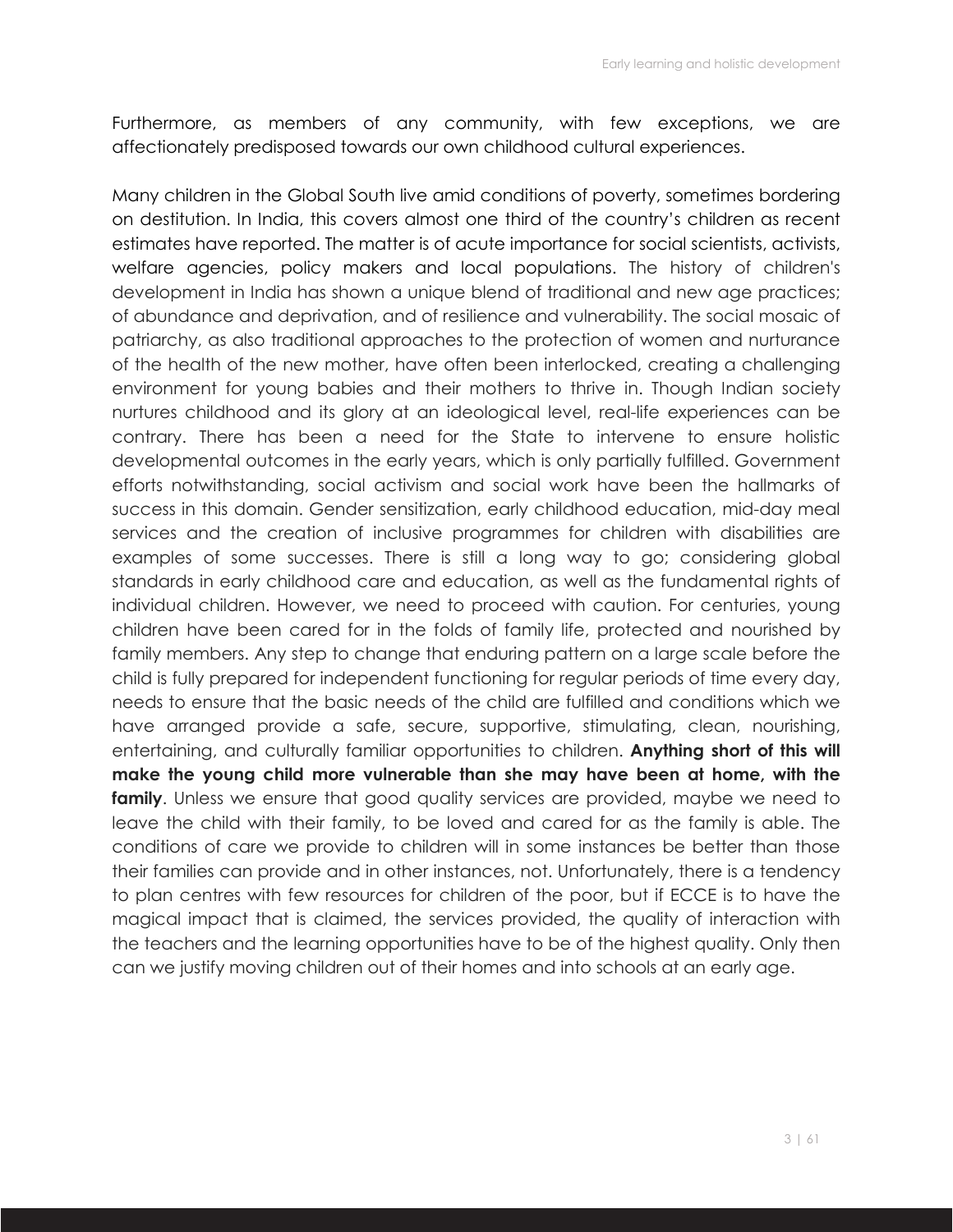## **Reviewing ECCE: Global standards and cultural diversity**

Reviewing the situation of child development practices and programs, there is a need to strongly represent developmentally assistive and healthy beliefs and practices. Research with indigenous communities highlights these practices, giving direction to the continually evolving child development policy framework. It is accepted that there are some traditional practices that may be harmful and traditional wisdom may be found wanting. At the same time, there is much in conventional practices that is valuable, which we must make a concerted effort to retain, both for favourable developmental outcomes and for culturally meaningful experiences of childhood and family life. Child care practices like food, clothing, sleeping arrangements, and others are historically adapted to ecological settings, and interventions in the ways in which people bring up children must be approached with great sensitivity and caution. The instance of introducing supplementary feeding for the young infant early has been recently rejected by scientific studies after playing havoc with practices related to breast feeding. On the other hand, the expulsion of the first excretions of breast-milk as impure, a local belief in some communities, has been rightly attended to with support the support of studies that prove its effectiveness in providing immunity to young children. Thus the task of promoting ECCE is a challenging and nuanced enterprise that needs to be approached with caution so that we don't land up throwing the baby out with the bath-water, so to speak.

#### **What every society recognizes and every family attempts to provide**

Every social group recognizes the impact of early experiences, and consequently, realises the importance of children's early learning and provisions of basic needs. This is done to ensure survival, development and integration into society (Evans, 2000). The ways in which this recognition is acted upon varies with every social group, in fact even between and within families. Education of children was historically the responsibility of the family, although some societies had formalized institutions for imparting skills and knowledge to children during and after middle childhood. Children were nurtured within the family and very few institutions for young children were available outside of this. In the first institutions that were founded for the care of orphaned and abandoned children were far from adequate for their needs. Residential care in institutions continues to be prone to the phenomenon of 'institutionalisation' and a place where care and protection is often found to be compromised4. The phenomenon of institutionalisation in residential homes, orphanages and children's homes studied in Eastern Europe were the first to identify the delay in children's development and the

<sup>4</sup> See recent reports of abuse discovered among institutions for children https://indianexpress.com/article/explained/child-shelter-home-muzaffarpur-deoria-home-sexual-abuse-manekagandhi-juvenile-justice-act-5298332/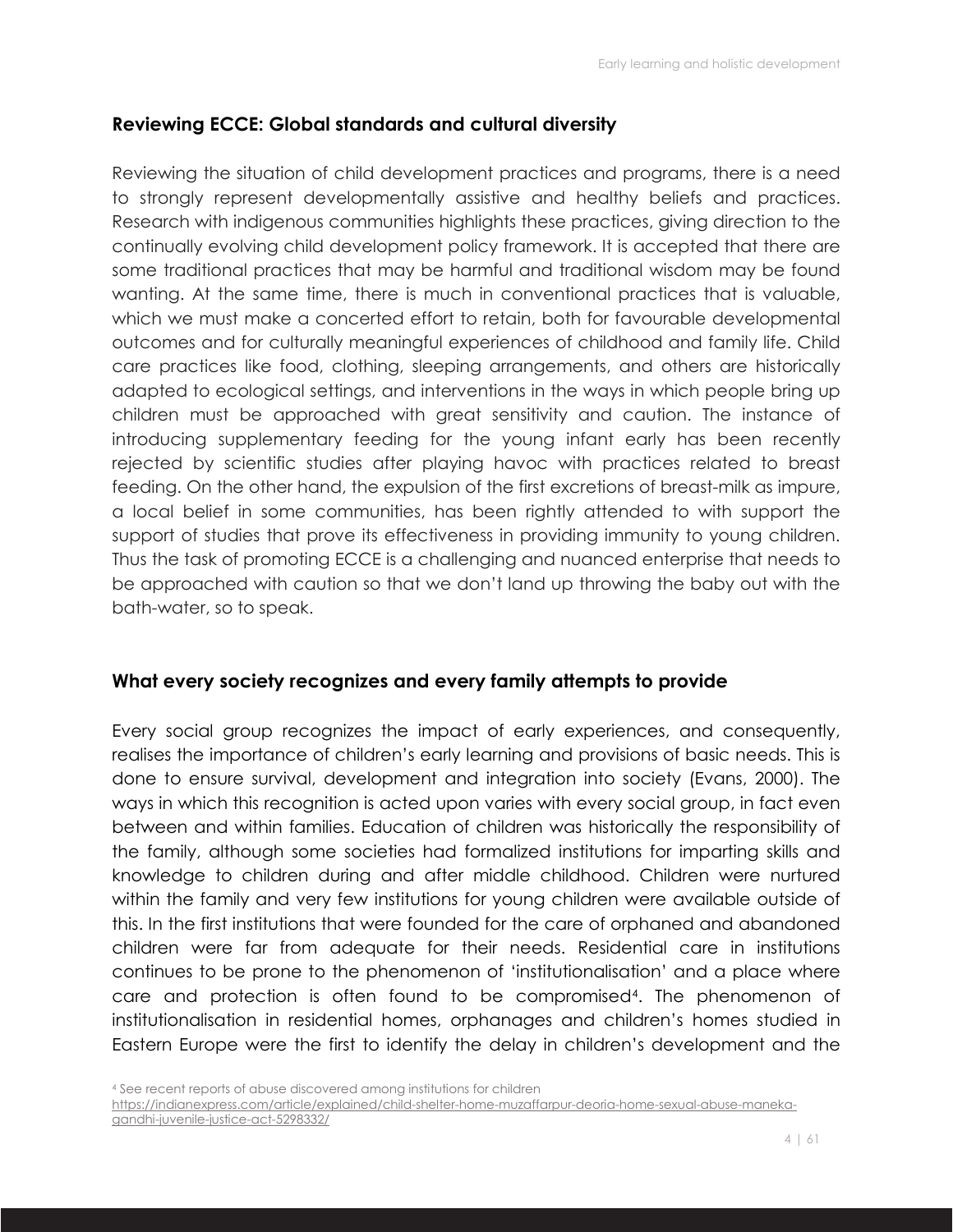unfavourable circumstances in which children were kept in these early institutions. Foster care has been another option, but there is a host of difficulties with that system as well.

Perhaps it would not be wrong to accept that the family (in all its varied manifestations) is the most effective institution for the care of young children (McCall, 2013). Based on all the research available, and with the disclaimer that families themselves may sometimes be unfavourable towards children, one can still argue that family care is the best option for young children. The Indian family, in all its various forms, sustains through traditionally guided patterns that provide children a good start. Some adults and some children may need assistance in this task on account of difficult circumstances, but keeping the young child living with the family is almost always the best option. It is from this basic assumption that all the forthcoming discussion of ECCE will proceed, a fact that we sometimes tend to undermine in our commitment to the best interests of children. Support for the young child must be provided within the context of family life as its base, and not outside of it.

## **Ideological foundations of ECCE**

In order to best prepare for a future-oriented plan for ECCE, it is essential to examine its history. Early Childhood Education is an institutionalized format for young children's learning that is actively negotiated through specific guiding principles related to structure and activity. These principles are largely based on European and North American culture (Nsamenang, 2007). This version of the guided interactions between children and adults that is positioned as universal, has a circumscribed history, namely, a specific outlook on women's work, family circumstances and the ecological conditions in which children grow. Despite the claim of embracing diversity of childhood settings, the background of ECCE emerges from a specific cultural version of childhood experiences and learning outcomes. We must approach the task of ECCE services from a standpoint of a particular community rather than from the global for several reasons.

As it was envisaged in the first of the EFA goal, Expand Early Childhood Education, the primary objective of ECCE is to attain the enrolment of children in primary school and to strengthen the likelihood of school retention (UNESCO, 2000). The goal was clearly future-oriented. ECCE was established to invite the young child into a long-term commitment to schooling. Furthermore, ECCE is assumed to be an important strategy for a battle against poverty (Arnold, 2004). The claims of benefits from ECCE have been emphasized and asserted so often that questions about the ideology or methods of any research are seen as outrageous. Repeatedly, one reads about the magical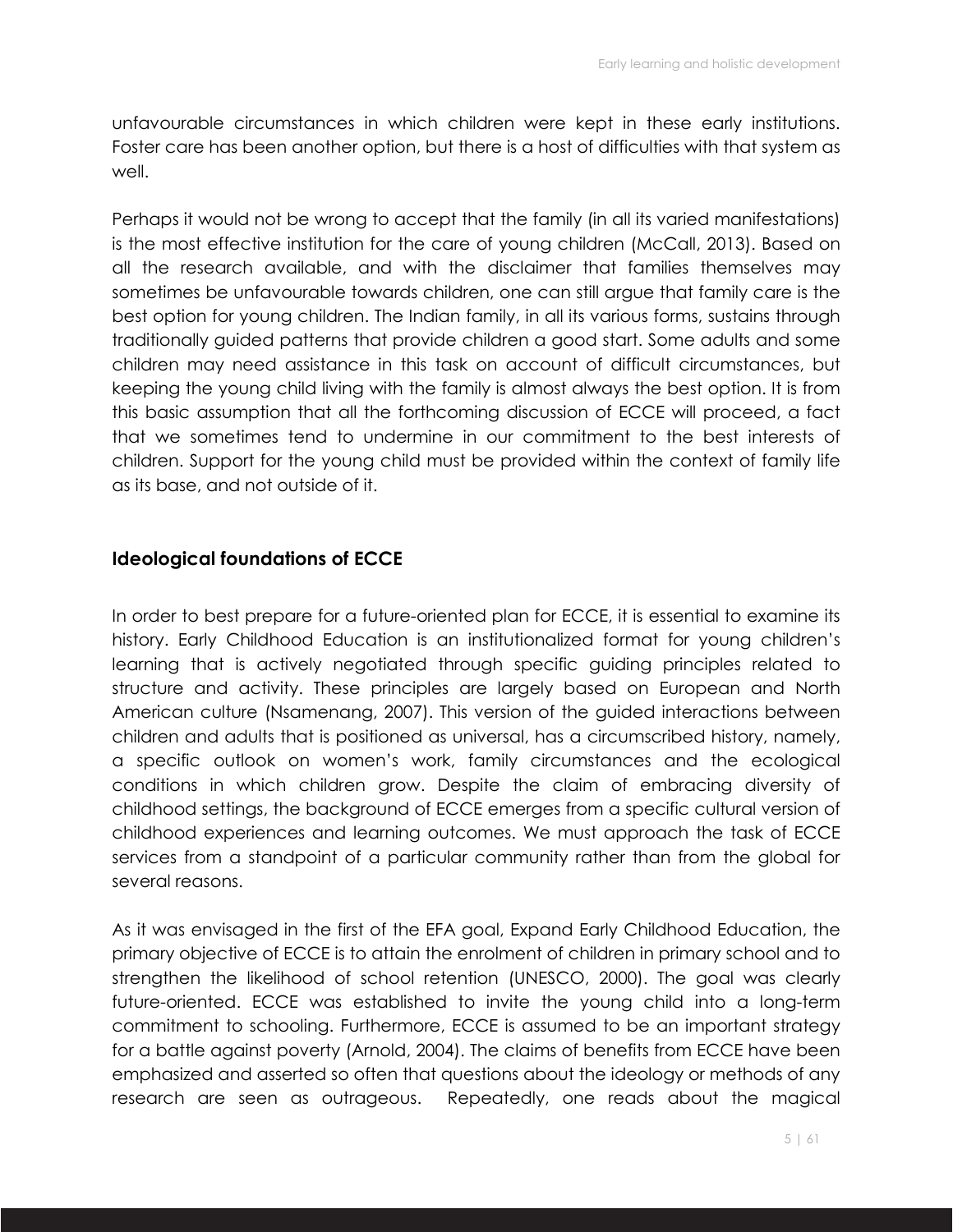consequences of ECCE and its impact on children's development, performance and school enrolment. In fact, one of the most reliable indicators of the success is primary school enrolment, whereas developmental outcomes are far more difficult to determine given the nature of the research possibilities. Scientific and ethical constraints prevent us from experimenting with the lives of children in order to find firm answers about developmental outcomes.

#### **ECCE as developmentally appropriate: Montessori, Froebel, Piaget and Vygotsky**

ECCE has been promoted as a favourable and desirable experience for all children, whatever their background. The arguments are based on the fact that the structured and organized efforts by trained professionals can provide the child with experiences that are best understood and provided by educators trained in understanding children's developmental needs and learning processes. Montessori, Froebel, Piaget and Vygotsky are some of the most significant theorists whose ideas about development have influenced educational institutions the world over.

The term kindergarten is associated with the German educationist Froebel, whose attention to children's unique abilities and needs was path breaking in the early 1800s. Piaget and Vygotsky, although their theories had some important differences related to the role of language and the significance of a teacher, placed a great deal on children's experiences. They focused on the importance of developmentally appropriate activities and children's capacities for learning.

Play is an element of good quality preschools rests on the assumption that playing with manufactured toys is more favourable for children than play with the natural environment. This is beautifully articulated by Maria Montessori in 'The Secret of Childhood'. Emphasizing the natural desire for children to learn, she remarked that as the child begins to explore, adults begin to hinder that progress. Children also learn to interact with adults and children other than the intimate family group. The provision of play materials specifically designed to facilitate learning and the development of skills to adjust to extra-familial environments is another important objective. By family is meant a very specific arrangement: couple (who are the parents) and their children. She believed that adults misunderstand children because they view them from their own reference point "as the child's creator" (p. 10), whereas the child is a separate being. Education should not mean teaching but guidance of a child's development.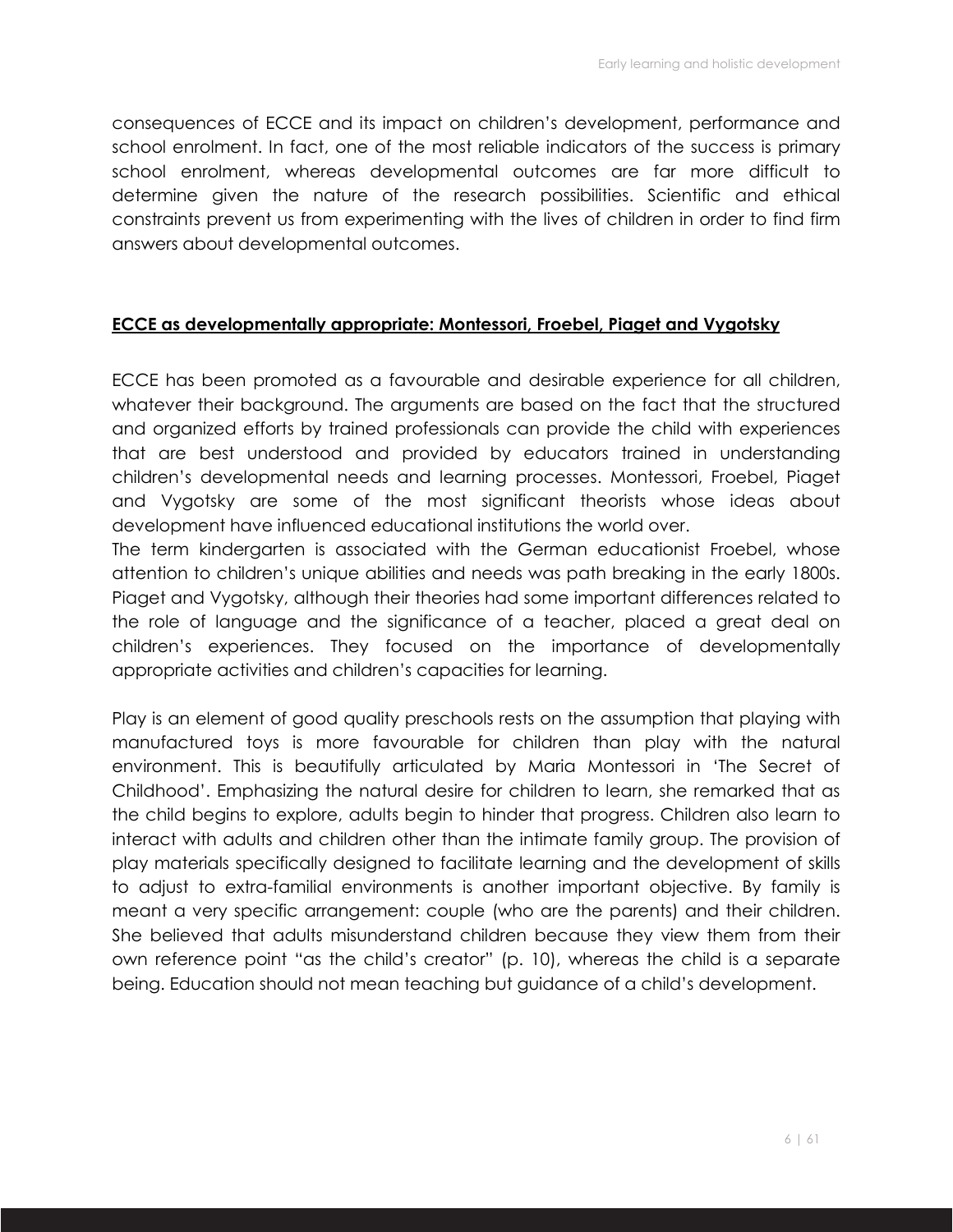#### **"Preparing children for school": The future-oriented outlook of ECCE**

Arrangements for fulfilling societal roles for the care of young children between birth and six years have evolved over centuries and remain varied across cultures, illustrating community structures and family practices as well as the social and economic roles of women and men. The formalization of informal care and learning arrangements emerged in the nineteenth century with the establishment of kindergartens and nursery schools for educational purposes first in Europe and North America.

There is also an argument to start with 'high quality' early that preschools (especially private ones) adopt to attract clients. The argument forwarded is that in order for the child to 'become brilliant' parents should invest in their programme early as can be seen in the names of these private schools in top cities: Genius Brain Kids<sup>5</sup>, Naughty Genius<sup>6</sup> or Trainings Tree Preschool that promotes itself as Genius Kids' Preschool<sup>7</sup>! The prevalence and popularity of such teaching shops cannot be discounted.

#### **ECCE as a solution to the cycle of poverty**

The third theme has been to assume that world-wide, the poor need assistance in bringing up children on account of inadequate resources and incapability attributed to their dispositions. How poverty is defined and what counts as inadequate has been a problematic issue because of ecological, cultural, social and historical differences, but we will not go into that discussing here except to say that people's economic status cannot always be attributed to their 'attitudes' as is commonly assumed.

In modern times, ECCE is recognised internationally through the policy and programmes, best explained in the Care for Child Development8 package of UNICEF. The focus is on Care and stimulation for under twos and learning through play for children between two and six years of age. The objective of this package is clearly compensatory as the opening paragraph states:

*"Globally over 200 million children do not reach their developmental potential in the first 5 years of life because they live in poverty, and have poor health services, nutrition and psycho-social care. These disadvantaged children do poorly in school and subsequently have low incomes, high fertility, high criminality, and provide poor care for their own children. ….[H]ealth care encounters for women and young children are important opportunities to help strengthen families' efforts* 

<sup>5</sup> http://geniusbrainkids.org/

<sup>6</sup> http://www.geniusn.com/

<sup>7</sup> https://training.trainingstree.com/listings/genius-kids-pre-school/

<sup>8</sup> https://www.unicef.org/earlychildhood/index\_68195.html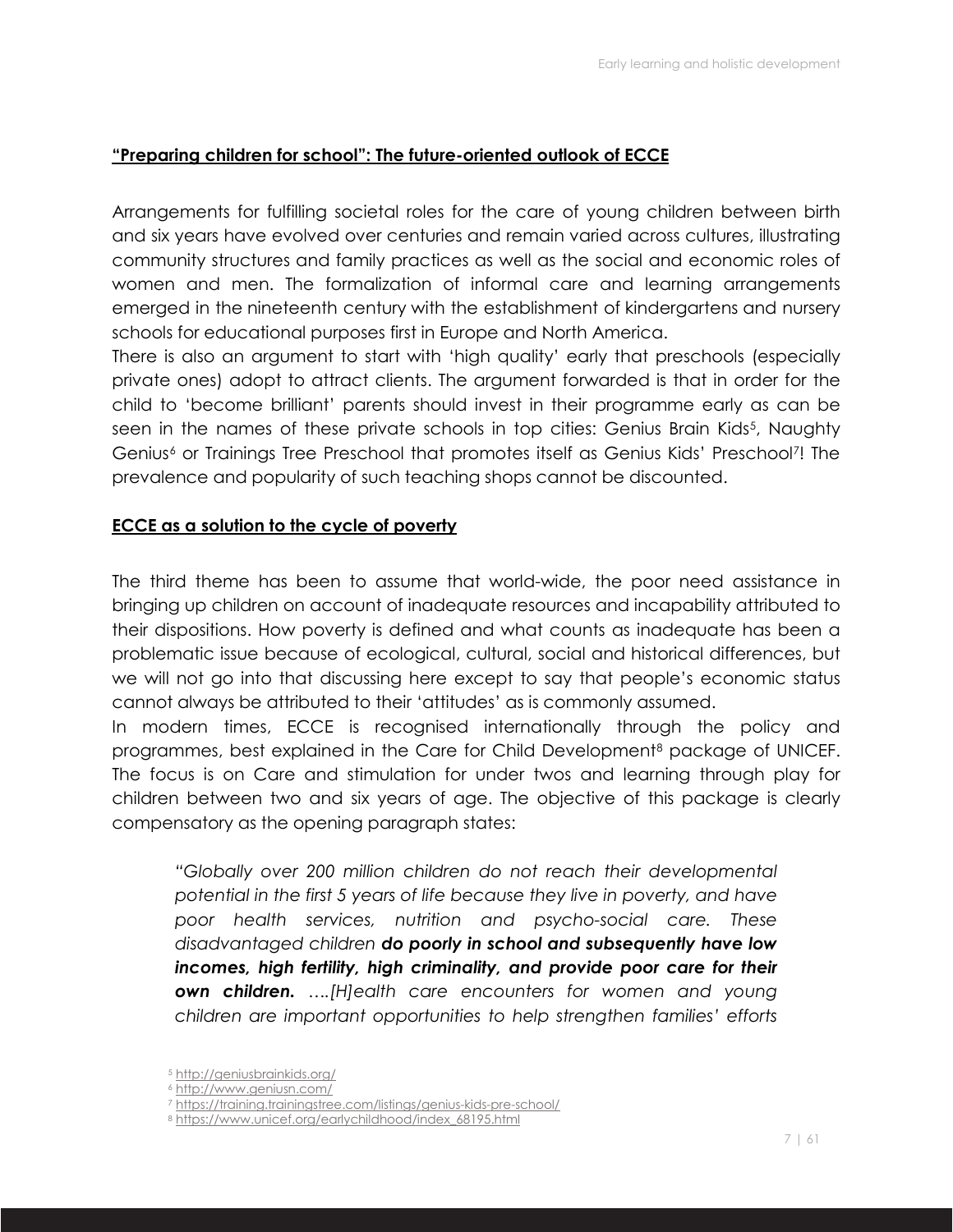*to promote children's early development and may represent a critical time when health professionals in developing countries can positively influence parents of young children to enable their development." (Emphasis ours, UNICEF, 2012, p. 1)*

The automatic and sweeping connections that are made between poverty, fertility, **criminality** and poor quality child care is overstated if we scrutinize the available literature on poverty. After all, being poor is not just a matter of disposition in a country like ours, there are historical, regional, structural and social factors behind specific regions being poor, and it is not like all poor are doomed to stay that way as the culture of poverty arguments of the seventies presumed (Lewis, 1969). Our contemporary understanding of poverty dynamics is profoundly different from that approach (Culture of poverty) (Mullainathan & Shafir, 2013; Singh, 2015) and we need urgently to abandon notions of automatic labelling if we are to find ways to work towards its alleviation and provide people the dignity they deserve. By doing otherwise, we place a double load on the poor. First is the reality of their lives and second, the claims we make about their inability to get out of it except for the miraculous and magical impact of interventions. This is not a good position to start from.

Having said that, we do not deny that families, and more so children and women, living in difficult circumstances can benefit from intervention programmes; and ECCE services are an effective, early and favourable opportunity to offer this support. But this must be accomplished with respect for participants, and a humane attitude towards their conditions. Success stories of the outcomes of good quality ECCE services have demonstrated improvements in entry and success with schooling: high quality programs delivered with higher intensity and over a longer duration are most effective (Baker-Henningham & Bo, 2010).

#### **ECCE and women's work**

Another rationale for institutional care of children outside the home during the early years comes from a different direction, women's right to seeking employment. In India, this connection is exemplified by the establishment of FORCES<sup>9</sup>, the Forum for Crechesand child care services. This forum was established in 1989 following the Shramshakti report of the National Commission on Self-Employed Women and Women in the Informal Sector (1987). The report highlighted that the situation of women's work in the informal sector was significant and needed to be supported by the Government and non-Government agencies. Hitherto unrecognized and invisible, the economic contribution of these women was found to be significant, for which there was no legal or social support. It was argued that women needed recognition for their work and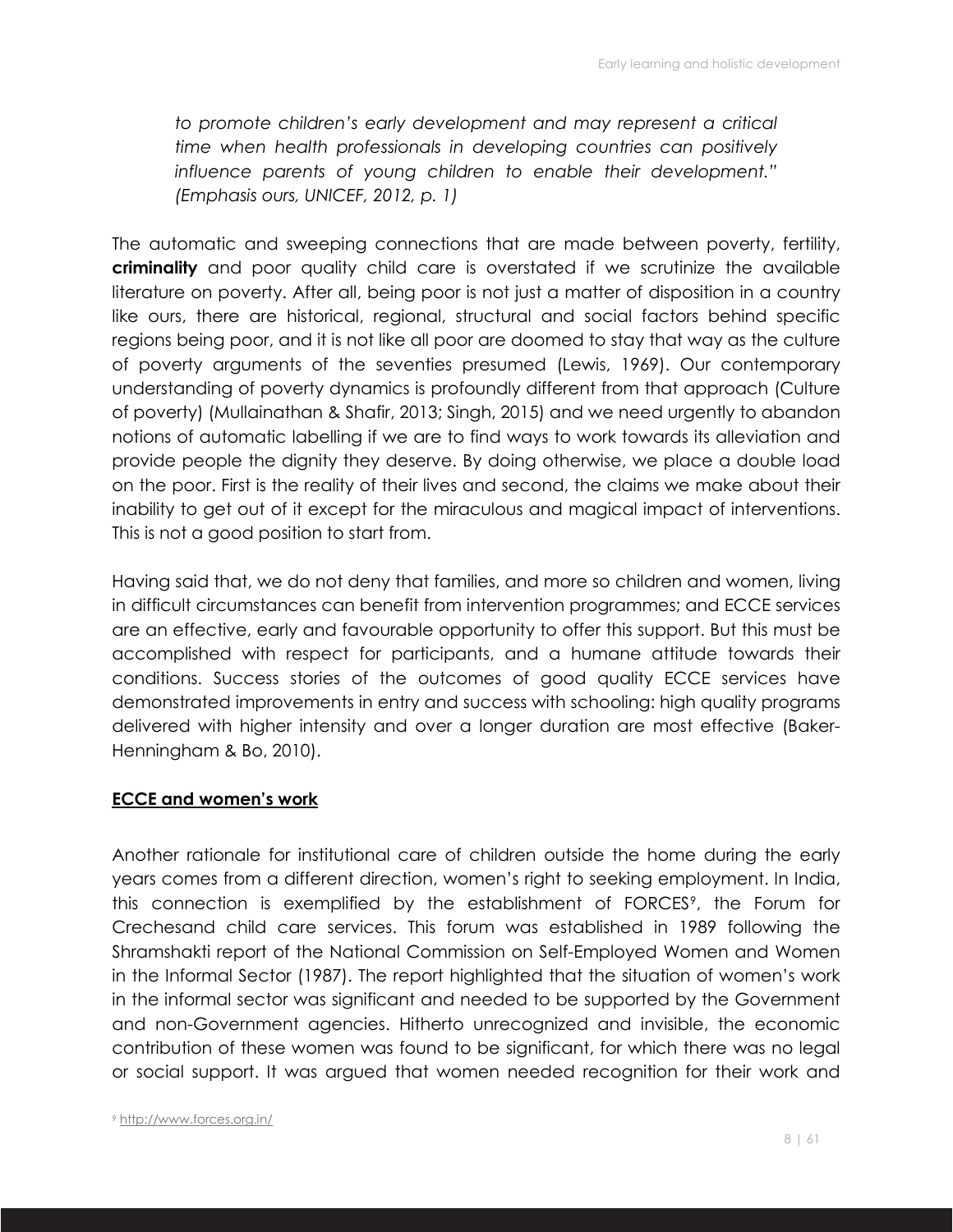support services like loans and banking. The care of children was one of the key areas of support. This intimate connection between the care and development of the young child and women's work was identified as early as 1989 in discussions between the team members of Mobile Crèches<sup>10</sup> as they began to expand their outreach to policy, law and programmes. The NGO was a co-founder of FORCES. Child care centres were needed not only because children needed stimulation and learning opportunities, their mothers needed to be free to work with the knowledge that their children we being cared for in a safe environment, it was a matter of social justice. FORCES is a national network of organisations established for promoting the establishment of child care services with a focus on the needs of "poor working women and strongly argued for a national commitment to child care services". The network functions as a pressure group for services for young children and working women. The lives of young children and women is inextricably linked in the context of early childhood education. In the objective of the FORCES, for instance, the one becomes synonymous with the other. The question remains whether, in the absence of women's employment outside the home and the non-availability of substitute caregivers, is ECCE still a need?

When women leave the home to work, they need support for the care of their children. In large families, care is available from multiple members, both men and women. In rural families, for instance, multiple caregiving and large family networks have permitted the freedom of movement for women between the household, cattle and farm. These multigenerational households also provide children the opportunity to be with other children and learn from them. The care of children is a collective responsibility and it is sometimes difficult to identify who the 'mother' of the child is, during field-work (Chaudhary & Shukla, 2018). The significance of care of children of working parents then becomes intensified in the absence of large family support and multiple caregiving due to the lack of availability of others.

## **Relevance of ECCE: Summing up**

Over the decades since its emergence, ECCE has become accepted as an eventuality and it is important to periodically revisit the original ideas behind its assumed relevance in global and local policy for young children. These are the four main points that have been extracted from our reviews:

1. ECCE as **developmentally appropriate activity** based on developmental needs and learning patterns of young children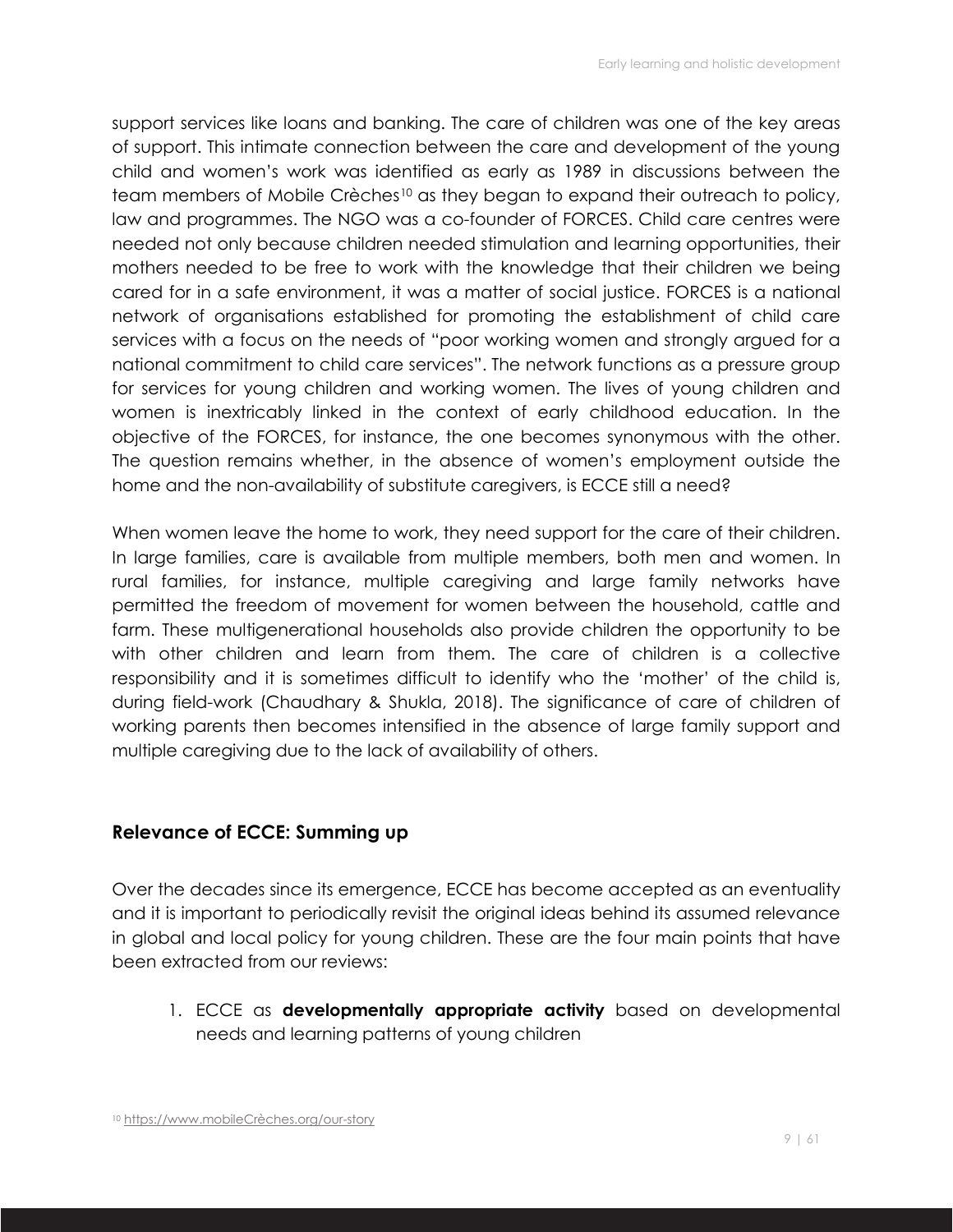- 2. ECCE as **improving chances for entry and participation in school**
- 3. ECCE as a **solution to poverty**
- 4. ECCE as **children's care arrangements for employed mothers**

#### **Objectives of ECCE and children's lives: Some critical issues**

#### **Repair and prepare policy**

Predominantly, ECCE for well-to-do families is initiated with the rationale of being developmentally appropriate, favourable for peer interactions and preparation for school. For the rest of the world's children, a 'repair and prepare' policy pervades, where ECCE is seen as a potential place where putative deficits of family and/or community can be minimised or removed so that children can have a good start. Although the objectives are likely to be honourable, and carry the best interests of children in mind, several important hurdles to policy, planning and delivery can come up.

Schools and preschools especially in low-income communities, commonly position themselves as institutions that work towards 'repairing' children (rough, unsocialised, unable to sit in one place, unwilling to learn) to transform them and 'prepare' them for school. We have encountered this assumption even among wealthier urban, high feepaying preschools.

#### **Distance between home and school**

Successful schooling must be in partnership with and not antagonistic towards the child's family and culture. Although community participation is an important buzzword in intervention programmes, and educators are trained for keeping in close touch with families, the reality is often very different on the ground. Respect for the teacher and respect for the family are not at odds. We rarely reflect on the fact that that such attitudes run the risk of distancing children from the lives of the community, the cultural knowledge, language, livelihood, residence, often leaving them in a nowhere place, not able to return to their cultural background (language, livelihood) and sometimes, tragically, not able to get anywhere with the inadequate schooling experiences that they have had. A large section of the urban educated classes also carry such assumptions and a corresponding contempt for parents and families (Sharma, 2018). School and teachers hold themselves above society. This can be positive outlook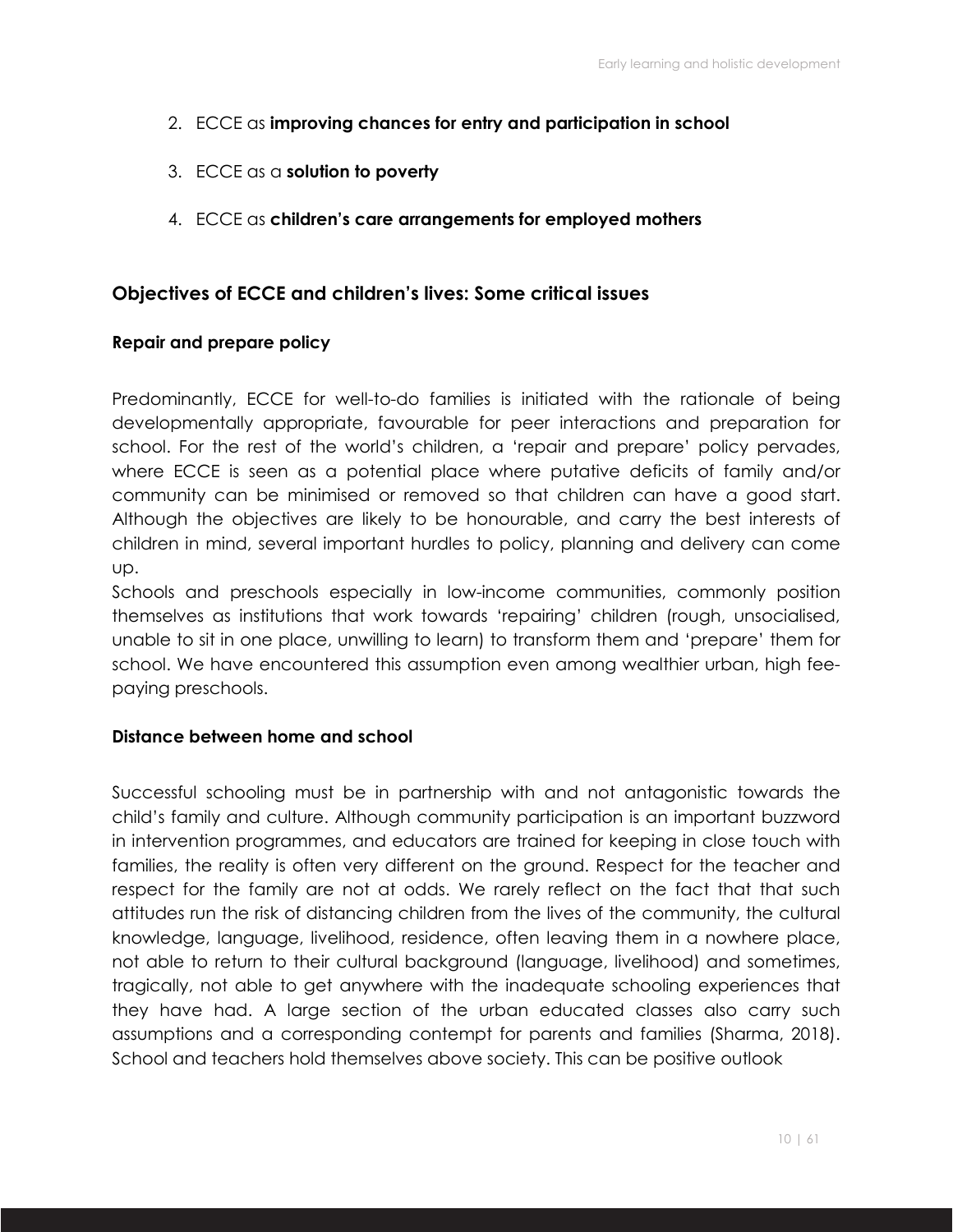#### **Equity and ECCE**

Equity in ECCE means equal access to good quality programmes, in a level playing field (NCTE, 2016). This principle is much easier to imagine than it is to achieve, since the global norms for ECCE which India also endorses, emerge from Western conceptions of children's development, family relations and cultural practices, we need to constantly ensure that children in non-Western contexts are approached from a culturally favourable position, accounting for differences in context. Furthermore, economic differences are not independent of other factors like history, ecology and region, as well as other forms of structural inequality. Equity can only be achieved when local communities are respected and differences are recognized, understood, and when young children are taught to 'notice, name, and interrupt unfair practices around race, ethnicity, language, class, ability, and sexual orientation' such that the discourse about equity becomes heard and practiced. By and large, the tendency remains to keep silent, especially in the classroom.

Evans and Myers in the early 1990s, argued that childrearing practices are embedded in the culture and guide expectations and socialisation of children. These practices that are rooted in cultural beliefs ideas and norm, help parents to make choices and affect the style and quality of caregiving (Evans & Myers, 1994). For instance, carrying a child on one's body has a different effect on the relationship in comparison with placing a child on a stroller. Feeding practices for instance, tend to differ on whether a baby is fed on demand or by a schedule, with manufactured formula or home-made food, or about whether the child is spoken to regularly or not. Beliefs can also change with changes in circumstances. While cultural patterns are shared by members of a community, there are family and individual differences that also need to be accounted for. For intervention programmes among which ECCE services are an important player, the challenge is to work with those aspects that are positively predisposed towards children, and attempt to work against those that are considered unfavourable, although great care needs to be taken in this evaluation because scientific research can often provide contradictory results. Our interventions can also cause unanticipated social changes that can lead to new problems, and we need to fully understand the implications (Kalemba, 1993) and proceed with caution.

Success stories are based on the primary fact that the child is attending a good quality ECCE. Indicators of good quality include infrastructure, material, space availability, teacher characteristics, programme details and materials available to the children. Achieving and maintaining internationally accepted standards for what a good preschool experience should constitute, is a constant challenge. Despite this fact, the reputation of ECCE has rendered questions about cultural and ecological obstacles to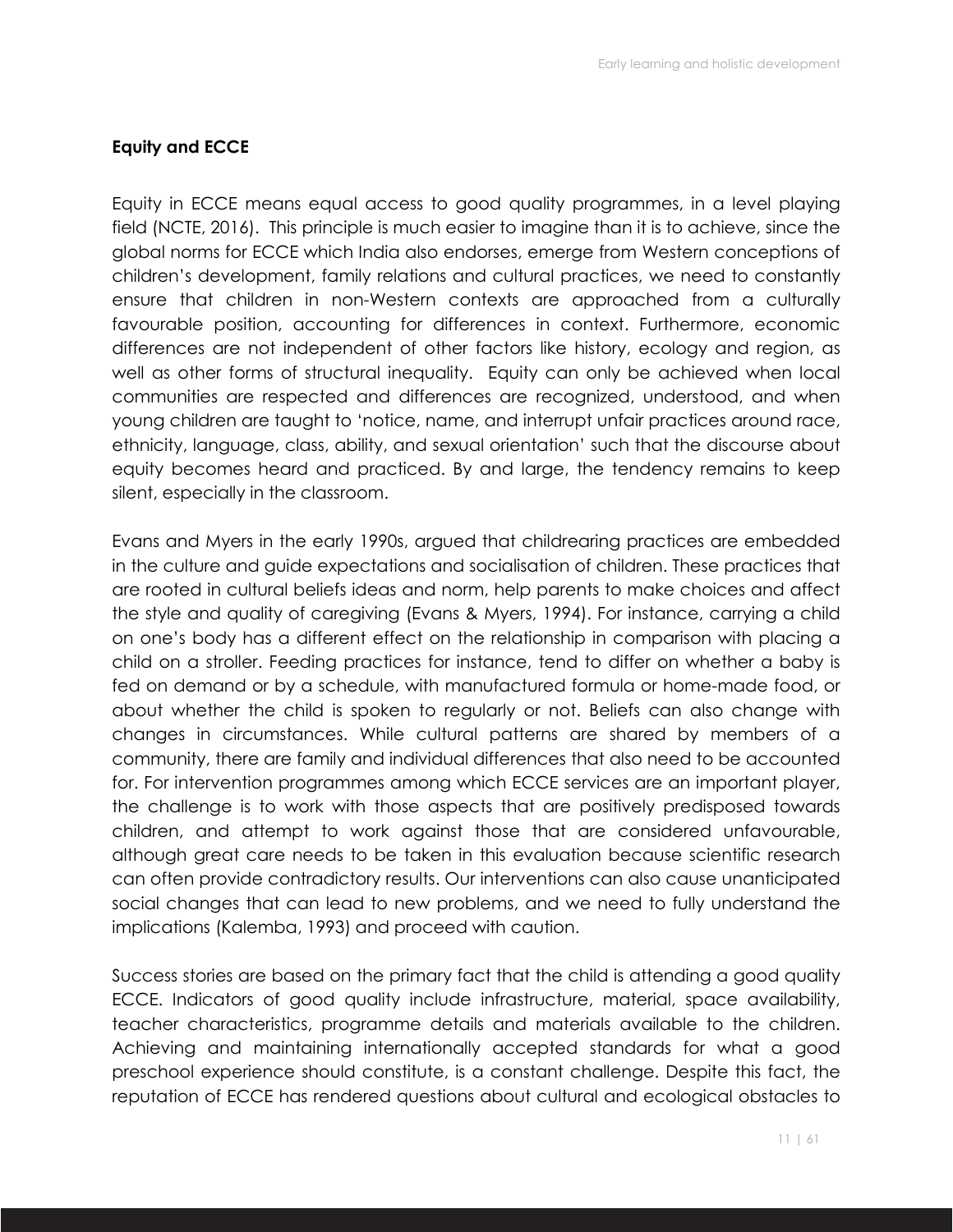enrolment and attendance of ECCE centres as mute. ECCE has become an essential step in the imagined journey of a child in the modern world. When cultural practices come in the way of enrolment, families are ridiculed and persuaded to alter their lifestyle to bring children into the programme. This claim for a universalized view of childhood objectives becomes problematic for cultures because it tends to undermine local knowledge systems and practices (Moss, 2005): "the meanings people attach to public provisions for children are inextricably linked with social constructions of childhood and our image of the child". Yet, we have no hesitation in adopting the idea of ECCE from the minority world which houses a fraction of the world's children. The emancipatory goals of ECCE in technologically advanced societies just does not fit with children growing up in the rest of the world. The rich and complex traditions of the majority world do not feature anywhere in the agenda of ECCE in its present form.

Penn (2002) claims the view of childhood as a global phenomenon, endorsed by organisations like the World Bank, with their neo-liberal economic policies, affect children's lives adversely since these approaches tend to exacerbate the gap between the rich and poor both between and within nations. The agenda that is legitimized by adopting a position in the best interest of children in fact promotes culture-specific (Anglo-American) notions of family, community and childhood while justifying intervention programmes.

#### **'Managing diversity' and 'handling disadvantage'**

Harkness and Super (2006) argue that culture-specific elements correspond to the expression of diverse characteristics in children. Furthermore, human intelligence is designed to be shaped by and adapted to social processes (Thornton (2002). Given this fact of development, how can we justify the antagonism towards the home and family? How then can we possibly justify the agenda of schooling and ECCE as it is visualized in the tradition of "repairing" the child, "alleviating disadvantage" or "enhancing development" unless the family circumstances are considered and respected? Weisner (2016) emphasizes the influence of context of development on developmental pathways of children. He discusses that children cannot simply be seen as existing in "brackets" as they are surrounded by a social world. The social distribution of care of children in societies where multiple care taking is the key construct plays a significant role in children's development.

Marfo (2015) argues that despite an official end to colonisation decades ago, schooling (in the context of African communities) continues to be "overly preoccupied with abstract, didactic learning and the ostensible preparation of children for future possibilities" (p. 92) in worlds distanced from children's lives, leading to a serious neglect of local competencies and community interests. In ECCE as in formal schooling,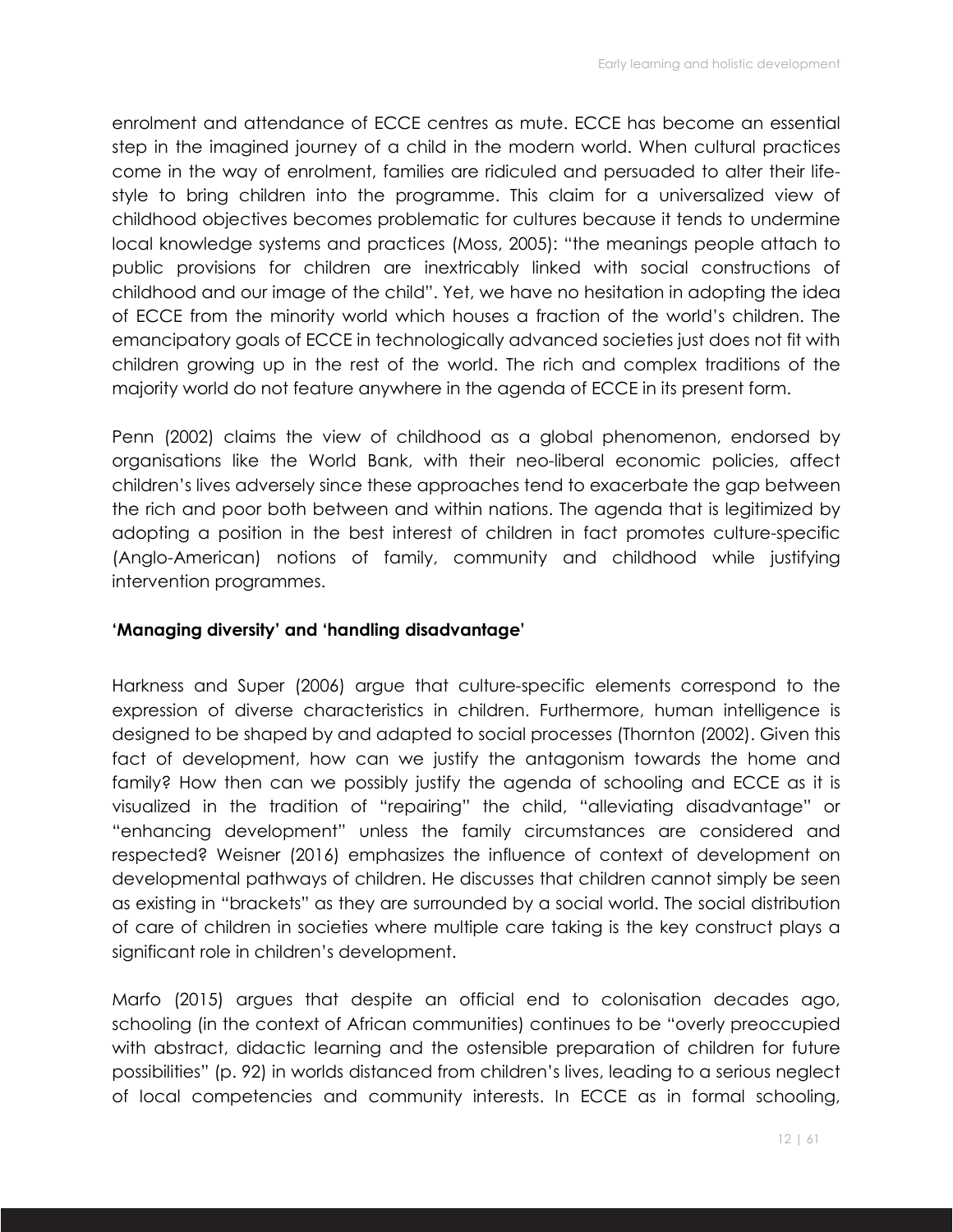participatory and collaborative learning is replaced by didactic teaching around unfamiliar phenomena and materials. The continuity between home and school is sacrificed as a consequence and learning at home and on the street is considered inconsequential, even erroneous. Assessment of performance is geared exclusively towards individual performance. There is an urgent need for "contextually compatible models" of car and development (Marfo, 2015, p. 92). These experiments need to be bold in order to push towards social responsibility and community values and away from privileging individual achievement, although there is no reason that these two orientations should be mutually exclusive.

We end this section by concluding that based on scientific evidence and ethical principles, ECCE is obliged to **respect and incorporate the contexts of children's lives** into the planning, execution and evaluation of school effectiveness. The Right to Education Act ensures these provisions and work has started in full strength. In a recent document released by the Ministry of Human Resource Development (MHRD) covers a detailed set of guidelines under the Samagra Shiksha Abhiyan11, an integrated scheme of school education for upgrading and enhancing school and preschool services for India's children that pay attention to cultural, contextual and situational factors. The task now is to find ways of implementing these guidelines.

There is a long way to go. Both scientifically and ethically speaking, children, their families and communities have a right to their culture, and schools at all levels of learning have to accept and work with this principle. Until that happens, the home and school will remain distanced and those children who succeed in school will become distanced from their homes. This is an outcome that we have been responsible for. The loss of language and culture is a profound outcome of existing trends in educational practice. The RTE, apart from making education compulsory, ensures the right to:

"…development of curriculum in consonance with the values enshrined in the Constitution, and which would ensure the all-round development of the child, building on the child's knowledge, potentiality and talent and making the child free of fear, trauma and anxiety through a system of child friendly and child centred learning." (MHRD12, 2009).

India's diversity necessitates a flexible and contextual approach to ECCE. It also demands sensitivity on the part of the all educators to link ECCE programmes to children's families and take the existing experiential knowledge of the child as the base for the ECCE programme.

<sup>11</sup> http://samagra.mhrd.gov.in/docs/Framework\_IISE%20\_F.pdf

<sup>12</sup> http://mhrd.gov.in/rte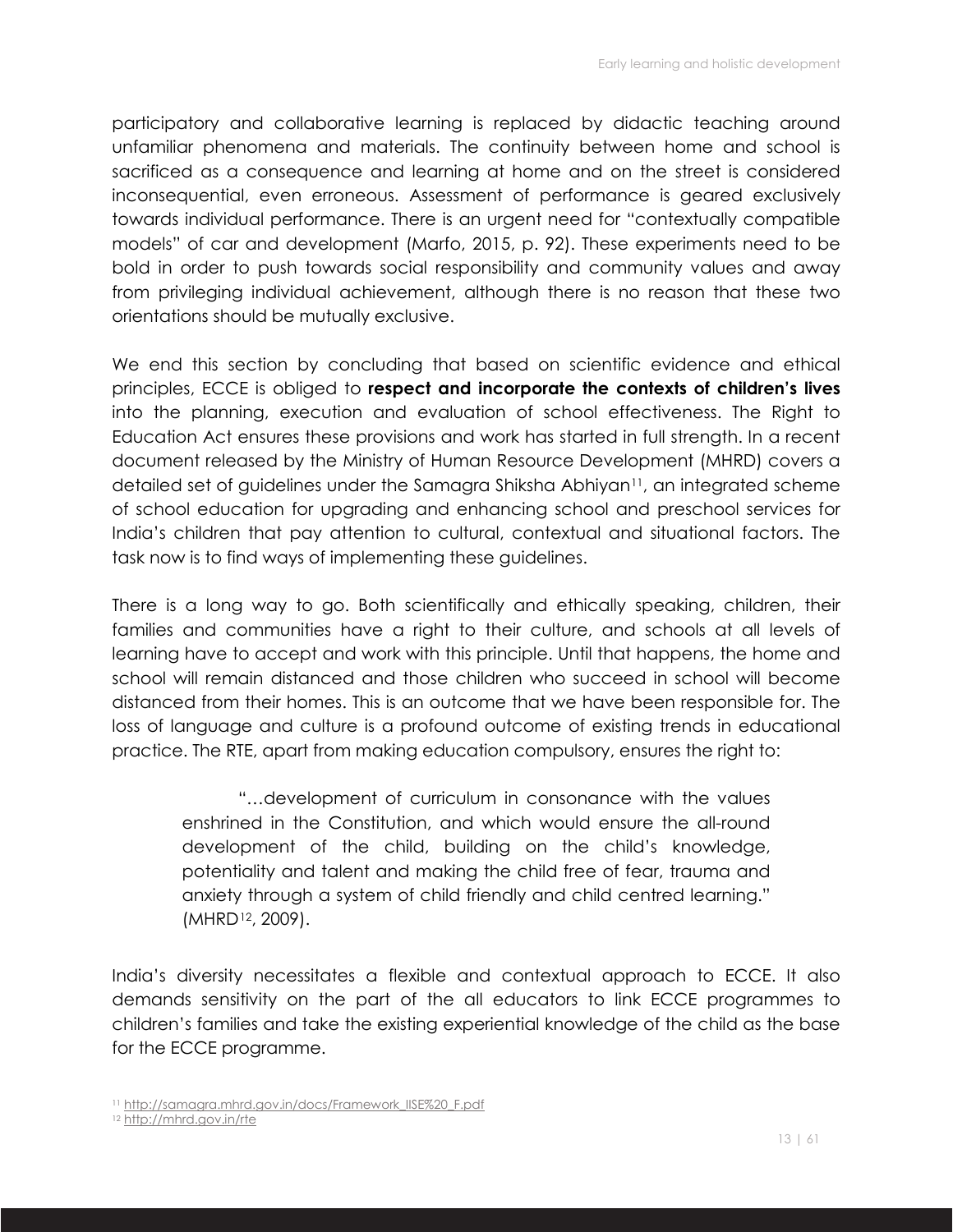## **Family, community and culture: Contexts of early childhood**

We have been repeatedly referring to context and culture as being of critical relevance in schooling in general and ECCE in particular. Let us step back and examine what constitutes culture. Culture consists of "historically accumulated knowledge, tools and attitudes that pervade the child's proximal ecology" (Cole, & Hkkarainen, & Bredikyte, 2010, p. 1). Cultural context is a key feature of human lives and perhaps the most important influence on children's development, as it determines all of the other factors that will impact the child (Weisner, 2014).

Cultural evidence is also important for distinguishing between chaotic and damaging circumstances, which clearly are harmful to the well-being of children most everywhere, versus cultural practices (such as child tasks and responsibilities; multiple caretaking; training for social intelligence and relational competence; importance of effortful accomplishment and persistence; respect for hierarchy) that may seem deleterious to child well-being by some Western criteria, but which actually promote goals and moral directions for life deemed valuable and can enhance child well-being (Weisner, 2014, p. 87).

#### **Community, culture and pathways**

Every cultural community provides pathways of development that consist of everyday routines; these are the cultural activities children engage with and learn from (Keller, 2007). Whether it is taking the cattle to graze, visiting relatives or attending swimming classes, these activities display the priorities of the group into which children are directly and indirectly inducted. Weisner (2002) also argues that these activities are useful units for cultural analysis because they are meaningful engagements for family members that can be used for studying communities, and they are amenable to ethnographic fieldwork, systemic observation, and interviewing, even for setting up ECCE services. Such ordinary activities incorporate beliefs, values and goals, relationships and interpersonal dynamics. These activities provide meaning and relevance to an individual as a member of a particular community at a given place and time. Each cultural setting requires specific skills and adaptations to help a person to live effectively within the specific conditions.

Harkness and Super (2006) argue that the expression of diverse characteristics in children and human intelligence are shaped by and designed to be adapted to social processes (Thornton (2002). Given this fact of development, how can dramatic alterations in community life and learning be justified? Weisner (2016) further emphasizes the influence of context of development on developmental pathways of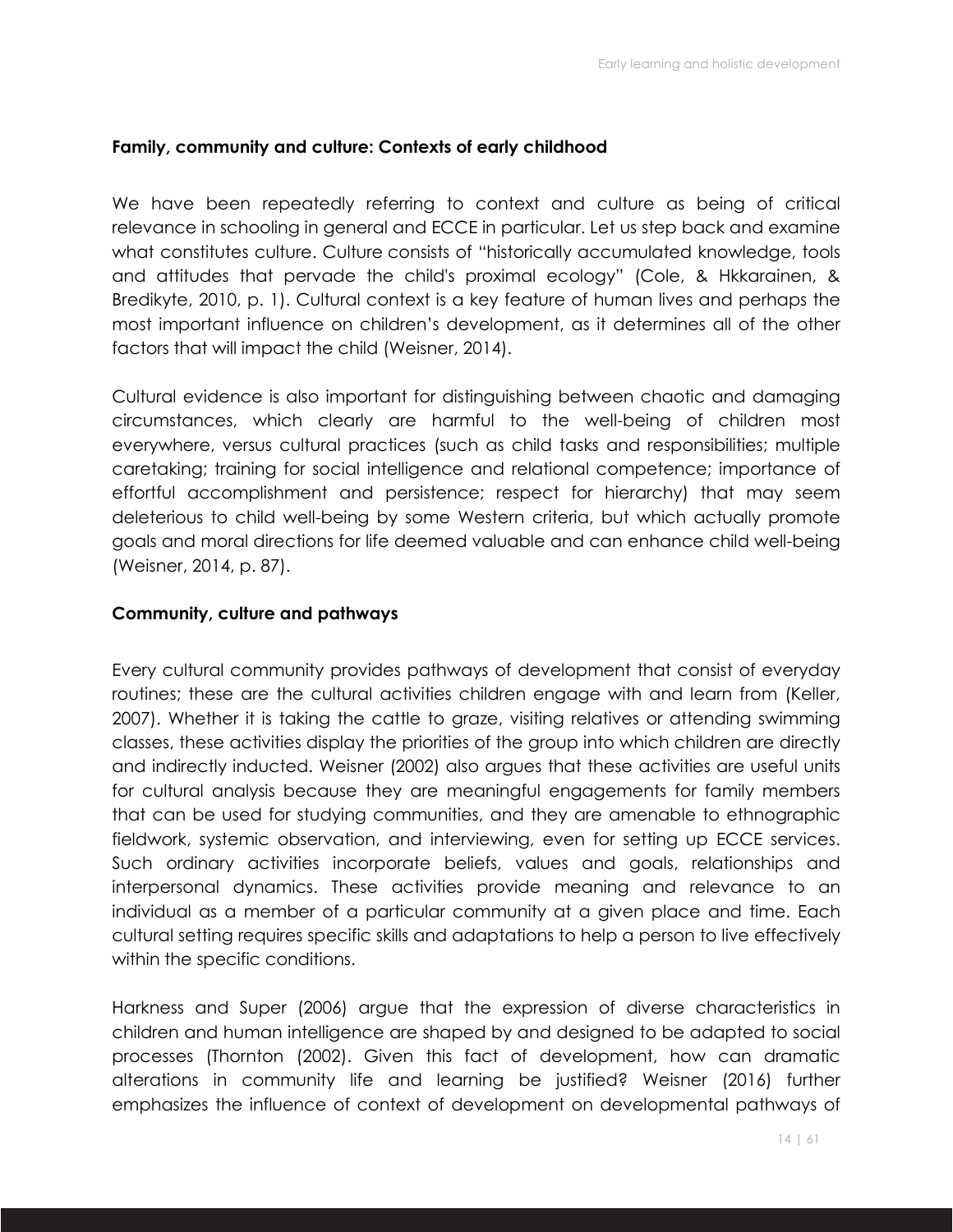children. He discusses that children cannot simply be seen as existing in "brackets" as they are surrounded by a social world. This world, the context of childhood cannot be isolated from learning experiences since the consequences of such a displacement may alienate children from their culture. DeLoche and Gottlieb (2000) add that "Infant care practices vary so much across different societies and historical eras precisely because they are firmly embedded in different physical, economic and cultural frameworks" (p. 5).

Educators can no ignore the compelling evidence of diversity in the care of children. Evidence that clearly demonstrates divergent cultural settings must be incorporated into the policy on education at all levels and we can no longer ignore the significance of cultural diversity. Research from multiple methods (e.g., ethnography, interviews, observations, and assessments) needs to be consolidated as this will enable a more detailed examination of home-school relationships in different settings. Evaluating one culture based on the normative framework of another is not only invalid, it is unethical and has far-reaching consequences.

## **The Indian family**

Despite the fact that it is hard to comprehend and represent the national variations in family structure, function and ideology, there are some features of family life that transcend Indian communities and may even be shared with other Asian communities. In an annotated bibliography of research on the family in India, Sriram and Bharat (2003) identify features that characterise families in India including patriarchy, close relationships, role expectations guided by age and sex (Khalakdina, 2008). Traditionally among Hindus, the family was believed to be more as a phase of life, an activity rather than an entity (Chaudhary, 2017a) that fulfils a person's duty to society (Saraswathi, 1999).

Among current concerns of family life, Sriram and Bharat (2003) argue that globalisation and market forces have become critical factors in altered family functioning even if organisation may remain unchanged. These altered dynamics have presumably destabilised some traditional boundaries within and outside the family network. Consequences of these transformations place stress on relationships between sexes (Trawick, 2003) and care of the elderly (Sriram & Bharat, 2003) and therefore on family life.

The family in India can be labelled as 'traditional', given the widespread specificity of gender and age related roles within the family. The concept of the erstwhile large family sustains among members even when joint families split up. People tend to include others within their network referring to them as cousins, aunts and uncles even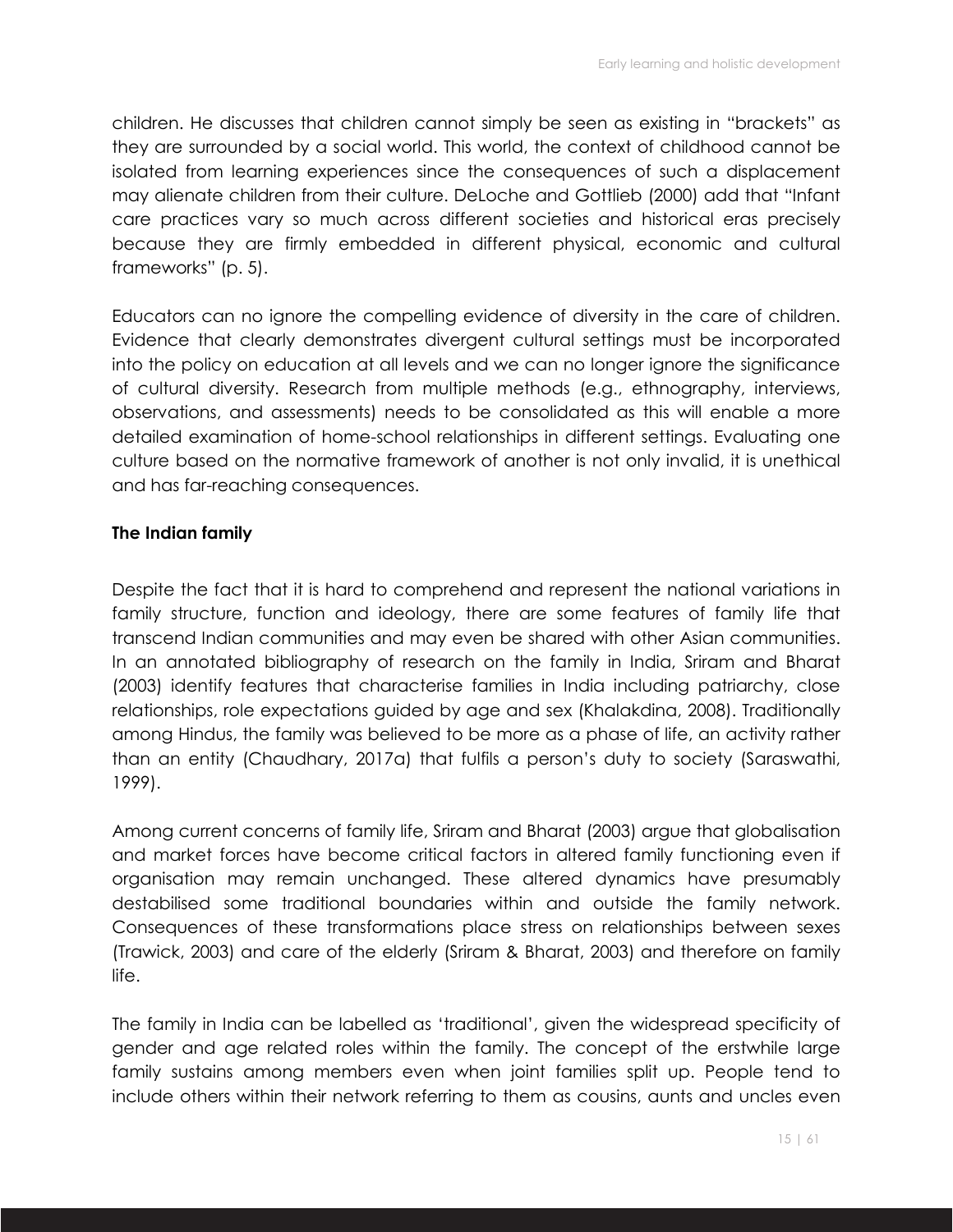when they are not related. This illustrates the importance of the family as well as the larger social community. In a study on preferences for family structure in a particular village over a period of 60 years has shown an actual decline in the popularity of a separate nuclear unit, favouring the large joint family (Wadley & Derr, 1988).

Uberoi (1993) wrote that conjugality is the key relationship in Western families, whereas for Indians, the central relationship is the one between a mother and her child. The main task a 'couple' faces in Western society is to reconcile marital and parental roles, whereas an Indian couple faces multiple tasks. The parental role is simply one additional responsibility in the long list of negotiations in a complex social unit (Chaudhary & Shukla, 2018). Characteristically, relationships between the child and parent have been found to be intense, characterised by life-long closeness, especially with the mother (Seymour, 2010). Like Caste, the family system has been noted to be resilient, showing adaptability to social and economic forces. Those families that live as nuclear units in urban areas, were like "satellites" of a kin living in a village or town (Srinivas, 1972/1995, p. 144). It is actually flexibility rather than rigidity that characterises Indian community life (Srinivas 1972/1995).

In the task of child rearing, relationships are characterised by reciprocal expectations and interdependence rather than autonomy (Dalal & Misra, 2002). A child is considered to be an extension of the parents. It is complementarity and not equality are the principles of which relationships are transacted within the family (Dalal & Misra, 2002). The family is seen as the primary site for socialisation for patriarchy, actively reinforcing fundamental patterns (Derne, 1998; Ganesh, 1999), and both the Indian psyche and family structure are reinforced by central cultural ideas (Kakar & Kakar, 2007).

The traditional joint family constitutes several smaller families (of brothers, and single or widowed sisters) living with their parents where resources are pooled and activities are shared. We need to search beyond the debate of the nuclear versus joint family (Uberoi, 2003) because even when nuclear units live separately, social engagements continue unless there are conflicts. In a recent newspaper article covering the recently completed census of 2011, Singh (2012) reports precisely this; that as India becomes more urbanised, one would expect the family to be smaller on an average. However, many factors, ranging from economic to emotional, indicate that in fact, there is actually an increase in the statistical average of family size. Despite its common appeal, the 'joint family' does not have universal acceptance among Indians. Instead, there is a wide variety of structures bound together by the notion of the joint family, even in villages. Kakar and Kakar (2007) propose that joint living is founded on the economy of larger numbers. Regarding the presumed breakdown of larger families on account of the forces of modernisation, there is in fact evidence to suggest the exact opposite; the prevalence of larger families may actually be on the rise on account of several reasons, (Uberoi, 2003). For the care of children, often it is not fraternal closeness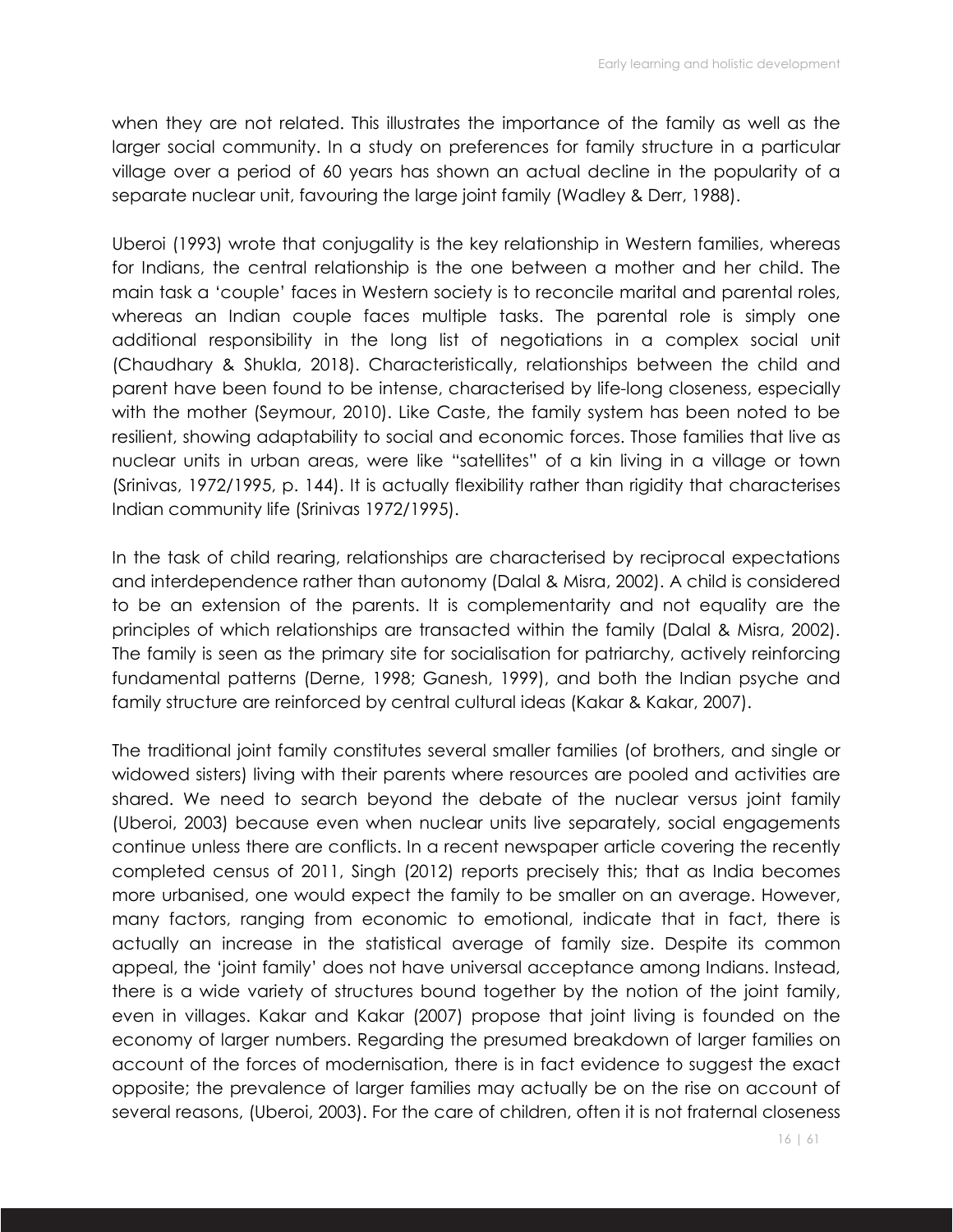but the availability of several temporary and permanent 'others' like aunts and uncles, grandparents, cousins or household helpers, who may or may not share a common kitchen with the primary family.

We argue that these features of Indian families are in fact at odds with the objectives and activity of schooling at an early age. From family closeness to multiple caregiving, children are raised in the company of other children, even cared for by other children, siblings or cousins (Suneja, 2018).

#### **Diversity in India**

With the size and variating in its population, planning for any kind of service, especially related to families and young children is faced with several important challenges. In order to place the issue in perspective, let us just revisit some of the points of diversity that would impact the planning of any ECCE service.

#### Ecological variation

The Indian subcontinent is large and varied, and the geographical diversity is daunting. From the slopes of the Himalayas to the shores of Kerala, children live under vastly different conditions. Each ecological setting has its own challenges, what will become problematic for a forest dweller is not likely to be a challenge for a child living in a city. For implementation and delivery of services, regional, seasonal and geographic features need to be studied. Regarding ECCE services, bringing centres to the community dwelling is key to their enrolment and participation.

#### Ethnic, social and religious diversity

As a country where people's religious and ethnic identity is protected as a fundamental right, educational and other services are required to respect and protect these rights of families and children. There are many ways in which the equitable participation of children can be impacted. Religious and ethnic differences can become reasons for separating children even before they enter school. The ethnic membership of a teacher, economic status, and place of residence can all become contentious issues in her participation in the programme and acceptance by the community. Similarly, these factors can also influence her engagement with children, favourable or adversely. Such factors can be easily overcome with appropriate orientation and training for commitment. In the instance of specific children and families, their membership can impact their entry and participation. Under conditions of diversity, minority status and social hierarchy need to be kept outside of the centre in order to fulfil the ethical objectives of any service, yet to proceed as if these do not influence services would be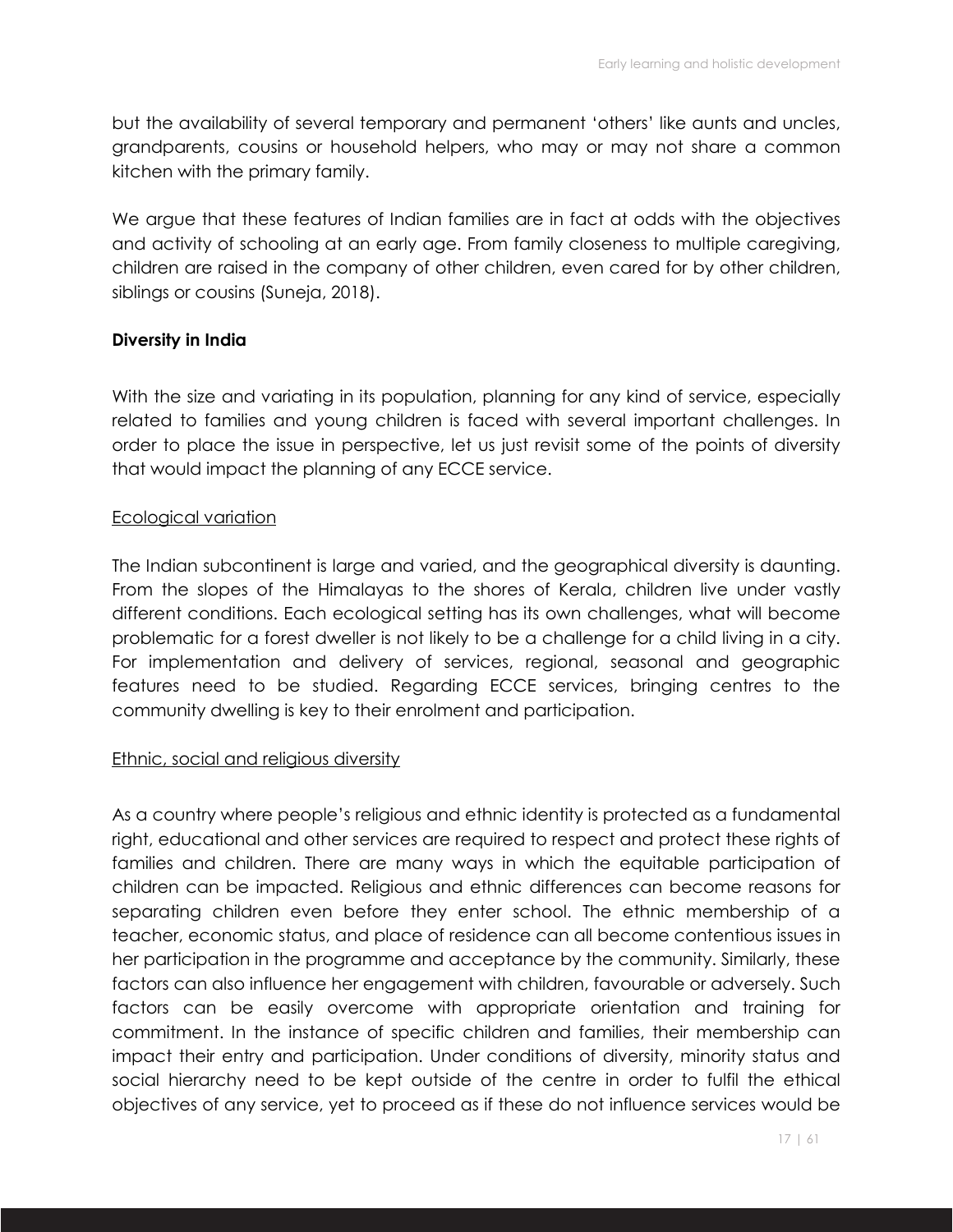an act of ignorance. Language is a carrier of identity and culture and linguistic diversity has played a key role in India's history. For instance, the different States and Union Territories were, at the time of independence, drawn along linguistic boundaries, taking dominant language as the criteria for marking State borders. We will now look more deeply at the case of language since this is also a critical component in the curriculum, implementation and community interactions.

#### Language in the preschool

Learning and development in children is guided actively through language use. Often the distance between the languages of the home, the community and the school can exacerbate the distance children experience if they belong to an ethnic minority. During preschool years, the importance of mother tongue conversations is even more critical, both for the comprehension as well as the comfort of young children. How does one deal with this monumentally difficult issue of language (and cultural) diversity?

Let us examine the context. India's children speak one of the 780 odd languages Devy identified through the People's Linguistic Survey of India, with the possibility of at least another 100 that they had been unable to reach. This was at least 500 odd languages more than what the languages survey during the 2011 Census had counted. This uncovers the extensively multilingual nature of country, a problem that has proved to be problematic in the planning for school languages. For Devy, the survey and its findings relates not only to the preservation of languages, but also the particular past that is contained in them (Devy, 2014). Mohanty argues that for a child to have a firm foothold in school, the foundation must be built through the mother tongue(s), with a phased introduction of other languages. In an attempt to resolve the tension between language of knowledge and home language that continues to haunt the country, Devy (2018) extends a proposal wherein the two (or more) need not be separated through the establishment of regional Special Language Resource Centres (SLRCs) that provide support to school going students and others to support the construction of bridges between the several languages in India. This also needs the support and action of citizens themselves, which is now clearly directed towards the ambition to study the English language that is seen as a path to success. The participation of NGOs, Government Orgnaisations and schools is essential for the success of such an experiment, in fact everyone has to work concertedly towards ensuring that children's home languages are preserved and respected.

*One in every six of school-going children in the world is waiting for the bridge between the word "future" in her home language and the same word in the language of "power" and "knowledge". This done, the "logocide" let loose upon young minds can be arrested at least partially. India can find its honourable place in the world's knowledge*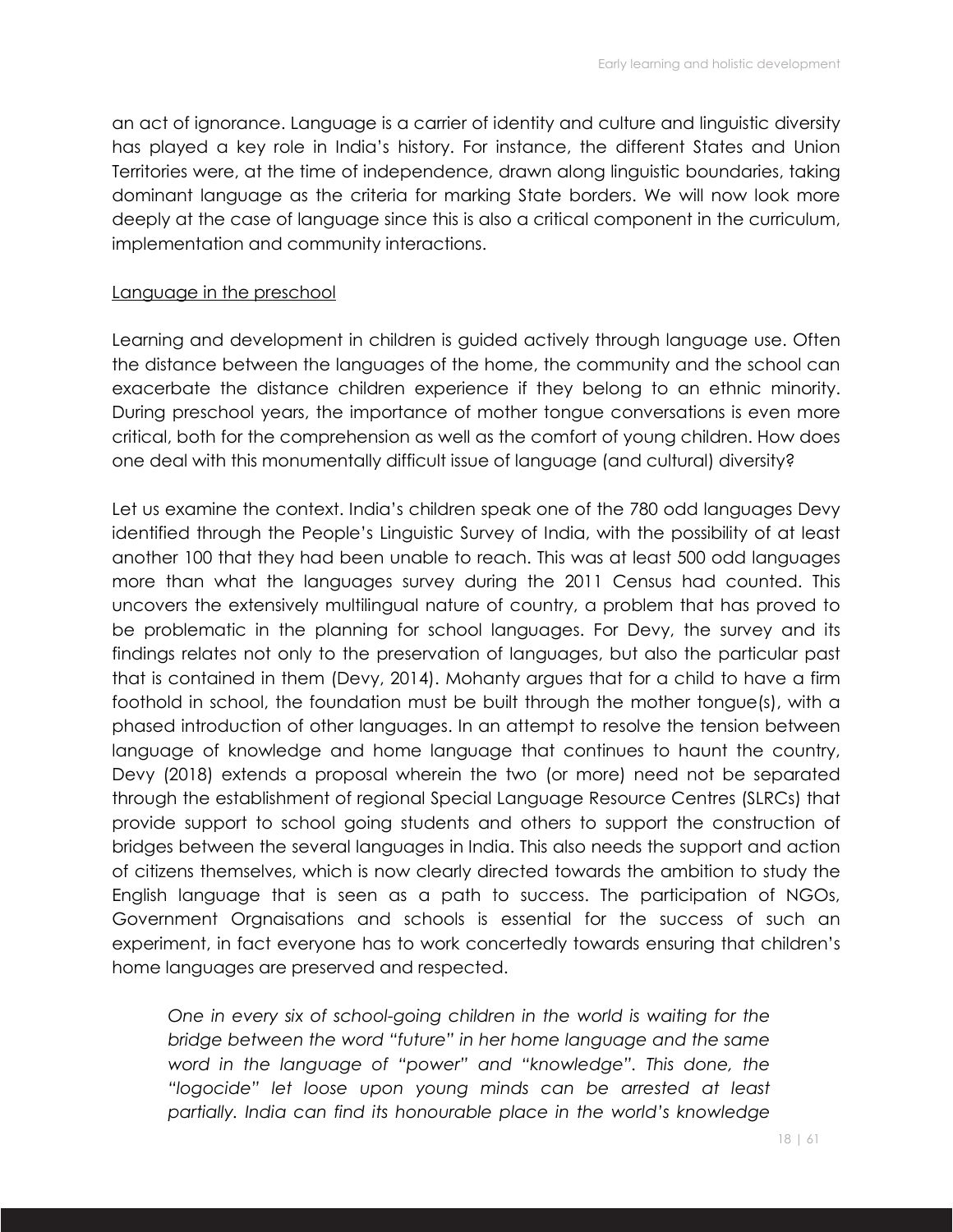*community not by becoming monolingual and culturally uprooted but by remaining multilingual and culturally productive. (Emphasis original, Devy, 2018, p. 14)*

#### Individual differences, ability and disability

For any programme with a group of children, individual differences are a fundamental reality. Apart from demographic factors and other social characteristics, children also differ from each other in ability. This range also covers children with disability. All children have a right to equal opportunity and recognition of the needs of children with disability is even more crucial as family members may need support in their care and development. ECCE centres must be the source of that support on account of their presence, activity and objectives to fulfil the rights of children and supplement families in need.

#### **The Indian family and ECCE: Summing up**

With this cultural background, there are several important points of agreement and disagreement between family ideology and ECCE. The reason why we bring is dissonance up is not to argue for the inappropriateness of ECCE, but to assert that specific features of family life in India need attention and acceptance, even adaptation when services for children and families are considered separating the child early from a familiar social unit is not often acceptable to families. Rather than seeing this as a traditional practice that interferes with participation in schooling, for instance, keeping the older child home and out of school to care for a younger one), it is possible to plan services that in fact complement rather than conflict with local beliefs and practices. The child's separation from a familiar group at the preschool age is not necessary, although it is an expectation of most centres for young children. However, as and when there is a need, such support must be available to the family, as should be their inclusion.

Ecological validity and ethics of ECCE with reference to Indian childhood is an important concern. From the above descriptions about the culture of Indian families, it is possible to argue that there are some patterns of family life that stand at odds with the objectives of ECCE as it is currently visualized in the global scenario. The notion of ecological validity derives from the writing of Bronfenbrenner (1977) suggesting that every setting allows participating individuals to learn and practice social behaviours in tandem with other individuals, and the beliefs and practices of their own communities. The arrangement of the learning environment by the socializing agents gives sanction to children's participation by permitting some and forbidding some of the behaviours (Whiting & Edwards, 1992). There are several controlling factors that guide the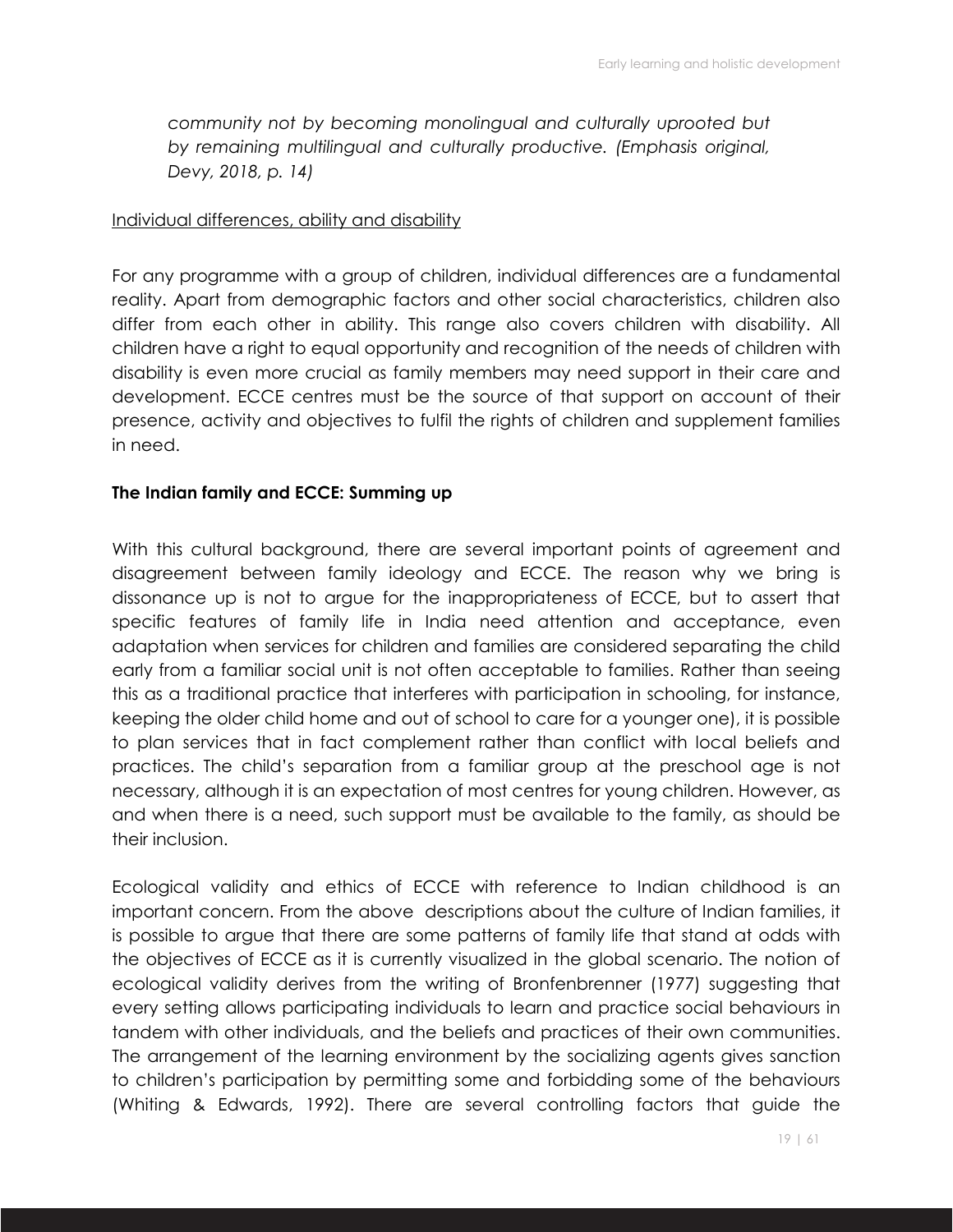socialization of children for specific behaviours. For instance, the network of relationships, occupation of the family, community services and social structures and cultural traditions, rules and regulations, the division of labour, are some of the determinants that constitute a setting, the context of childhood. These factors are so deep-rooted in the ecological contexts and young children can be seen practicing, responding and eliciting behaviours in ordinary interactions with their social partners. Likewise, the caregiver also abides by the socialization practices by making necessary adjustments within the cultural agenda. Interventions in family life and children's care by agencies outside the family and community have potential impact on this delicate balance of the child in culture. Let us examine which of the factors would emerge as problematic for Indian families:

## Participation in household work:

Indian children are expected to participate in household chores like subsidiary tasks in traditional occupations as well as the care of younger children. School participation works against this principle since the child is expected to adapt to the rhythms of school life.

## Interdependence and collaboration:

Children grow up in close interaction and interdependence with other children and a large network of familiar adults which is the scenario for profound cultural learning and socialisation. From ECCE onwards, this responsibility is expected to shift to the teacher, and often works in opposition with these relationships. This expectation is even more exaggerated for the "disadvantaged child, since the school (ECCE included) is imagined as a place where the child will improve, change and progress to a better way of living and earning. This antagonism is so prevalent that it is taken for granted by most educators, even among middle and upper classes. The home and family is often constructed as a place where things are done wrongly which children have to unlearn before being "taught".

## Distributed intelligence and learning with others:

Learning among communities, especially those in rural and tribal areas is co-operative and collaborative. One can use the expression "distributed intelligence" to describe the knowledge that children have. Information is not expected to reside inside people, but among them. Siblings, neighbours and cousins teach each other and care for each other. School expects children to be on their own and learn on their own. Dependence on others is seen as a problem that children have to overcome. Children are supposed to learn for their own progress and not for the benefit of others. This ideology is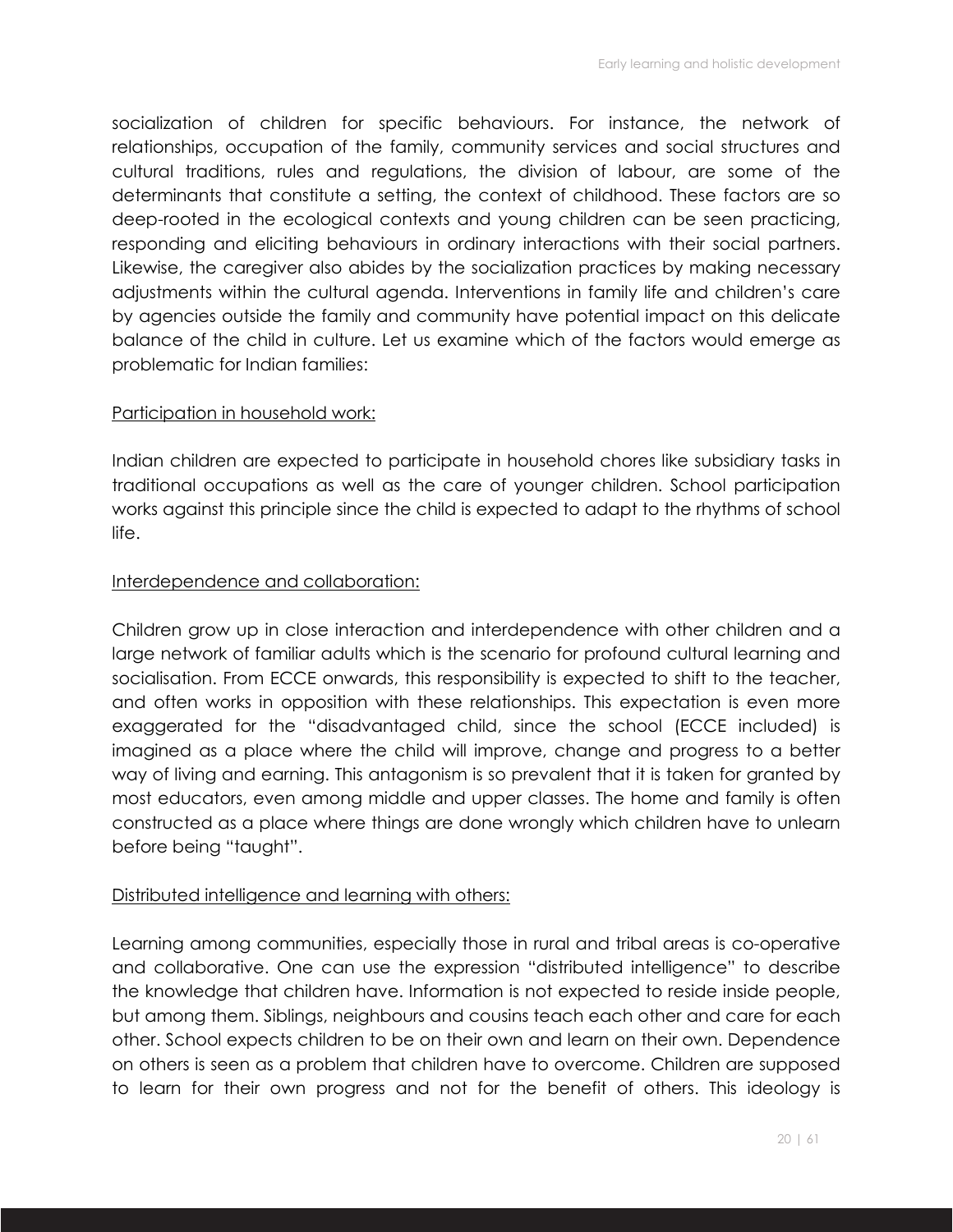completely in opposition to community practice. Schools promote independence and autonomy in learning and development.

## Language and learning:

Predominantly, the language/s of the home are treated as informal and crude and the child is expected to abandon familiar tongues and adopt new ones. This has resulted in a widespread loss of language and difficulty in schooling. Fortunately a whole range of work is ongoing in this field in different States in India.

## Participation in functions and festivals:

Communities value participation in social functions, festivals and family events and visits to other places. Schools expect that children first priority should be the school calendar and time-table. This tends to create tensions between the family and school.

## Family occupations, seasonal migration and village visits:

Family occupations often require adults or entire families to migrate seasonally or periodically, either for work or for family visits. Schools attendance is compromised, but these visits are often urgent and can be a great source of joy and significance for the growing child, especially visits to extended family. Children often lose place in schools during such visits.

#### Sibling care:

Schools and preschools are usually not nearby. This prevents sibling care that is a very important part of children's socialisation.

#### Household structures and the care of books:

Children are expected to care for bags, books and stationery, often in large households, this can be quite a challenge. Children face a lot of negativity from schools for not being able to "take care" of their materials. Most often, this is not the children's fault, but a consequence of a very different way of living.

#### Prosocial development, helping and cooperation:

Prosociality has been found to be related to cultural practices and children growing up in multiple care settings in close collaboration with others can be predicted to better prepared for helping, cooperation and collaboration. In fact, these are abilities that are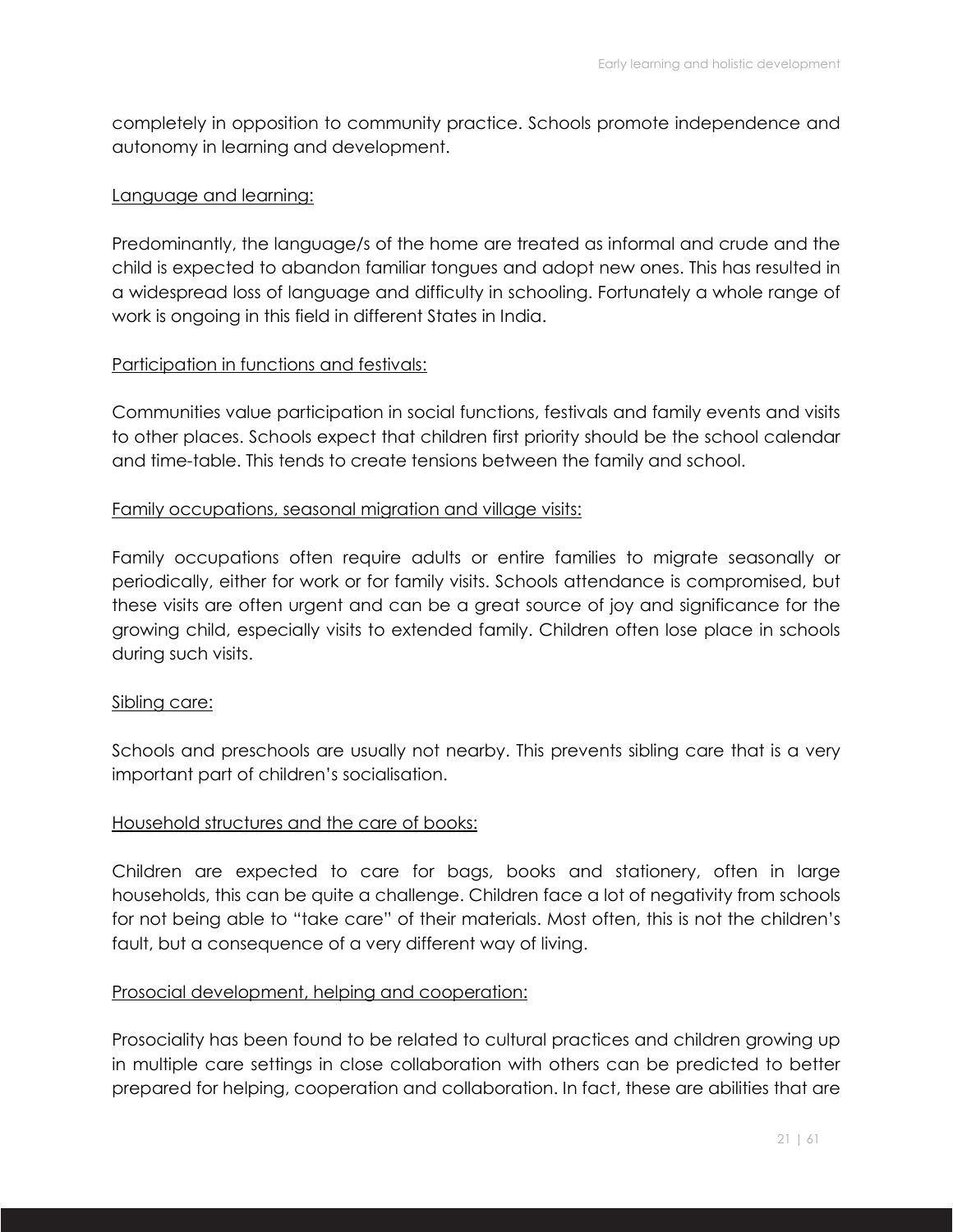not necessarily recognised by schools that work towards autonomy and competitiveness. This often creates conflicts in children.

#### Homework problems for first generation learners:

It is a well-known fact that children of parents who have been to school are best adapted to schools. So, in fact, the ones who need it most are most out-of-place in schools on account of the fact that 'preparation for schooling' is something that is expected from the family and when it is not available, teachers and school administrators can become antagonistic towards children. The demand for homework and the participation of parents in children's leaning is an unreasonable expectation, especially for first generation learners. Despite knowing this, teachers often treat first generation learners with contempt.

#### Home school differences

Wide cultural differences among children and their families can become a stumbling block. Teachers' attitudes towards children is guided by social status and economic progress, and not towards equality as is the objective of schooling.

#### Play in informal settings:

Play is assumed to be something that happens under supervision and with specific materials. What children do in the street and playground is not considered play and is not placed as a value by schools. Children are expected to learn within specific informal settings in order for it to be valuable for learning and development. Furthermore, play and work (e.g. Household work like care of siblings, cattle-care and other manageable household chores) is a clear expectation in many Indian homes. These responsibilities are in opposition of the principle that children should be exempt from work and 'free' for school. Such expectations create antagonism between home and school and need to be reconsidered to find a way of working with such beliefs rather than against them in order to ensure that children stay in school.

## **Play and early stimulation**

Sutton-Smith (1997) has argued that play is hard to define on account of the fact that views about play have been shrouded in rhetoric. Yet we all know what it is like to play. Burke (1966, p. 423) proposed that play is a "dramatistic negative", used when something is refuted, before words emerge, this behaviour is clearly not what it represents since they do not have a way of saying 'no', for instance, playfully biting is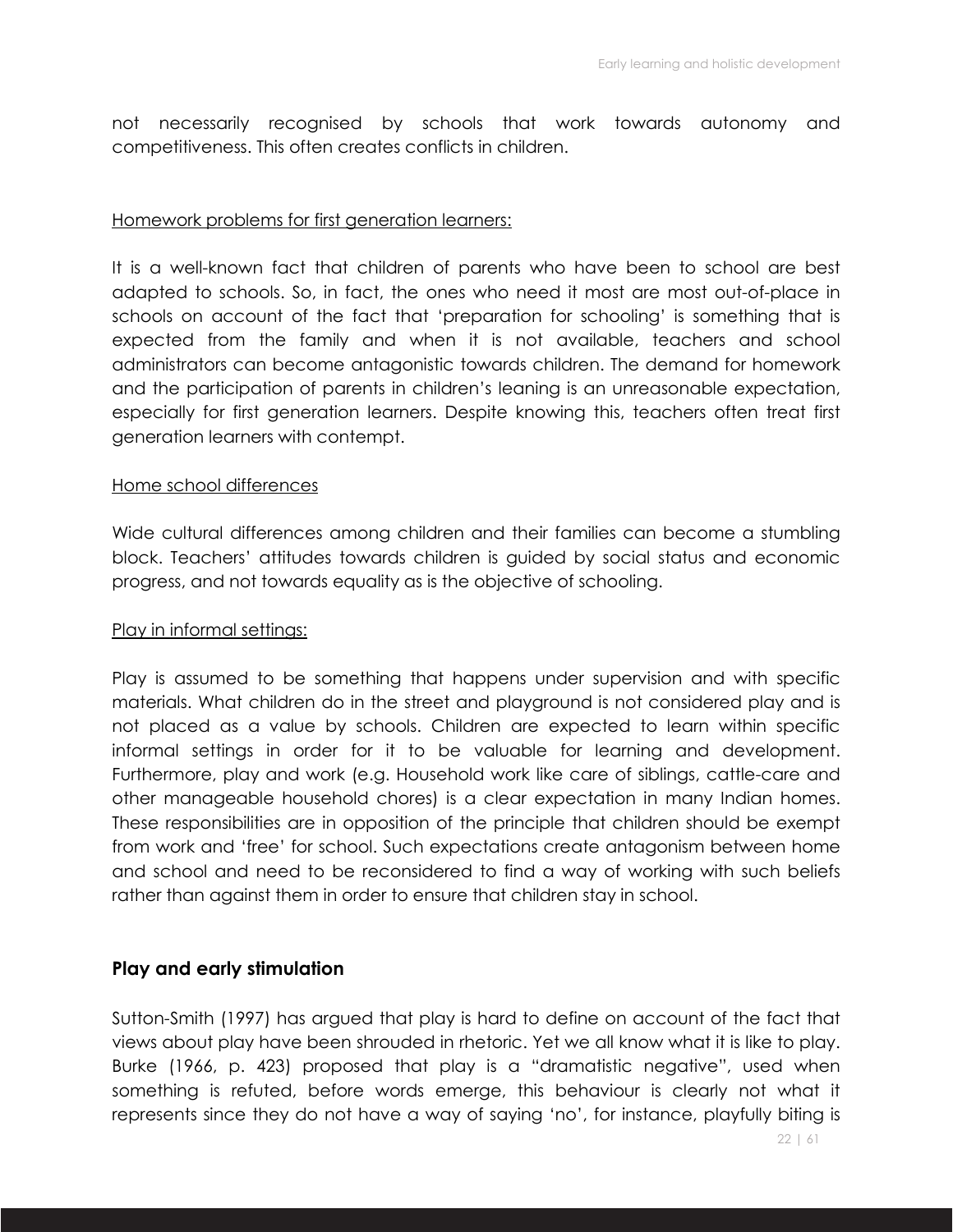not the same as seriously biting or shaping dough out of clay is not really the same thing as making it! Play has a paradoxical nature. It both is and is not what it appears to be (Bateson, 1955). There is a diverse range of activities that can potentially labelled as play including fantasy, mind games, solitary play, fun activities playful behaviours like tricks, subjective play and informal play, the functions of which are to "reinforce an organisms variability in the face of rigidifications of successful adaptation" (Sutton-Smith, 1997, p. 231). Theories in child development promote the idea that play is children's work and that particularly in the early years, children learn through playful encounters with their environment. Developmentally, the significance of play is the practice with symbolic action, learning to represent objects in the world around them with symbols. This comes most naturally to children and other than an area of exploration and some materials, this playful engagement with the environment does not require intervention from adults. Some theories promote specific strategies and materials for play whereas others support a more natural engagement and unstructured play. Undeniably, these experiences hold a great significance for children.

The common understanding of play as a structured activity under specially created circumstances and specific materials is a recent development in the history of society.

#### **Cultural variation in understanding play**

Although play is universal, people's understanding of play for children is varied. Roopnarine (2014) calls for a "scientific integration" of perspectives on play in order to go beyond narrow notions of playfulness and play activities and rhetoric about play (p. 3). The nature and quality of play among children from different parts of the world is different depending upon the materials and space available as well as beliefs about play. People's perspectives on play have been known to change under the influence of modernisation (Roopnarine, 2014). Cultural diversity in play activities demonstrates that work and play need not be mutually exclusive, and in some cultures, the boundaries between these two kinds of activities do not exist and children participate in work around the household and play from a young age. A young child in a rural Indian household would be expected to care for a younger sibling along with and as long as he fulfils the responsibilities assigned, he would be free to play around (Chaudhary & Shukla, 2018). Thus with a large repertoire of traditional games and activities, children in India, especially in rural and tribal communities, do not perceive play and work separately. Furthermore, childhood and adulthood are conceived in continuity and most spaces are open to children and adults (Menon & Saraswathi, 2017). This inclusive continuity in community living has an important impact on the way children play and what and who they play with.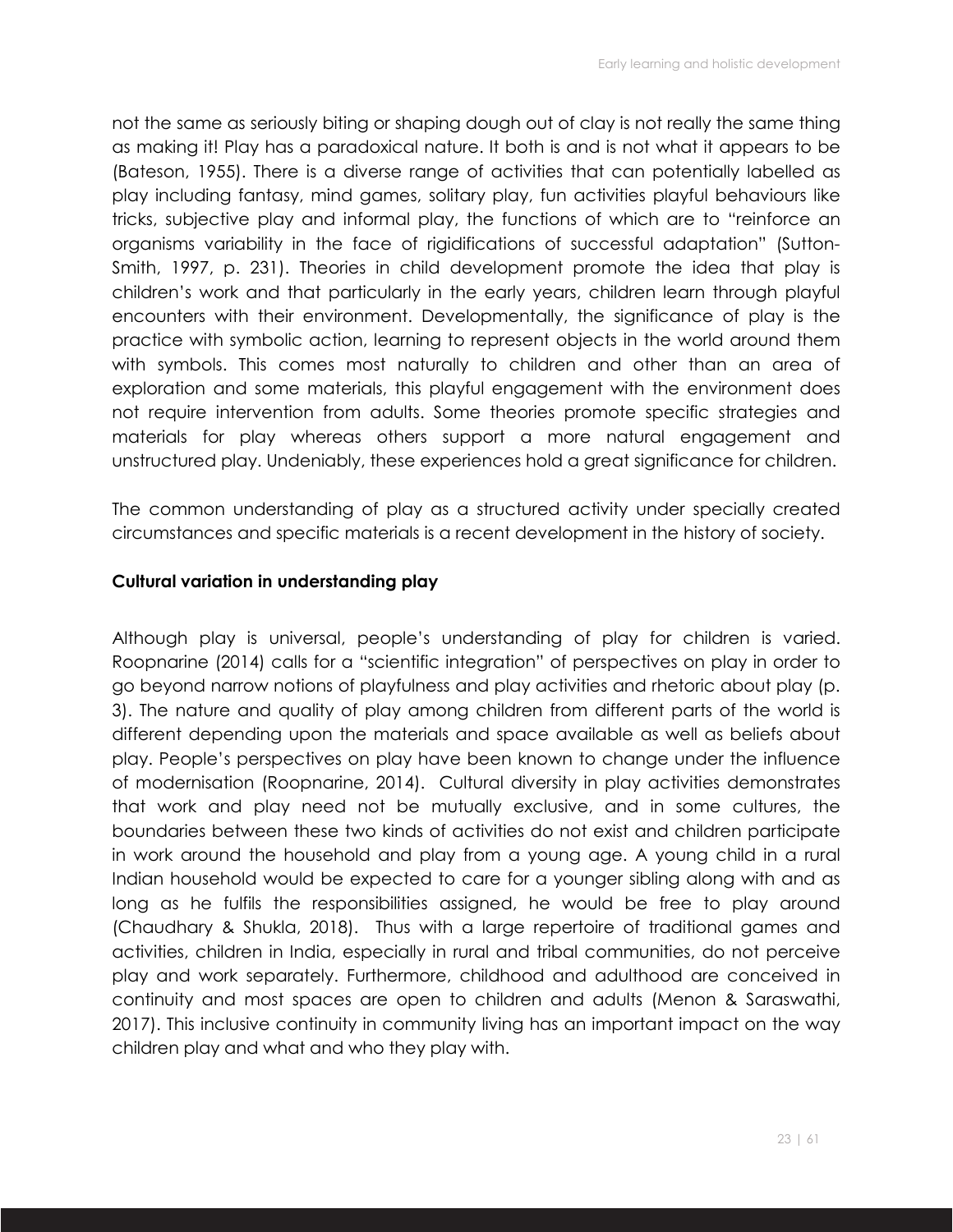By and large adults perceive play as children's engagement and do not feel the need to actively interact with children while they are playing (Chaudhary, 2014), although this would be different for urban, educated, middle and upper class parents. In a research study with rural families in Gujarat in the early 2000s, during her fieldwork, Abels instructed mothers to 'play as they usually do' with their children, a common instruction among Western research studies with young children. To her surprise, this instruction received much laughter as the women declared the play is something children do, and not something that adults do with children (Abels, 2008). This highlights the fact that play is construed differently by different communities. The free and informal engagements of children on the street and in the fields is, unfortunately, not often seen as play during which time they can also learn in the contemporary understanding of 'play' in the modern world. In current educated understanding, such engagements are a 'waste of valuable time' which would be better spent 'stimulating' a child or participating in some constructive learning, working towards attaining the child's full potential. This argument has recently come under severe criticism as the pressure of formal systems of learning become too much for children and families and experts now urge parents to return children to more 'natural' and accidental experiences and fewer supervised and planned activities, so many of which can prevent certain capabilities from developing, recent research informs us (The Hindu, 2018).

The pendulum swings on, and we are now flooded with advice on how to bring up children from which parents have to make choices. For those of us who have access to information on the possibilities for care and education, and have access to debates about schooling, there is still a fear of missing out. For those who do not have this access, prevailing public opinion guides what they believe, and by and large, communities do have faith in schools and believe that their children will become "*bada aadmi*" and will not have to live and work like them. Young children are sent to available teaching shops with the objective of making them learn how to "sit and stand" [*utthna, baithna seekhenge*] in the absence of which children will grow wild. This is the ideological landscape on which schooling is founded. Unfortunately, what children have to go through, more often than not, fails to meet either the expectation of the home, or of the school. Children leave their home, so to speak, but they are not able to get into or stay in school. Yet, earning experiences are crucial for children, and under difficult and unsafe conditions, children need opportunities.

## **A good start**

The importance of a good start in life including nutrition, stimulation, physical care and play, cannot be underestimated. The availability of opportunities with consistent upkeep and enrichment of the child's world with age-relevant and context-specific play and learning activities, in tune with cultural context, contemporary times and technological advancements, even in the most remote or economically backward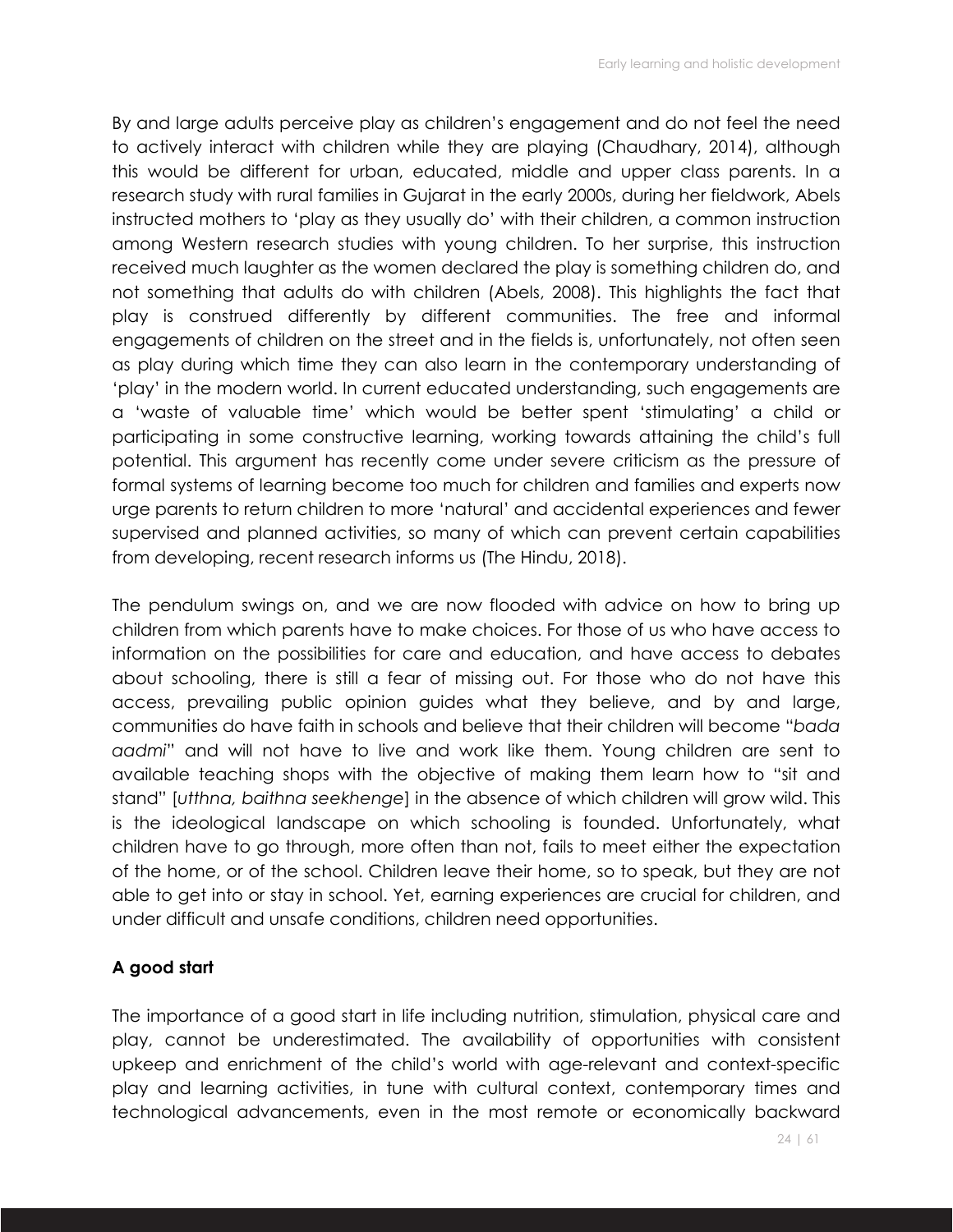setting, can go a long way in promoting overall development. But this assumption must not underestimate the significance of folk interpretations of play and traditional games. Children's motivation to learn is universal, and may become compromised only under severe conditions like man-made and natural disasters. Motivation to play can also be dampened under negative attitudes towards play.

All children are interested in exploration. The 'Hole-in-the-wall' project initiated by Sugata Mitra provides ample evidence of children's natural attraction to information and their curiosity to learn, even for those who are out of school, promoting what they label as the "Minimally Invasive Education" experiment<sup>13</sup>. He initiated a service where technology (computers) were made available to children, after which they were left alone to 'play' with it. Children were found to be quick on the uptake even beyond what experts on curriculum would have designed or imagined, participating in collaborative problem-solving and innovation. Play is autonomy-invoking, and guided self-learning through play needs to be sustained not only at the early childhood stage but also at later stages of a child's development. However, this does not need to happen at the expense of collaborative learning. These different sorts of play (solitary and cooperative) are different manifestations of children's engagement with the world, and a well-rounded experiences incorporates these different dimensions quite naturally.

#### **Play interventions in different contexts: How robust is the evidence?**

Despite the fact that intervention under conditions of war, destitution and disability find significant benefits of early intervention (Kulkarni, George & Bhaskaran, 2017), there is insufficient evidence about whether early stimulation can benefit children's schooling trajectories or child health directly (Baker-Henningham & Bo, 2010). Research findings are not as clear as they are claimed to be precisely because of the scientific and ethical limitations to research with human subjects.

Research indicates that the most vulnerable children are significantly benefited by ECCE, but the same cannot be said about the general population (Nores & Barnett, 2010), particularly for schooling and nutritional outcomes. Studies report some benefits to maternal health and practices, but these are not dramatic. Few studies report sustained improvement in cognitive scores, and then one has to go deeper into the tools and techniques used to reach the conclusion. Although some short-term improvements are seen, there is no evidence on the effect of these interventions on child behaviour, schooling or health or on maternal outcomes (Baker-Henningham & Bo, 2010). What does this absence of strong evidence suggest to us for the value of ECCE? Does it still justify the expenses world-wide? We believe that it is not essential for us to find strong evidence in order to support ECCE (precisely because of problems with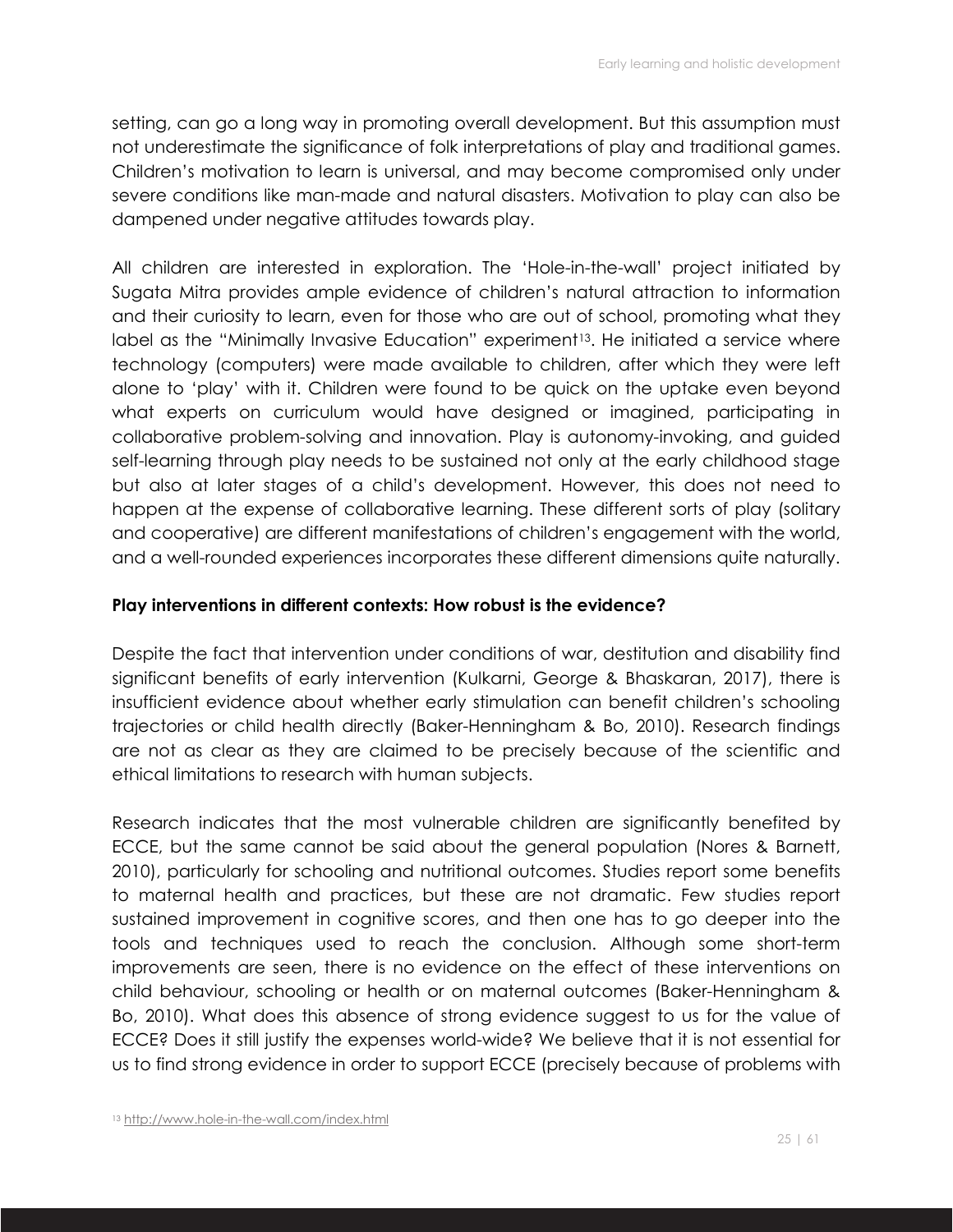experimentation on children). ECCE as a valued activity is here to stay and it is important to make the best of the trend for sending young children to preschool centres, not only because women work outside the home or children need spaces to play, or for future outcomes, but for children's present engagements. Yet this needs to be done in a manner that is developmentally and culturally appropriate, because otherwise, there is a risk of unfavourable consequences for children and communities.

#### **Social spaces for the child: Visibility, equity and ECCE**

We have provided ample support to argue that the best place for a young child to grow up in is the family, and a child's home is ideally a haven for its care and development. Yet, we need to acknowledge that not all families are able to provide optimally for all a child's needs. It is a matter of debate how much and what circumstances lead to a family being categorized as inadequate or incapable of raising a child and prevailing economic conditions would provide us with a measureable standard within culture. Norms and conditions in other countries cannot be used to measure families everywhere. Making sweeping conclusions about children living in different countries, regions, cultures or communities is unreasonable, unscientific and unethical. Criteria for unsuitability of parents are clearly drawn among wealthier nations, where parents stand the risk of losing their children to institutional or foster care in case of assumed inabilities as parents and Child Protection Services are vigilant and active. Despite having honourable objectives, the outcomes of such vigilance is not always positive for children as has been seen in the case of children of immigrant families and relatively poorer homes. Child protection by the State is not without problems as different standards of communities (as in the case of recent migrants) can become contentious issues between parents and the Child Protection Services<sup>14</sup> (See Chaudhary, 2017b for more detail).

Policy in India is far more favourable to assuming the fundamental goodness of parents' intentions, although they may not always be able to fulfill children's needs. This makes the availability of ECCE services critical as a support system to provide services for young children. This service (of supporting families in need) is a special case for poorer nations and needs to be discussed as a specific issue above and beyond the agenda of ECCE as a programme for children alone. Here, ECCE centres potentially contribute to family welfare, especially for women. Let us examine the situation. According to one estimate,

"....over 200 million children under 5 are not reaching their *developmental potential based on indicators of poverty and early childhood stunting …….. Growing up in poverty, in poor health, being*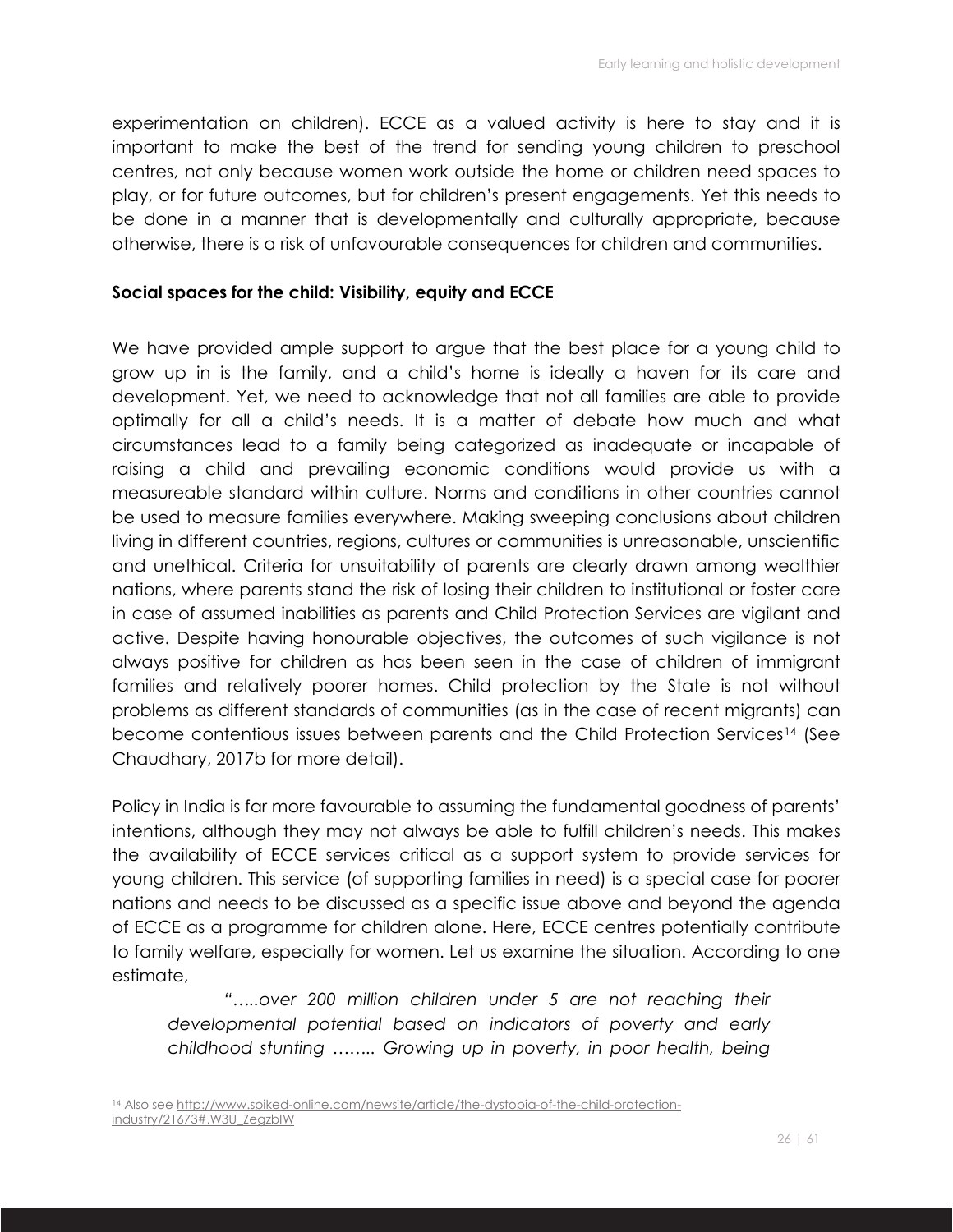*exposed to family and environmental stress, exposure to violence and lack of early learning experiences, and other risk factors lead to social and economic consequences that stand in the way of achieving prosperity and economic development (Lombardi, 2015, p. 5)"* 

The point that several children and families need support is undeniable and the argument is not about whether they need special services to support early development, our concern is how this care and education is presented, by whom and for what purpose. In the delivery, how the beneficiaries are approached and what the interface between people is like, is key to the successful delivery of services. Although problems exist, it has to be understood that the dynamics of the problems and workable solutions are context-bound.

Any expenditure by Governments that are already under financial constraints can only be justified if the local populations benefit from the interventions. A serious audit of welfare programmes across the developing world is an urgent need (Burman, 1996). Presently, welfare does not seem to have had the sort of world-wide impact that was predicted and aid agencies have clearly exaggerated success stories (Rajan & Subramanian, 2007; Serpell & Nsamenang, 2014), but that does not mean that welfare services are not needed, a renewal in policy, planning an delivery is an urgent need if the continued expenditure and the presence of international and national aid agencies is to be justified.

#### **Child outside the home environment**

The need for good quality ECCE services is intensified under difficult circumstances, societal, regional or familial, and these relate to young children who, for some reason or other, have to live away from their family home, when adults in the family have to be away for long hours in a day, or where acute conditions prevent the adequate care and nourishment of children. Furthermore, children with disability need special attention on account of their physiological condition that may prove to be a limiting factor. Under such circumstances, provisions for care and opportunities are urgently required for the child's well-being.

Where were young children in the past? The answer would definitely be in the folds of a family or community. In times of disaster and destitution, children were placed under institutional or foster care. The primary requirement is that young children need protection, care, nourishment, safety and opportunities for exploring the environment. Another important reason for requiring institutions for ECCE is the shrinking of safe and secure public spaces for children to explore. Yet, as Pinker argues, this is also the most favourable time in the history of mankind in terms of conflict and violence (Pinker, 2011).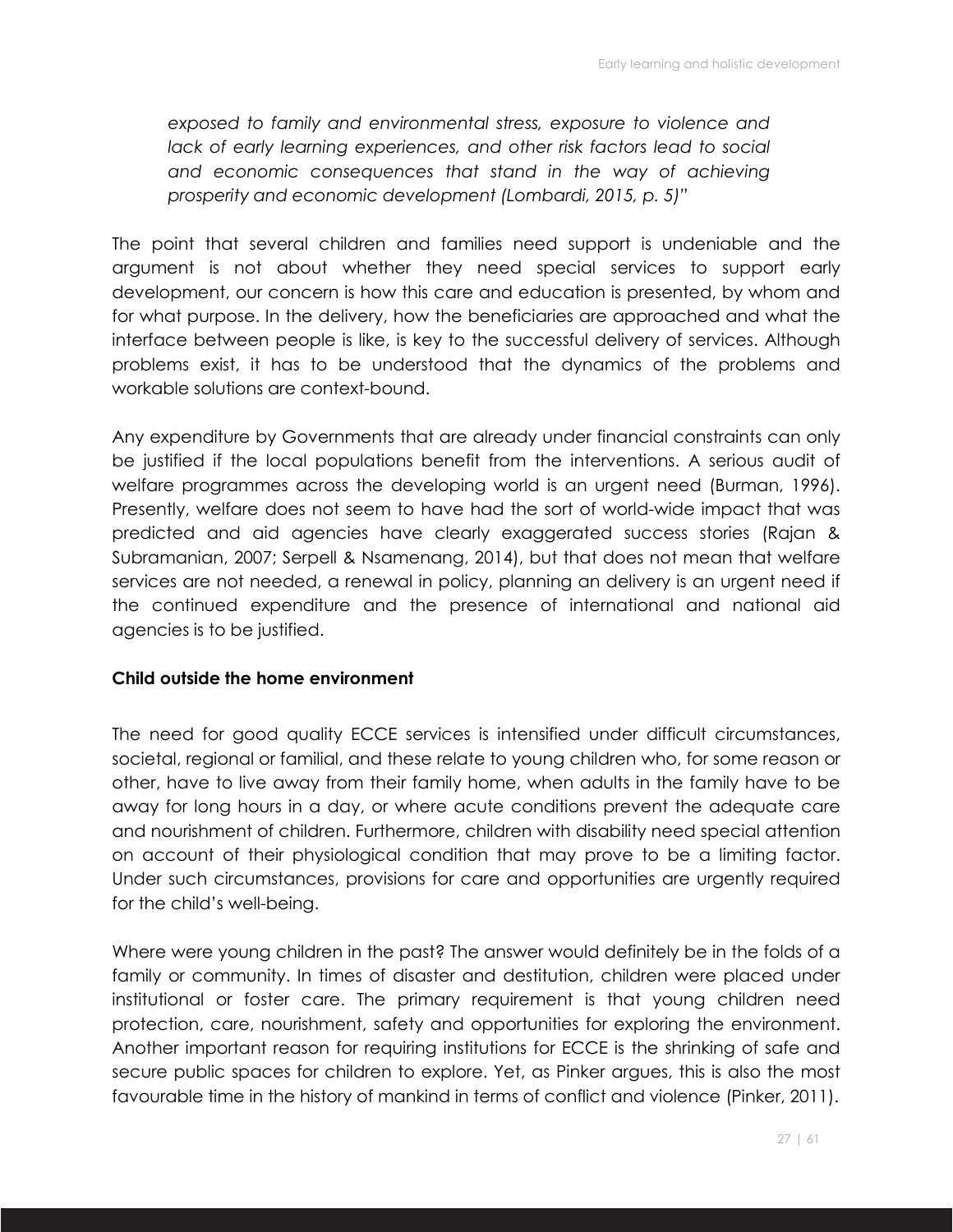From this, let us proceed to search where the children in Indian communities are commonly placed. Are they safe, healthy, nourished? Do they learn things from each other? Gradually, a child's world expands to the larger community and engagement with other children and adults outside the immediate family becomes a way of life. This expansion is both natural and recommended. Spending the early years in the safe confines of the family has worked for millennia. So now, when we favour children to be separated for short durations each day, for the purpose of enhancing learning and development, there are a significant number of precautions that need to be taken before that can happen. For families with sufficient resources, the movement outside home are available, but for large numbers, particularly the urban poor, these conditions are not fulfilled and the requirement of spaces to play and interact with others are unavailable. Also when mothers, who are usually primary caregivers are working outside home then in some cases child will be outside home for childcare in mother's absence. Safety, nutrition, health care and opportunities for exploration are urgently required for large numbers of children if we are to fulfil our responsibilities towards children and society.

When children attend a program outside the home, there is a corresponding increase in risk as well. The risk of abuse and neglect. Any establishment of institutions for the care of children, at any age, needs to ensure high standards of safety of children's physical, emotional and psychological well-being. The programmes are also important spaces where the family can be accessed for other services or surveys through the presence of the child. Potentially, the ECCE centre can be a hub of interface between families, service providers and the State, if adequately managed.

#### **Quality childcare: Dimensions**

There are many dimensions of quality in ECCE services: personnel, space, materials, curriculum, services and funding. In order for maintaining quality, each one of these dimensions needs adequate attention.

#### **Personnel**

Let us first consider the personnel. Educators, teachers and care workers are responsible for the maintenance of equity and social justice for all sorts of diversity as well as maintain a good programme. Furthermore, children come to the preschool with existing knowledge and skills. It is the responsibility of early childhood educators to conduct inclusive practices in which collaborative learning is fostered and to provide opportunities for children and families to participate in decisions that affect them. As far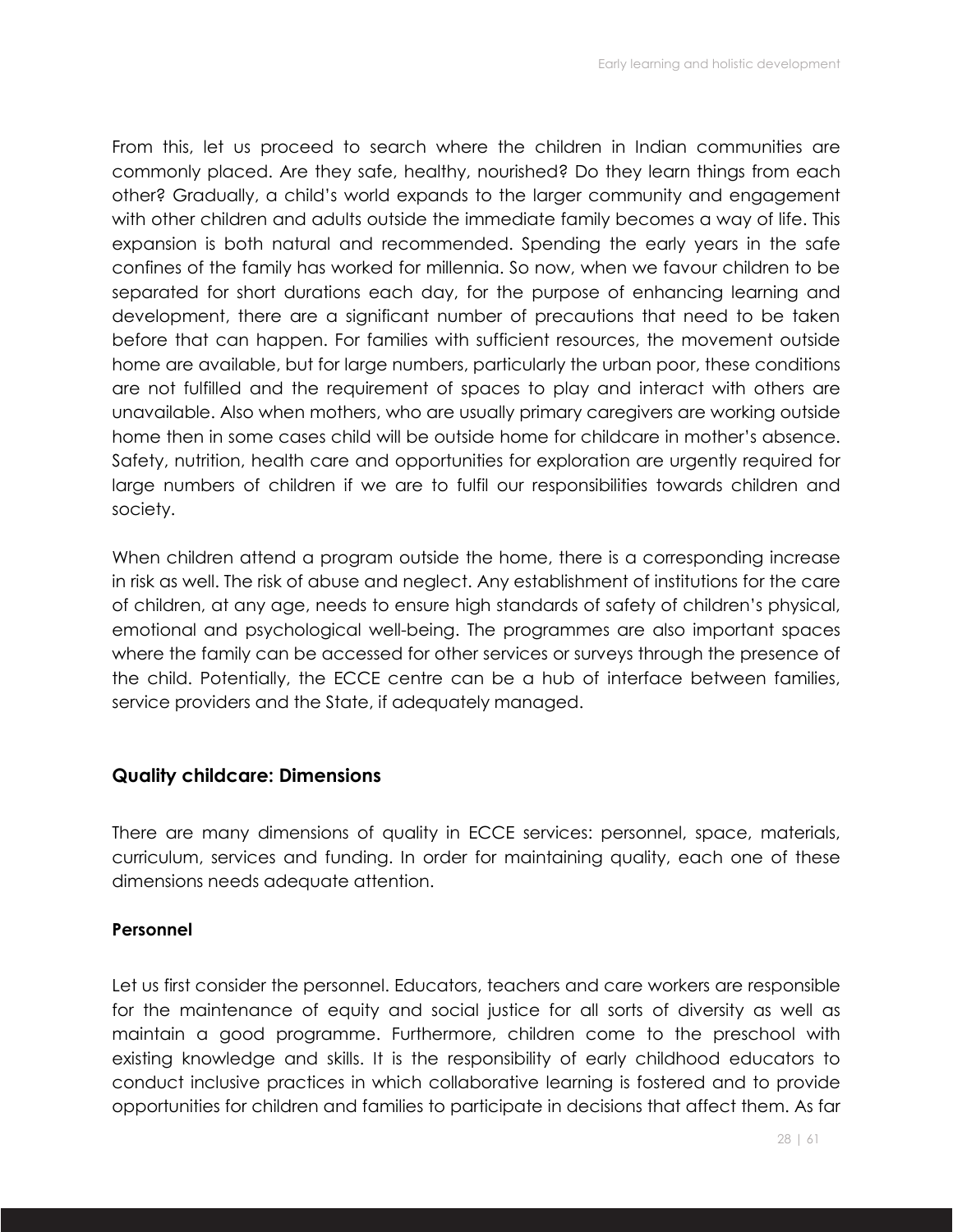as delivery of the curriculum is concerned, as Dr. Anandalakshmy recently mentioned "the fundamental principles of a classroom are not really different for different ages, whether it is the preschool class or a post-graduate one" (personal communication, Tuesday August 14, 2018). A teacher needs to be committed, considerate, focussed, knowledgeable (about the subject as well as the student) and fair. For young children, the approach may be slightly different, but the principles remain largely the same.

There is a critical need to assess diversity-related issues of children and families in ECCE settings in India. While policy documents and curricular frameworks provide structure to ECCE settings, much lies in the hands of the field-level practitioners of ECCE services. The pivotal roles and relationships in the community and ECCE settings will influence the quality of transactions, as well as the child's learning and adaptability to vital aspects of the curriculum, thereby affecting the success of the program and ensuring regular audits of relevance and reliability. The teacher is looked upon as a key figure, more so in poverty settings, and parents look up to her in the quest for a bright future for their child. If the teacher is an incompetent figure, their faith in the relevance of the ECCE program will fade.

#### **Training**

Training should be focused on confidence-building, knowledge and skills for effectively managing diversity as well as the capability to make learning relevant to the community. Educators need to dialogue with families on a regular basis to maintain mutual respect and open communication for all children. Furthermore, educators have the potential of having access to intimate glimpses into the lives of children, which can make an important contribution to policy and implementation. A teacher who is respected for her role and position by the system is also likely to transfer that respect to her participants.

ECCE programmes should promote healthy relationships between teachers and the community to foster community identities and promote a sense of belonging. It is not just important to acknowledge and accept cultural difference, to work towards removing discrimination and bias, social, ethnic and individual; it is also important to go further to implement knowledge, skills and products of the local culture to facilitate regard for the community, neither overly celebratory, or with contempt. It is essential to maintain balance and ECCE curriculum transaction should avoid the 'tourist approach' to discussing cultural diversity (Derman-Sparks, 1989).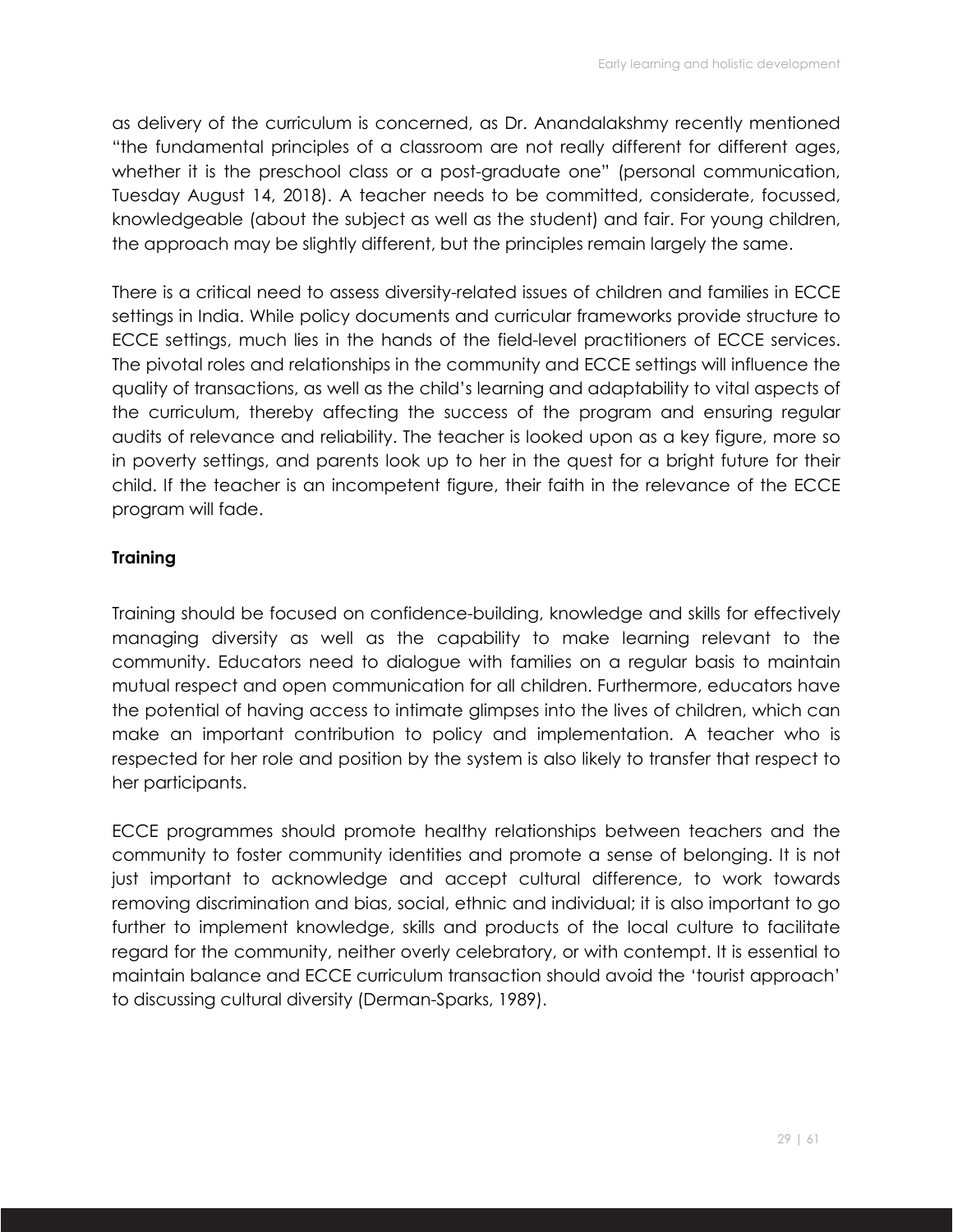#### **Community involvement**

We have read in an earlier section that the main criterion for sending children to ECCE centres is that it tends to result in more effective entry into retention in school in later years. Another important reason for the establishment of ECCE centres in India has been the argument for women's participation in work. Both aspects are important to discuss with the community. On account of the fact that positive outcomes are found only when ECCE centres are of good quality, the community has to be encouraged to participate and contribute to the services by pooling resources and taking ownership, and the teacher is a key figure in this relationship. In this manner, the services are much more likely to be connected to the local culture. This is likely to result in higher teacher motivation as well. ECCE programs are multi-sectoral in essence and political and administrative support feeding into global frameworks such as those provided by the SDGs (Sustainable Development Goals) will go a long way in ensuring quality learning for young children.

**Curriculum**, **safe and adequate space for children**, **materials and adequate funding** are other important aspects to be kept in mind in determining quality.

#### **ECCE models**

India has a wide range of models in the field of ECCE including Anganwadis*,* Private preschools, Government/private schools having a preschool section and Anganwadis located in Government primary schools. Some of these models are nation-wide whereas others are single centres or clusters of centres providing for local communities. It is now accepted that more than child readiness, the readiness of the school or program is important. ECCE can be a key strategy for creating equity. Talking of equity, early childhood programs should involve fathers on an equal footing with mothers to create balanced equations within the classroom, family and community.

Of late, there has been a focus-shift for making ICDS and other successful early childhood programs feeding centres to local programs with strong early education components. ECCE programs must aim to become models of holistic intervention. Low school readiness levels show that ECCE programmes have long way to go in delivering the results. Education policy must draw as much from successful components of existing models of excellence in ECCE, as from the failures of national and local programs. Scaling up of feasible, successful models poses a big question on the ECCE scene. Incorporating learning from multiple in-country models, as well as lessons from ECCE programs in other countries should be the working norm as far as the on-ground program and on-paper policies go. ECCE programs must be such that the stakeholders - parents, teachers and the children - feel completely part of the early education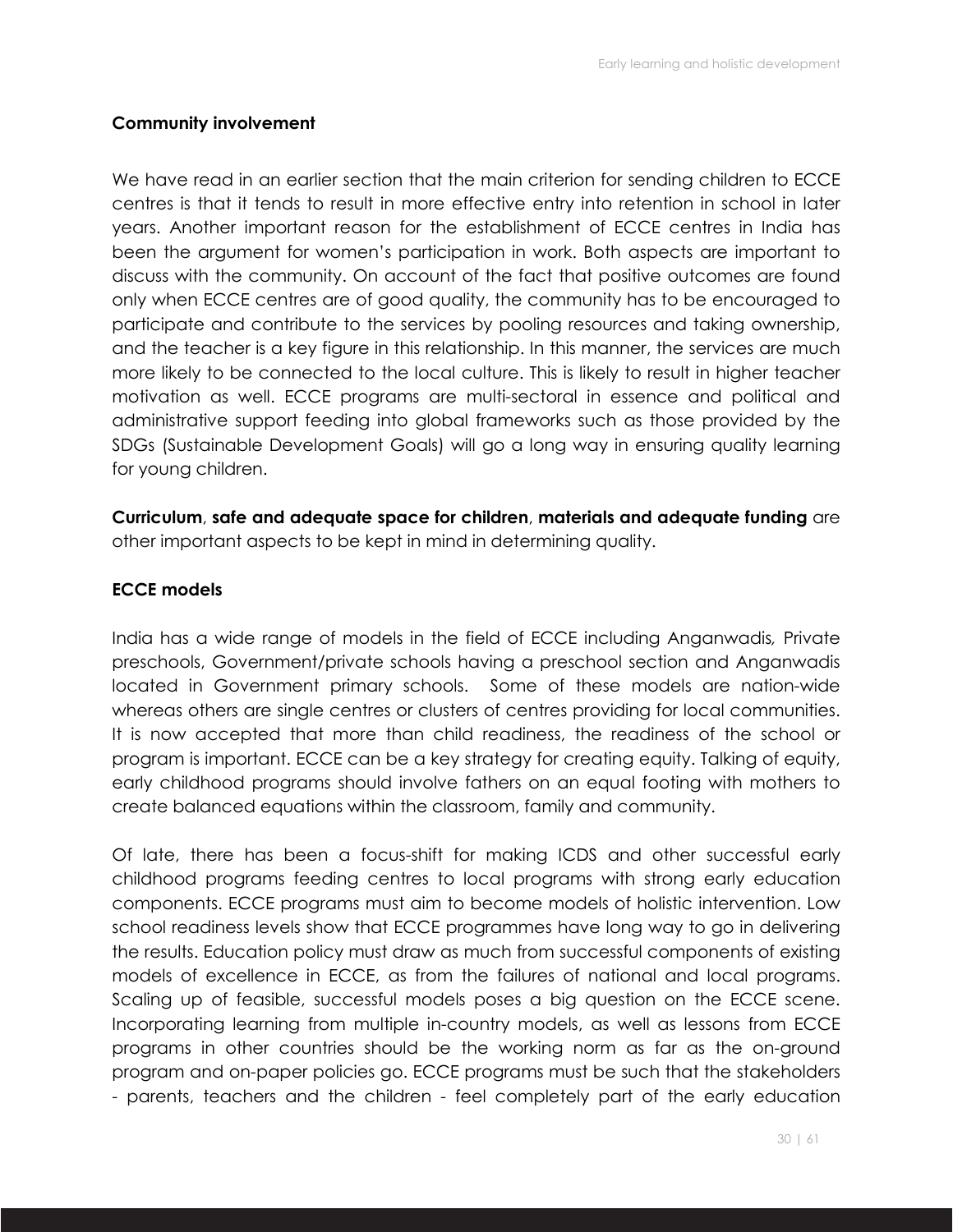dialogue. The sense of ownership must be cultivated. **Uniformity is not a value, relevance is**; this is how we can dialogue quality with community resources (Personal communication, Anandalakshmy, 31<sup>st</sup> August, 2018).

#### **Policy and practices related to ECCE in India**

Making a firm commitment to the right of children to education, care, nourishment and health, the Ministry of Women and Child Development (MWCD) introduced National Early Childhood Care and Education Policy in the year 2013 highlighting children's needs. ECCE services are delivered through Government, Private and Nongovernmental agencies. Under the outreach of the ICDS programme (Integrated Child Development Services) millions of children in 3-6 years of age are covered through government run Anganwadis and the National Scheme for Working Women. Through the 86th Constitutional Amendment, the critical role of quality pre-school education was recognised in Article 45: "The State shall endeavour to provide early childhood care and education for all children until they complete the age of six years". ECCE is now an officially recognised activity for the children of India. As a consequence, the Right of Children to Free and Compulsory Education (RTE) Act, 2009 advised that:

*"With a view to prepare children above the age of three years for elementary education and to provide early childhood care and education for all children until they complete the age of six years, the appropriate Government shall make necessary arrangement for providing free pre-school education for such children" (GOI, 2009) Presently, this provision is being implemented by MWCD ensuring the right of children to pre-school education. Also, the Sustainable Development Goals (SGDs) include pre-school education under 4th goal to "ensure inclusive and quality education for all and promote lifelong learning" with a target of universal coverage by the year 2030 (NCPCR, n.d.).*

The Right to Free and Compulsory Education Act, 2009, Section 11, clearly recognizes the importance of ECCE in later school participation. Further, the MHRD, responding to demands from States, has established a sub-committee of the Central Advisory Board of Education to inspect the feasibility of reducing the age covered by the RTE Act to below the age of 6. This would mandate the coverage of ECCE under the Act. Furthermore, under the 12<sup>th</sup> Five Year Plan for Elementary Education, at least a year of good quality pre-school education in primary schools is advised for all children, especially those living in backward areas.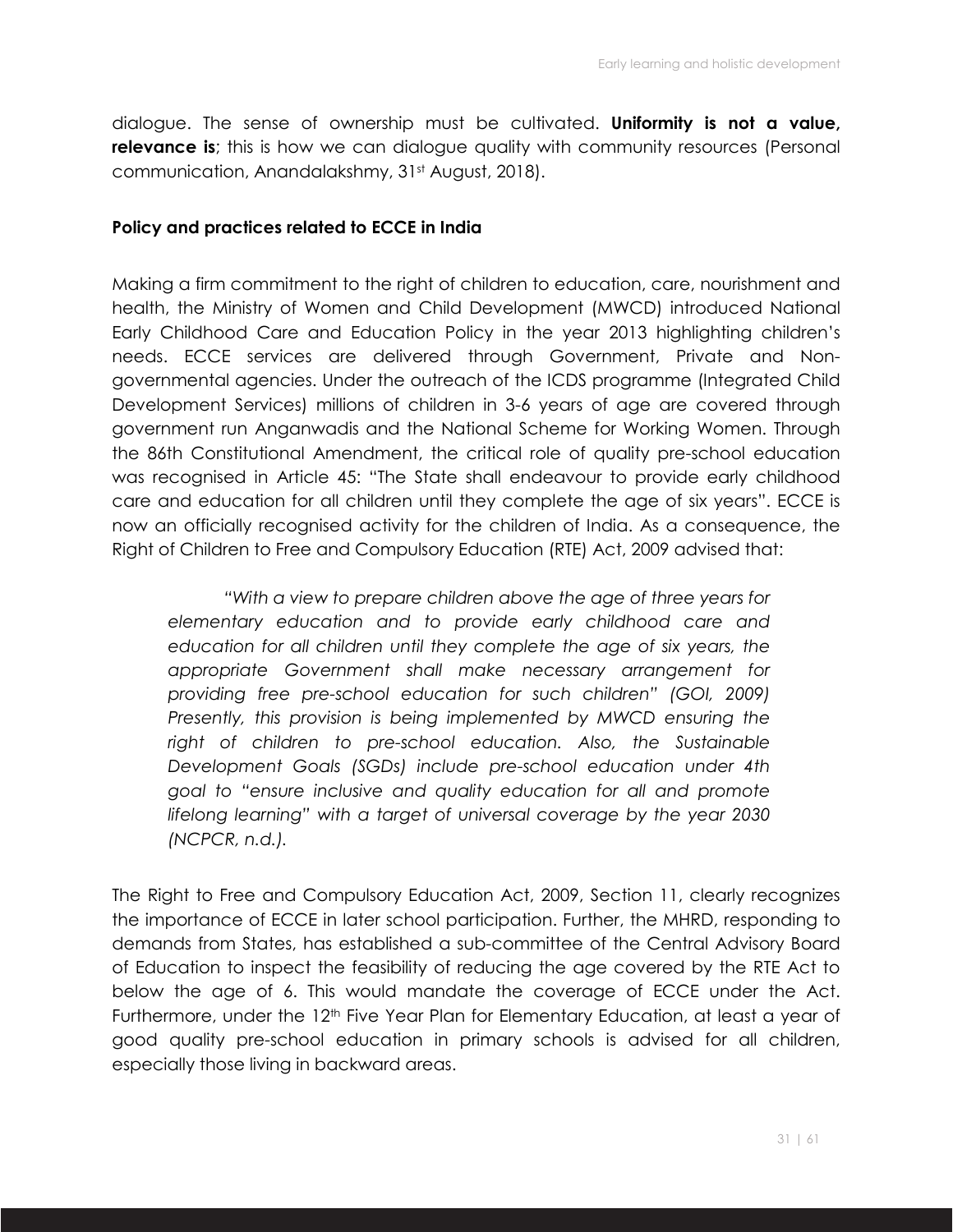Under the National Early Childhood Care and Education Curriculum Framework (MWCD, 2014), clear guidelines are provided for ECCE (NCERT, 2018) including keeping a vision of a holistic, integrated and continuous nature of development and learning. Also, there is a need to separate children between 0-3 and 3-6 years of age under ECCE on account of their specific developmental needs. In the first three years, the focus should remain on a nurturing, stimulating and protective environment a focus on primary care, strengthening resilience and protection and developing language. Above three years of age, an added dimension of play opportunities needs to be added, the guidelines explain. The need to make the programmes relevant to both for the individual as well as society is recognised. Regarding the National ECCE Policy, the following list has been circulated to all States and Union Territories regarding curriculum, quality assessment and record keeping. The Government of India has made a strong commitment in terms of policy and efforts like the National Education Policy (1986) and National ECCE Policy (2013) articulate this commitment to the provision and improvement of ECCE for providing health and care facilities, infrastructure, curriculum, teacher training; and enhancing the teaching-learning process. According to the recent surveys, the accessibility to the provisions for 3 to 8 years old children i.e. preschool and early primary education have risen significantly (NCERT, 2018).

More recently, the launch of the Samagra Shiksha Abhiyan<sup>15</sup> by the MHRD demonstrates the deepening commitment of the Central Government towards enhancing the quality of school education in Government schools and programmes. A more detailed analysis of this document will be covered in a later section.

## **ECCE Centres and Schools: A possibility**

There has been some debate about the common territory for schools and preschools on account of the concern over formalising ECCE and losing the intimate nature of a small centre, and also a fear the Care and Education will become truncated into formal education for young children. Yet, there are many advantages of this scheme as it provides the benefit of sibling care and supervision of young children by older ones. In one initiative, the Law Commission Report on Early Childhood Development and Legal Entitlements (GOI, 2015) recommends that the government provide free pre-school education for all children aged 3-6 years, to be established within existing school premises in a phased manner. Another significant support for adding on ECCE to existing institutions comes from the 22nd Joint Review Mission (JRM) of the Sarva Shiksha Abhiyan (SSA) in December 2015 where 4-6 year old children are advised to be enrolled in ECCE sections in all primary schools. In the recent Samagra Shiksha Abhiyan (MHRD, 2018) document, there is a clear guideline for merging school and preschool programmes wherever possible. Concrete guidelines have been articulated for the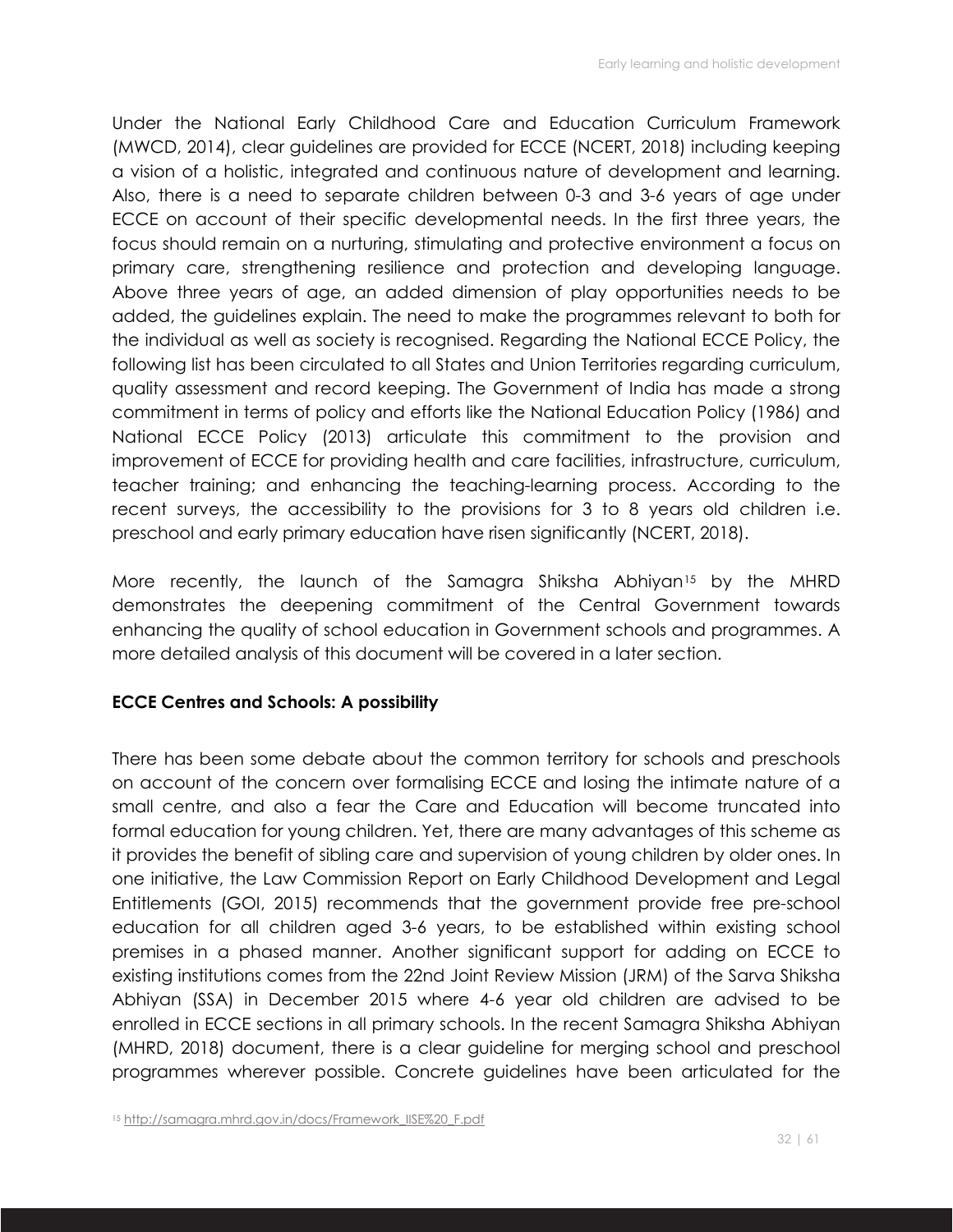movement of preschool centres with adequate provision for age-appropriate facilities. Wherever this is not possible, other solutions are suggested. This indicates a clear commitment by the Government towards consolidating preschool services and school programmes. Apart from Government schools, there is another large section of privately run schools in the country, these are multiplying in numbers by leaps and bounds.

## **Private play schools**

It is now widely recognized that there is a significant number of private players in the field of preschool education, largely also English medium schools, and it is unwise to ignore this massive uprising of small and large players in the game. Research has identified that private schools are only a downward extension of primary school curriculums (Young Lives, 2017).

Low-fee paying private schools have become an important phenomenon in the field of ECCE (Sood, 2014; Singh 2014) and it is no longer possible to ignore their popularity. In a report on ECCE by NCERT (2015) it was discovered that children's performance is somewhat better when they emerge from private preschools as assessed through their performance on selected standardized tests despite the scepticism related to the downward extension of primary school activities. The authors report that the validity of these findings needs to be taken with due attention to the design and testing limitations. Another study found significantly better performance by children attending private preschools (Gupta, 2016). Furthermore, parents are better satisfied with the performance and activities of private schools (Kaul, Bhattacharjea, Chaudhary, Ramanujan, Banerji & Nanda, 2017).

It is therefore significant that there are recent changes in policy wherein the presence of these institutions is recognized by the government. This section deals with the policy changes that have taken place recently regarding the recognition of these institutions. The first in a series of activities was initiated by the Union Territory of Chandigarh providing a format for schools to apply for State recognition under the guidelines of the NCPCR (National Commission for the Protection of Children's Rights). These guidelines aim towards:

- bringing inclusiveness and uniformity in all preschools
- to prevent violation of child rights and any kind of abuse against children in the age 3-6 years by regulating such educational institutions providing pre-school education.
- to achieve national as well as international commitment of pre-school education for children in the age 3-6 years and preparing them for primary education.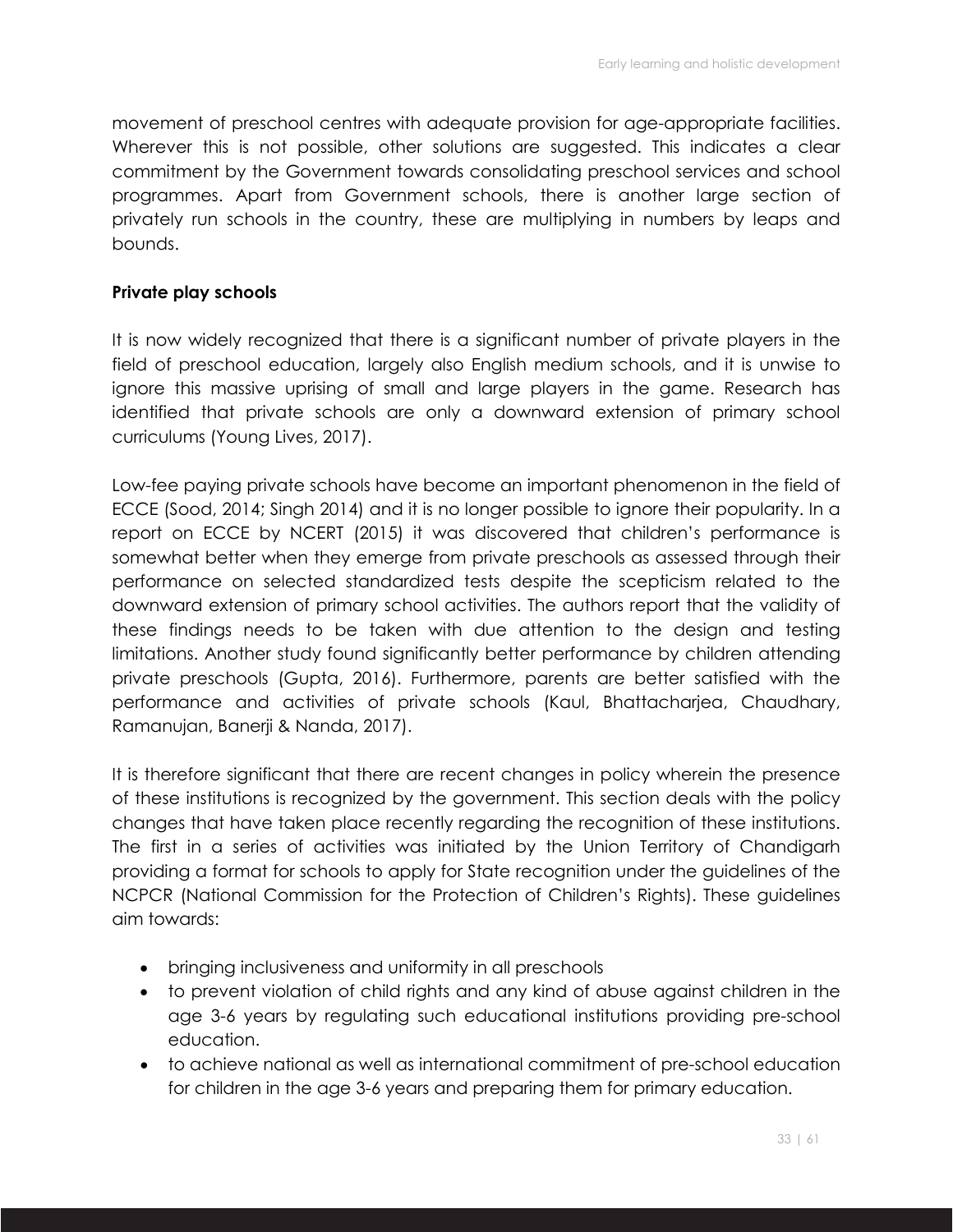• to remove ambiguity in the early childhood education (ECCE) system in India by regulating all preschools (NCPCR, n.d.)

Detail has been provided for standards which preschools have to follow in order to ensure quality by providing ideal figures for number of adults, curriculum, building, classrooms, toilets, outdoor play area, running water and toilets, pest control, fire safety, programme requirements, teaching aids and learning materials, library, provisions for health and record-keeping. The list is long, but it is obvious that when Government services themselves are unable to provide these standards, expectations from private schools can be ineffective.

A mention must also be made of the scheme for Economically Weaker Sections (EWS) in high fee-paying schools. Under this scheme, private, fee-paying schools are required to admit children from poorer homes with the purpose of social justice and integration. Official evaluations of the EWS scheme are not easily available, but word of mouth assessments indicate several problems in the system that either fail to have the desired impact or exaggerate social distance between the children. A more systematic analysis of the scheme needs to be conducted in order to better understand the dynamics of this service, even in pre-primary sections (Sreekanth, 2013).

#### **Budget allocations**

If the campaign for ECCE is to work, there is an urgent need for the separate fund for ECCE. Remarking on the reduction in budget allocations, this report (Singh, 2018) argues for crating specific sources for funding children's welfare and protecting them from abuse! Let us examine some of the figures related to this issue in recent times. The allocations for children's education has gone down from 3.28 percent in 2014-15 to 2.48 percent in 2017-18, children's health and nutrition from 1.26 percent in 2014-15 to 1.15 percent in 2017-18, and child protection from 0.04 percent in 2014-15 and was 0.06 percent in 2017-18 (Union Budget, 2018).

Election campaigns declare promises to raise employment and economic growth along with some assurances for the survival of the poorest. The performance of a Government is largely based on economic progress, but there is also a commitment to human development and investments in human capital. In reality, however, the focus remains significantly on infrastructural growth for economic progress. Investing in human capital, particularly children yields long-term results and that too only if the expenditures are on good quality, developmentally appropriate and culturally relevant services. Governments are usually short-sighted in their planning to demonstrate quick results. It is possible that this reason determines the low priority given to services for children and families. A shift in the implementation of education programmes under the Delhi Government has shown dramatic results (Government of NCT of Delhi, 2018) and that is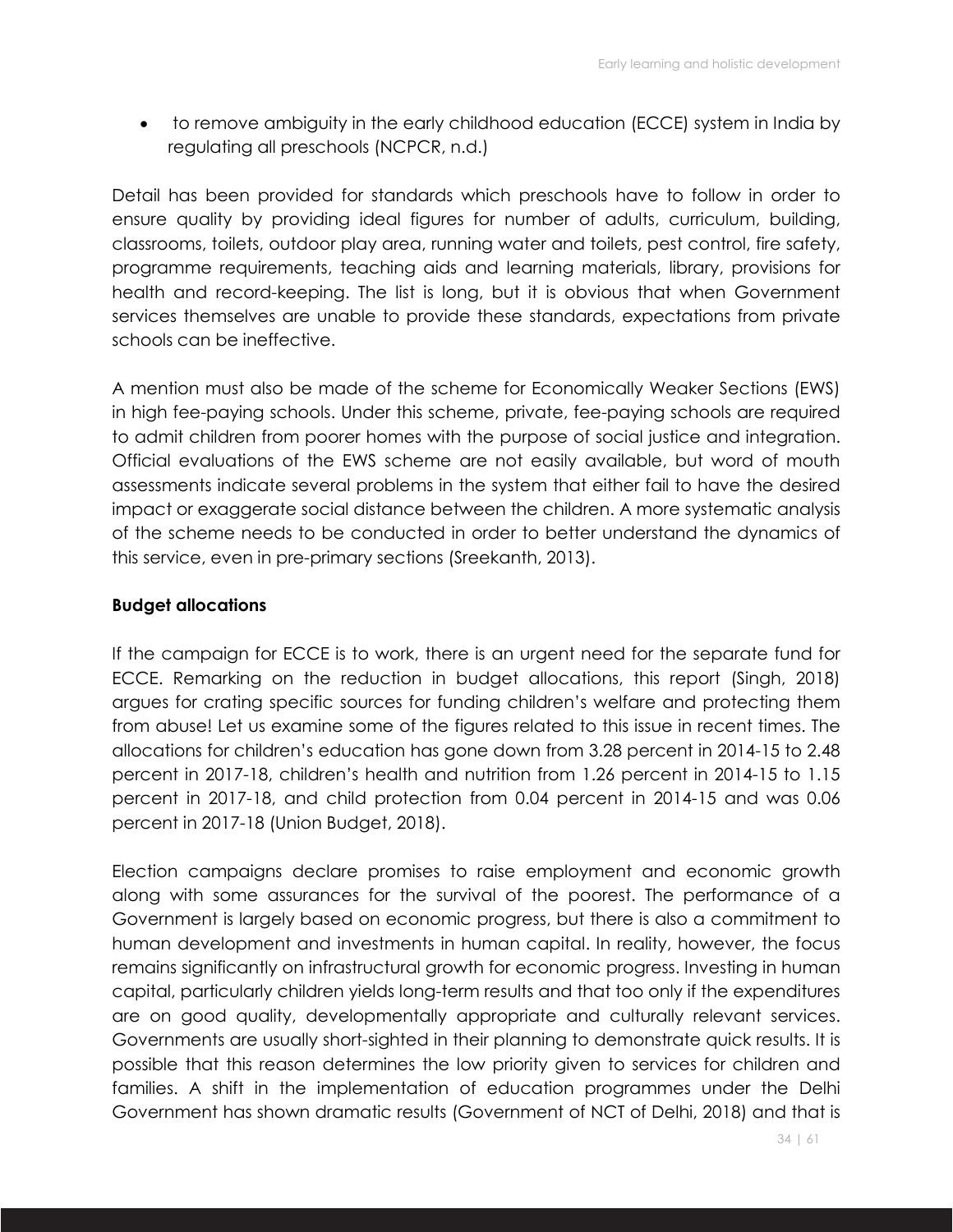the sort of commitment that we need to make to children's welfare since high quality interventions can also show quick results.

Again, in the Samagra Shiksha Abhiyan, we read commitments towards all aspects of schooling and preschools including teacher salaries, infrastructure, materials, training and supervision. Elaborate financial calculations for the same are also provided.

#### **State level patterns in ECCE**

Nationwide, the Ministry of Women and Child Development is working with UNICEF to develop resource material prototypes as per the National Early Childhood Care and Education Policy. The State of Maharashtra has harnessed the support of UNICEF to pilot and implement a community-based model of care to retain children in schools who come from families who migrate seasonally for work. The objective is also to enhance the involvement of parents and communities by building capacities of frontline workers on parenting. In Madhya Pradesh, the Government partnered with UNICEF and other Civil Society Organisations (CSOs) to improve children's access to services and protection by strengthening the local governance16. Likewise there are many more initiatives across India to strengthen the ECCE services.

There has been an increase in budgets for Anganwadis. For instance, with evidence, support and push from several organizations such as UNICEF, Centre for Budget and Policy Studies (CBPS), Child Rights Trust (CRT) and Karnataka Child Rights Observatory (KCRO) and other CSOs, the Government of Karnataka has demonstrated its commitment towards young children by increasing the expenditures on nutrition for children attending Anganwadis, construction of new AW centres (with assistance from NABARD and MGNERGA) and increase of honoraria of the AWWs.17 The Karnataka Government has also been generous in spending its own resources on various nutrition schemes as well as ICDS.<sup>18</sup>

Similarly, the States of Andhra Pradesh, Assam, Chhattisgarh, Jharkhand, Madhya Pradesh, Maharashtra, Odisha, Rajasthan, Telangana and Uttar Pradesh increased the number of Anganwadi centres constructed with approval from the MWCD in convergence with MGNREGA during 2015-201619.

State Governments are also beginning to use technology for real time monitoring of the ICDS as seen in Andhra Pradesh, Bihar, Chhattisgarh, Jharkhand, Madhya Pradesh and

<sup>16</sup> UNICEF Annual Report 2017 India. https://www.unicef.org/about/annualreport/files/India\_2017'COAR.pdf <sup>17</sup> Public Expenditure on Children in Karnataka 2001-2002 to – 2016-2017 : A Policy Brief

Centre for Budget and Policy Studies and Unicef http://cbps.in/governance\_accountability/updating-the-publicexpenditure-on-children-in-karnataka

<sup>18</sup> Public Expenditure on Child Nutrition in Karnataka Centre for Budget and Policy Studies and Unicef http://cbps.in/wp-content/uploads/Public-expenditure\_Karnataka.pdf

<sup>19</sup> Significant Achievements of Two Years 2014-2016 Ministry of Women and Child Development, Government of India (2016) http://wcd.nic.in/sites/default/files/FINAL%20Achievement%20BOOKLET%20WCD%20%28Two%20Year%29.pdf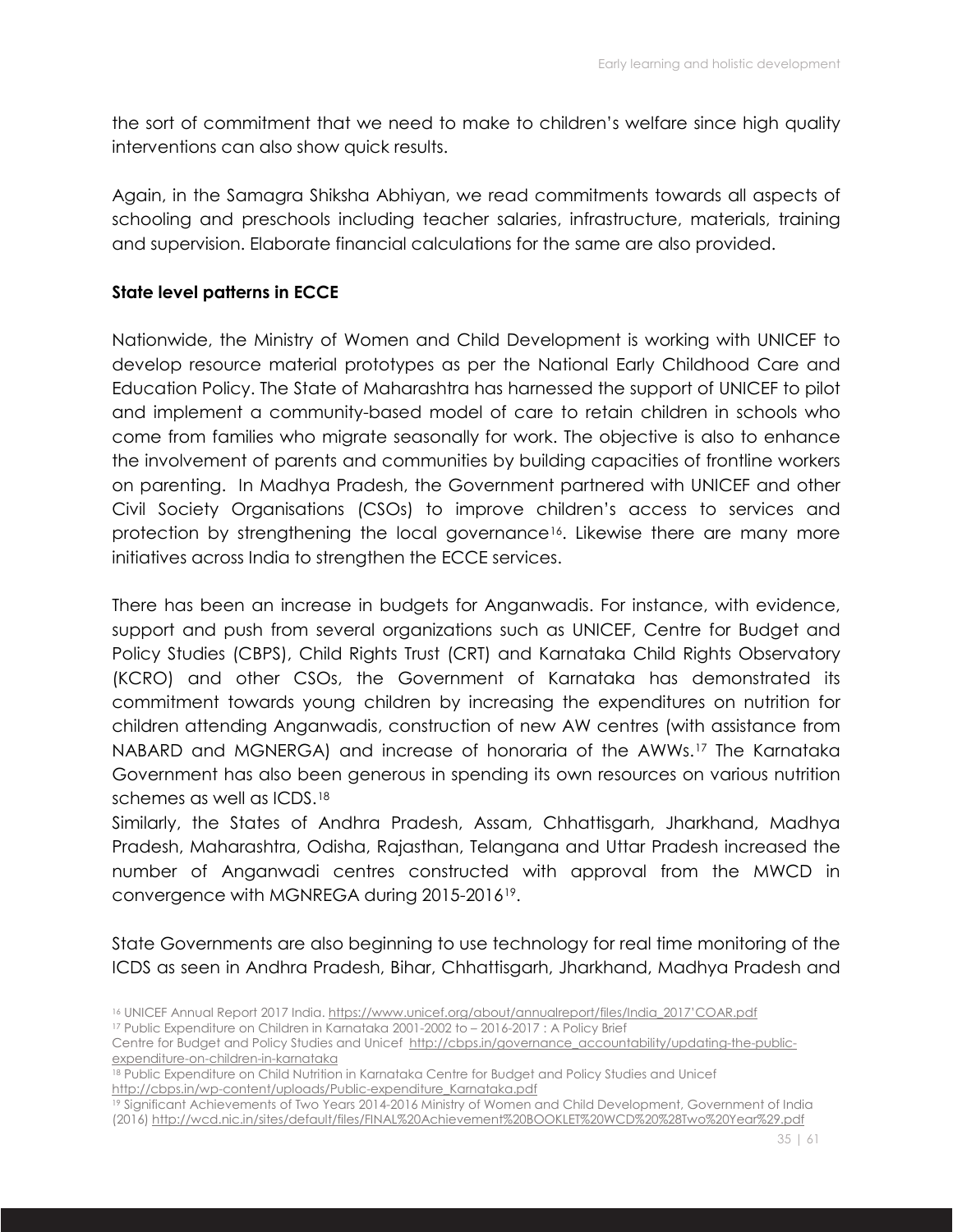Rajasthan which are covered under Information and Communication Technology enabled Real Time Monitoring (ICT-RTM) of ICDS for more efficient implementation of the NHM towards better nutrition of children under 6 years<sup>20</sup>.

The States of Kerala and Gujarat in their respective RTE rules, also suggest the opening up of ECCE centres along with primary classes within three years of their notification. In the Kerala model of development, community action by the public has had a significant positive role to play. It is not only the community awareness, high education and literacy levels, and NGO action that led to progress on social indicators, but also the sense of community ownership of resources, evidenced in the sensitivity of people to ecological resources of the State. In Gujarat, rules stipulate that the State will identify an authority to oversee ECCE activities. Furthermore, NGOs in Gujarat (CHETNA21, SEWA22, ANANDI23) have provided models of high quality care and education, working towards social equity and gender equality (Paul, Krishnan & Bikhchandani, 2016).

#### **Gaps and bottlenecks in the system**

An overview of the policy on ECCE in India, there seems to be a very strong commitment in place, and there are clear guidelines for ensuring high quality. Yet, when we analyse budget allocations and implementation strategies, it becomes clear that there are several critical gaps in making ECCE available to young children in the country.

#### **Developmentally inappropriate activities**

The downward extension of primary school i.e. using primary school curriculum for preschool classes and formal learning is a problem that relates to our insecurity as parents, families and society that if we leave it till too late, our children may get left behind. ECCE in the global scenario was spearheaded by concerns of children's development, a primarily future-orientation to ECCE. In a recent news article, an eminent educationist was quoted as having questioned if India is preparing its children for the new world, are children being "provided the skills" for contemporary career options as pre-schools were found to be primarily focussed on formal learning (The Hindu, August 04, 2018).

In a recent study done in three States, a large number of pre-school children didn't fulfil the required expectations (Kaul et al., 2017). Rather than a statement about the children, perhaps we need to say that pre-schools had failed to make a significant

<sup>20</sup> Press Information Bureau Government of India

<sup>21</sup> Centre for Health, Education, Training and Nutrition Awareness

<sup>22</sup> Self Employed Women's Association

<sup>23</sup> Area Networking and Development Initiatives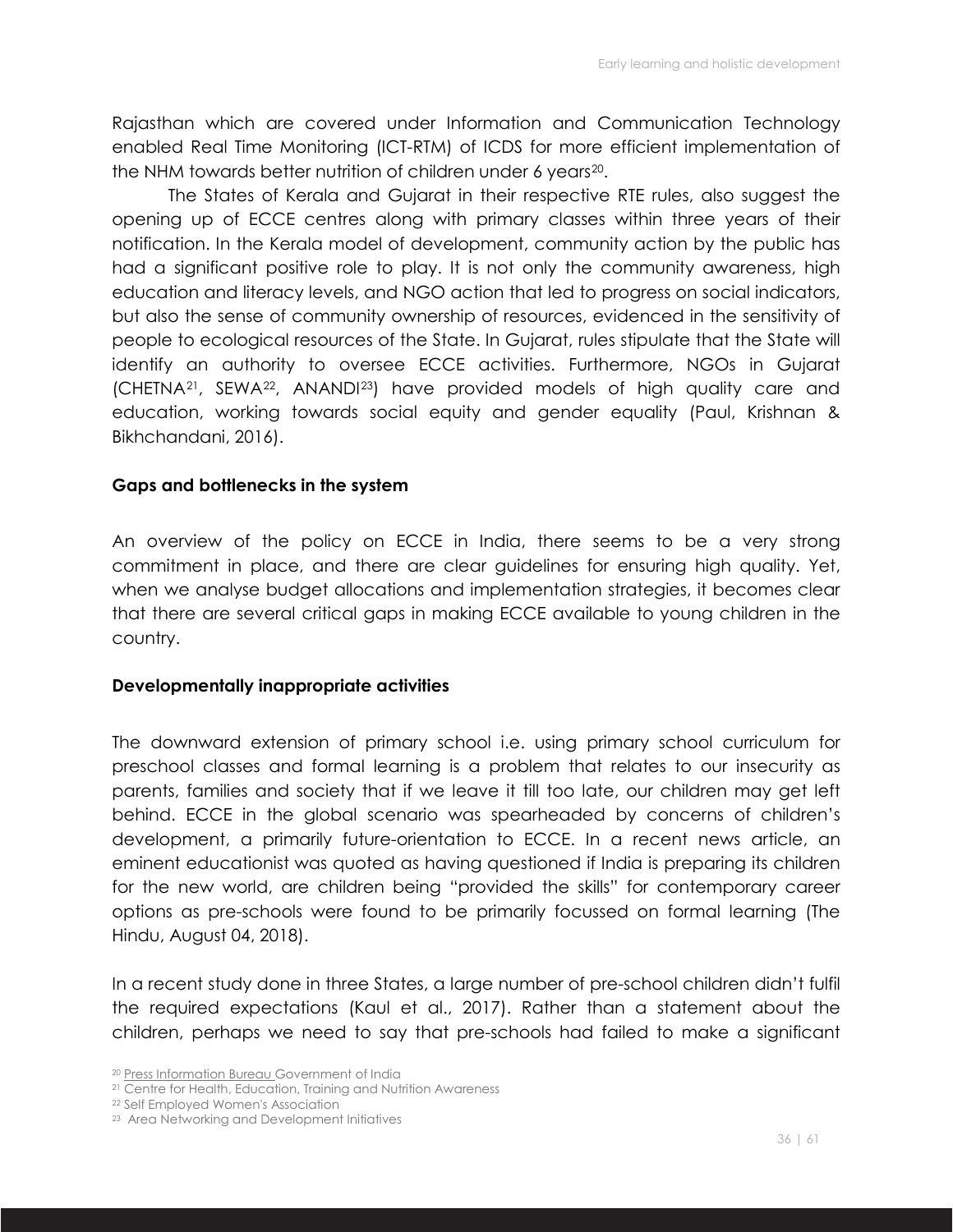impact. In the above study, not even one classroom was found to have adequate arrangements for children's play and exploration. Activities were restricted to memorisation and formal tasks related to alphabets and numbers (NCERT, 2015).

#### **Poor preparedness for school**

As mentioned at the outset, school participation is an important objective of ECCE. Unfortunately, research findings related to preparedness and participation for school have also shown negative results. Reports highlight that a very large number of children come in with inadequate school preparedness, and they tend to continue to school with low learning levels and higher probability of dropping out in the early primary classes. Preschool centres are facing the problem of non-availability of teachers and inadequate infrastructure, especially in government sector. There is also a lack of national level standard pattern of ECCE that follows national guidelines but is also flexible enough to be contextualised and adapted by the implementers (Kaul et al, 2017). Perhaps more than asking whether children are ready for school we need to ask the reverse question, are schools ready for children? Do we even have enough schools?

#### **Outreach and access**

Issues of access (and outreach) if carefully studied have actually been issues of inclusion. When looked at in an inclusive manner, ECCE programs will not just reach out to the grassroots, the marginalized, culturally diverse groups, individuals with disabilities, and so on, but will involve beneficiaries in the actual planning and implementation of ECCE projects; thereby creating community ownership in a more involving sense. As soon as needs get created within the community contexts, so do the programs, enhancing outreach as an inbuilt program process component (Paul, Krishnan & Bhikchandani, 2016).

#### **Poor funding**

The ICDS is the largest and longest-standing nation-wide programme of ECCE. Several evaluations of the scheme have periodically highlighted the key problems in delivery of services. In this section, we look at the ICDS and its implementation to learn where the gaps lie. The India Early Childhood Education Impact (IECEI) study is a collaborative, three-tier longitudinal study between 2011 and 2016, to the understanding of ECE in rural India in three States (Kaul et al., 2017).

In summary, Anganwadis had inadequate facilities like buildings and water supply. A significant 40 percent of workers lived outside the village in spite of the fact that a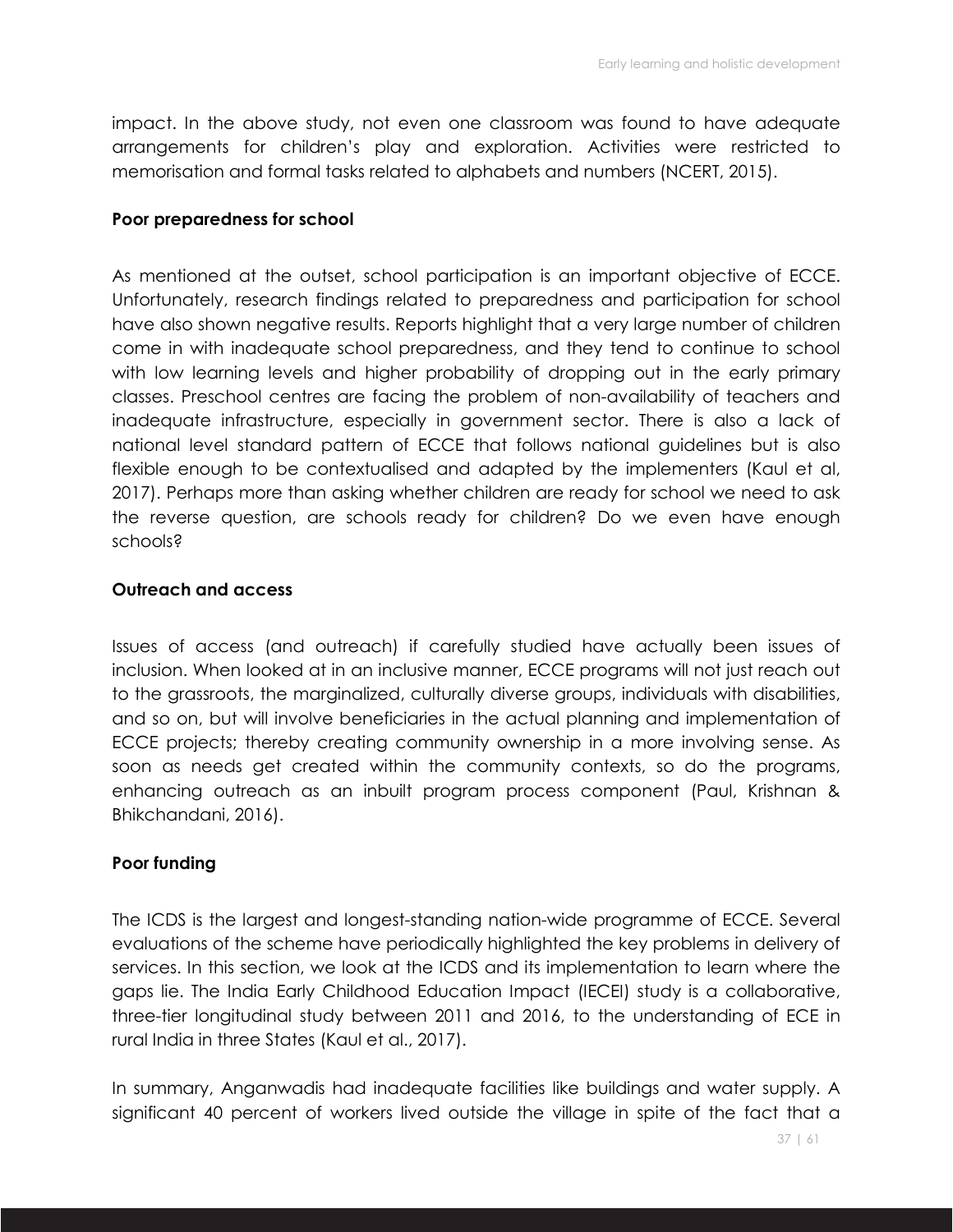majority of them had been working for over 5 years (78%) and a significant 80 percent had received refresher training in the previous year. Immunisation and growth records were available at three quarters of the Anganwadis. In another study, it was found that a majority of the 60 AWWs mentioned they were overworked and reimbursements for expenses were frequently delayed. They also felt they were being paid poorly for the amount of work they were expected to do (Reddy, 2017).

A policy brief based on another assessment sponsored by UNICEF (Kaul et al., 2017) finds that four out of every seven children studied attended preschool centres. Despite that, children's participation does not follow a linear trajectory as prescribed by policy. Attendance in preschool centres often extends to 7 years of age and attendance in school stabilises only after 8. At age 5, preparedness for school is low, and preschool quality is poor and inappropriate, and as children grow older, there is a rising distance between expectations from children and their performance. The two major models for preschool are Government run Anganwadis and private preschools. Only a small percentage of centres are NGO (or religious group) run. ICDS centres have become locations for the dispersal of supplementary nutrition. Play is almost totally absent from both models (Anganwadi and private school) where predominantly formal teaching of reading and writing is being conducted.

In a recent position paper on ECCE by NCERT (2015), findings indicate that among other results, age of entry into preschool significantly impacts performance. If children join before 4 years of age, their long-term indicators are better, making a strong case for early entry into preschool. Positive indicators were also associated with income levels, social status and maternal and paternal educational levels.

This is the first rigorous evaluation of preschool services in India. These results contribute to the current literature on the private public learning gap in India, which have so far concentrated only on primary education. I believe it is possible that in the absence of data on preschool attendance, studies focusing on primary schooling in India could possibly wrongly attribute the difference in test scores to primary education. It could be the case that any such gap is due to differences in preschool attendance and that such divergences persist beyond preschool years into primary school. As such, one of the policy implications of a comprehensive exercise taking into account both preschool and primary school attendance, could be investment in preschool education for remediation of gaps in future outcomes.

#### **Teacher training**

Several research studies have highlighted the fact that good training of preschool teachers is a key element of good quality preschool programmes. In this regard, NGOs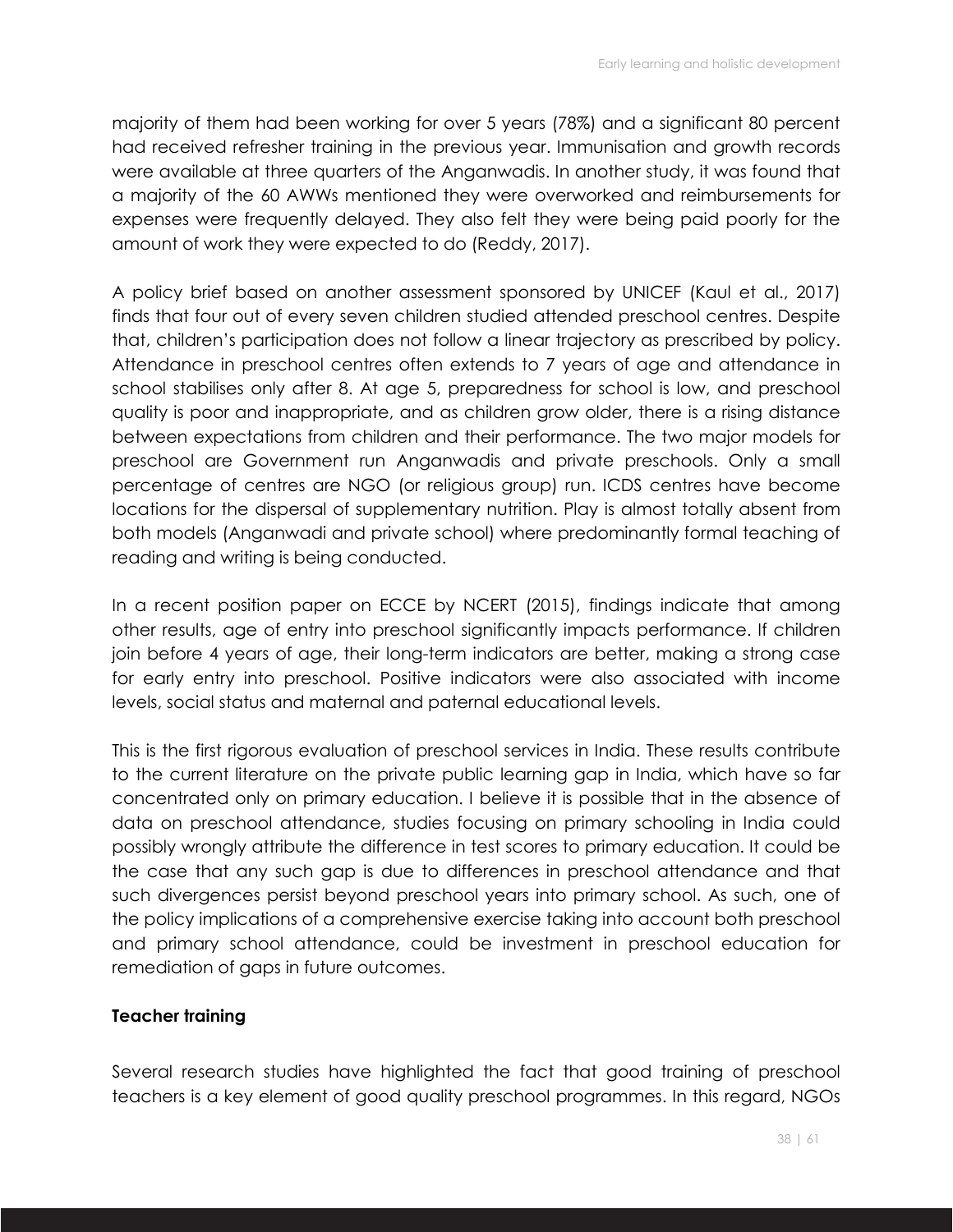like BODH and Mobile Crecheshave pioneered high quality training programmes for educators (Kaul et al., 2017).

Presently, the Nursery Teachers Training (NTT) courses offered by the National Council for Teacher Education (NCTE) have limited seats and have not been able to meet the demand of the sector. In addition, the courses offered are of two years duration and it is difficult for the AWWs to enrol in the scheme (NCPCR, 2017). NCTE should prepare courses of around 6 months which can be taught on campus as well as online. This would help the existing AWWs and other caregivers to earn more about principles and delivery of ECCE.

National Institute for Public Cooperation and Child Development (NIPCCD) is currently offering training courses for the AWWs which could be leveraged for the training of the private care givers of the private schools by NCTE (NIPCCD, n.d.). This collaboration would further enhance the quality of courses offered by NIPCCD. The training of ICDS functionaries is the most crucial component in ICDS Programme. The success of this programme depends on the effectiveness of frontline workers in empowering community for improved child care practices as well as effective inter-sectoral service delivery, however, the organisation is plagued by long delays and waiting periods for potential candidates.

With this aim in view, and with the objective of informing policy level reforms, a study was conducted to review the availability, coverage and nature of pre-service training for teacher education in ECCE in terms of access, facilities, curricula content and methods used, profile of teacher educators and perceptions of different stakeholders (CECED, 2010). Some options through distance education were also studied. Using survey research methods, and both primary and secondary sources, it was found that identification of institutions due to the absence of any reliable documentation was difficult. The sector is fairly unregulated and getting all institutions to respond to the research was challenging. Of the 367 institutions identified, 39 were visited and data from another 56 was gathered. A summary of the findings is listed below:

- Uneven distributions of institutions across States
- Some recent decline in enrolment reported in Maharashtra and Gujarat
- Despite rising demands for educators, absence of regulations for training period has impacted enrolment
- Negligible involvement of institutions of higher learning, which would greatly benefit training programmes
- Poor induction and training of teacher educators
- Urgent requirement of master trainers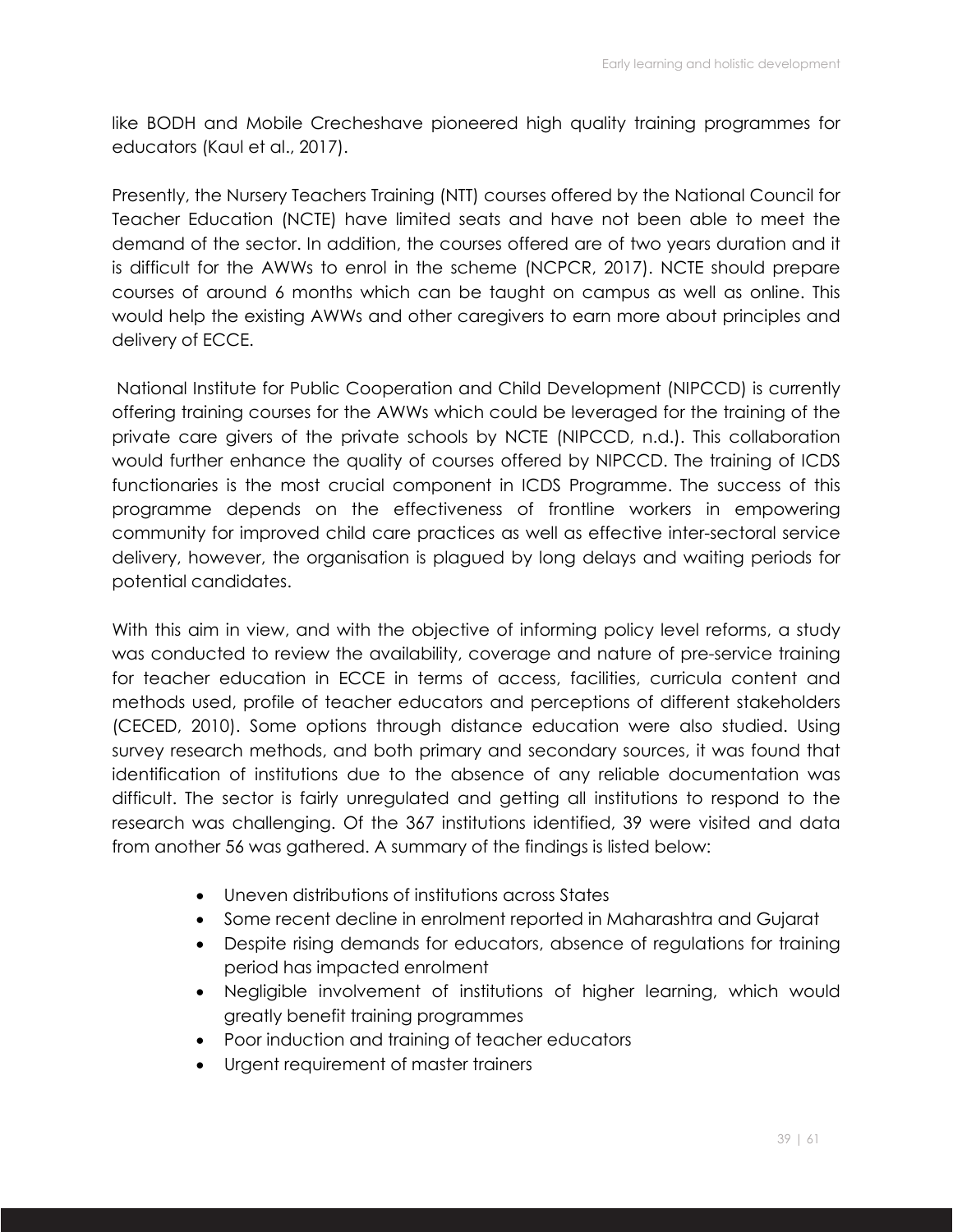The first step that the Government should take is to have a vision about the qualification of an ECCE worker and her supervisors. Following that, there is a need to set-up institutions that will provide this training. The existing DIET, SCERT or NIPCCD regional office will require revamping to become training institutes for preschool educators. Before an ECCE curriculum one needs a curriculum for the training of ECCE workers. It is essential to have a cadre of qualified ECCE workers that are recognised as a backbone of ECCE services.

#### **Exclusion of children below six from RTE**

Another important gap in the planning and delivery of ECCE is the omission of under sixes in the RTE Act, although some States like Kerala and Gujarat have provided guidelines for their inclusion. This is an important point where action needs to be taken, despite the fact that guidelines are in place.

#### **Expectations from child care workers: Focussing on the Anganwadi**

As mentioned in another study, heavy workload was the major perceived operational difficulty. In a study of ICDS services in the southern region of India, it was found that adequate staff, workspace, equipment, timely monthly honorarium were often lacking along with training and avoidance of non-ICDS duties would help in achieving the objectives of ICDS (Tripathy, Kamath, Baliga, & Jain, 2014).. More specifically, the research highlights the poor standard of records, although community relationships are maintained well. Health and nutrition services were effective although available stocks are poor. Almost half the centres had inadequate space and almost 40% workers were running the centres in their own homes. Drinking water facilities were available in most centres (around 87%) with poor sanitation recorded in around half the centres visited (NITI Aayog, 2015).

These research studies highlight gaps in the ICDS services that need to be addressed urgently.

#### **Feeding here and studying there**

The Anganwadi is also seen as a place where children receive food and it is quite common for families to send their children to the centre for supplementary feeding and then onto a private school for classes, even at a young age. This is based on the community's views about what is going on at the centre. A group of children engaged in informal play activities is often construed as waste of time, and private schools, interested in making profits, may resort to several strategies to attract children and also fulfil the objective of 'appearing' to teach children. In the absence of guidelines and monitoring of private preschools, such outcomes are inevitable. In one estimate, it was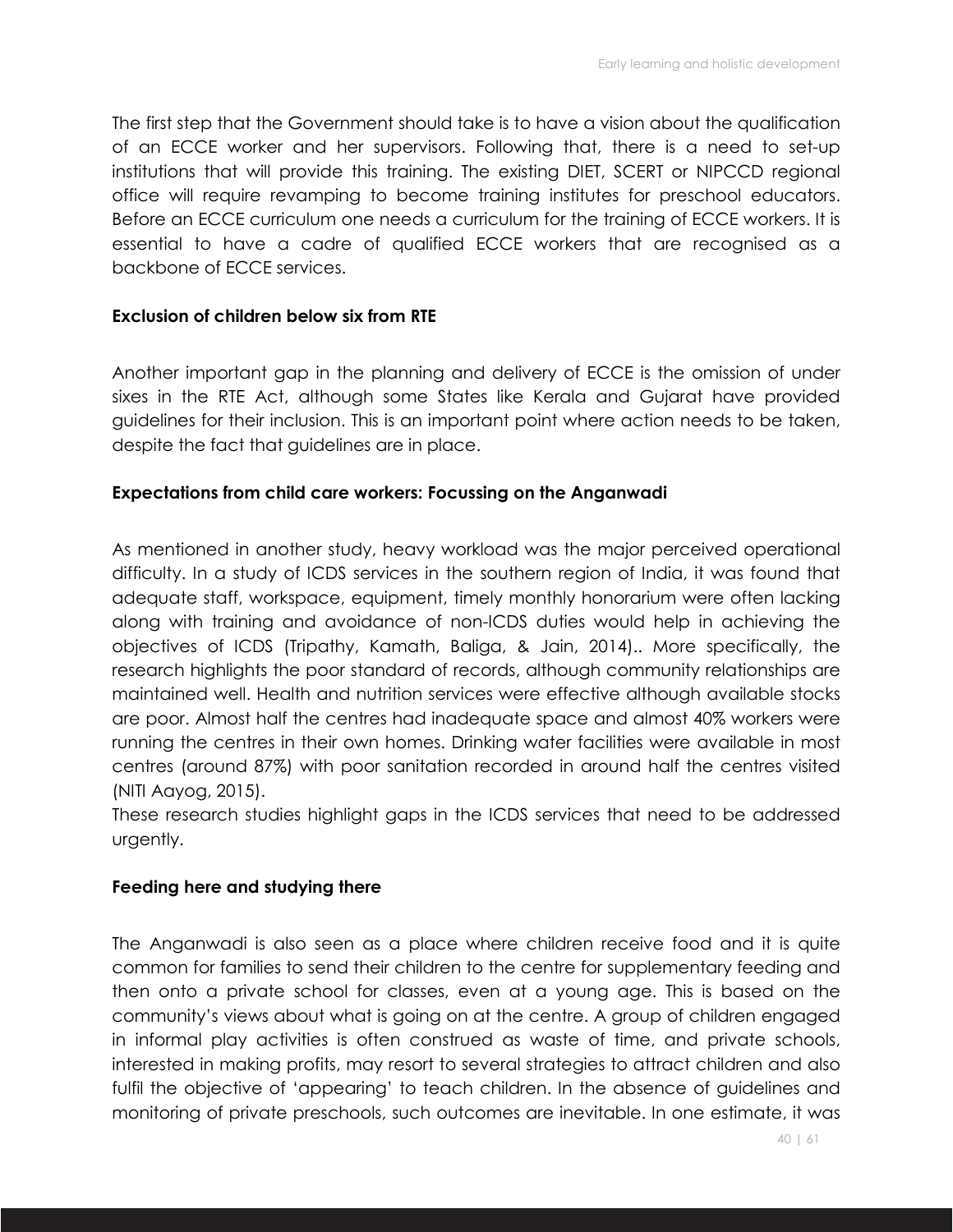found that more than half the children enrolled come to the Anganwadi for food alone (Khan, 2017). This indicates that the mid-day meal scheme has been a grand success in attracting students to the early childhood education (ECE) programme. Another 16% students have been admitted so that they can play, according to a joint report prepared by UNICEF, the Centre for Early Childhood Education and Development (CECED), Ambedkar University, Delhi, and the Annual Status of Education Report (ASER) (Khan, 2017).

#### **Inadequate supervision**

The few days of training that an AWW receives before being placed at a centre with the promise of receiving support from Supervisors and the CDPO who themselves may not have the orientation and training for ECCE, results in a weak system. Furthermore, their work schedule and other responsibilities for record-keeping, supplementary nutrition onto which local demands for periodic work by administrators (elections, campaigns, and festivals) can leave them quite without time for working with children. In a recent study, it was found that in addition to poor focus on quality of services and lack of resources, the lack of educated workers at all levels, field and supervisory, was among the primary reasons for limited outcomes of ECCE centres. (CECED, 2017). SALARIES VARY IN DIFFERENT STATES AND LOWER SALARIES DO NOT ATTRACT PEOPLE.

#### **Location of ECCE centres**

Another gap is the location of the centres, and this often proves to be problem. As one study above showed, half of the centres studied were being run in the homes of the AWW. The problem associated with renting a place versus using one's own residence need to be studied carefully in order to come up with solutions that are most favourable for the children who are enrolled in the centre.

#### **Community relations**

The third major gap is the beliefs of parents. The community commonly has a vision of ECCE as a sort of school. This is probably why, parents sometimes prefer to enrol their children in private schools where they see evidence of studies being offered to young children. We need concerted action in this area. The vision of the ECCE centre has to expand beyond one where food is being provided, and secondly, the unnecessary comparison and competition with private schools leads to a preference for fee-paying centres.

In a recent report, it was quoted that the ICDS programme has failed to achieve desired outcomes like changing feeding behaviour of families and improving the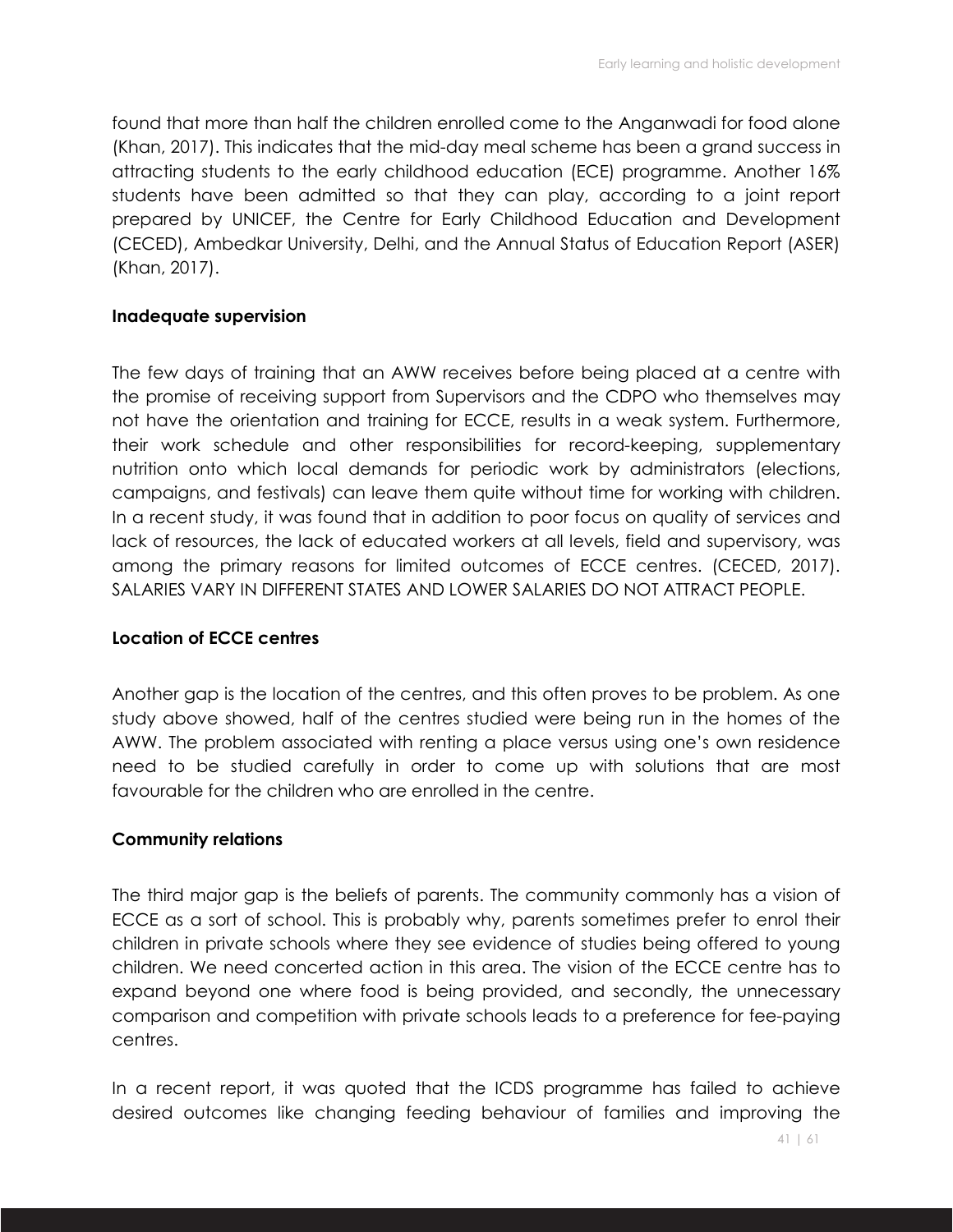quality of preschool education, according to this evaluation paper of the programme (Rao & Kaul, 2017).

#### **Support systems**

Centres need the support of the local community, local NGOs as well as the Government infrastructure. Several studies have shown that such support is not always available, and as and when the community engagement is strong, there is a visible difference in the services available to children. Some States like Himachal Pradesh have shown strong mentoring programmes and involvement of academicians and local administrators that bring in new ideas and rigour to the programme. Scaling of mentoring is another issue. Organisations like Mobile Crechesand BODH that have skill for in job training and provide constant support to their workers. These organisations can become more involved with innovations related to support systems, monitoring and evaluation.

#### **Documenting good practices: Position papers, Resource materials, Case-studies**

The situation of the young child in India is well-documented and advanced. There is a wide variety of materials available for free access on line in addition to institutional evaluations and regular reports within the system. In this section, we will highlight the sources available for

Institutional support for ECCE comes from several different sources including: Central Government (The Constitution, MHRD, DWCD) 86th amendment, Autonomous Institutions under Central Government (NIPCCD, NCERT), University supported institutions (CECED), Academic associations (AECED) and NGOs (National and International)

#### **Position papers**

Our institutions have kept a regular focus on international and national developments in the field of ECCE in terms of policy, planning and implementation. Periodic reports from these organisations are easily accessible to see The National Focus Group on ECE released a position paper on ECCE (adding the critical dimension of Care to its agenda) which outlines need for a critical examination of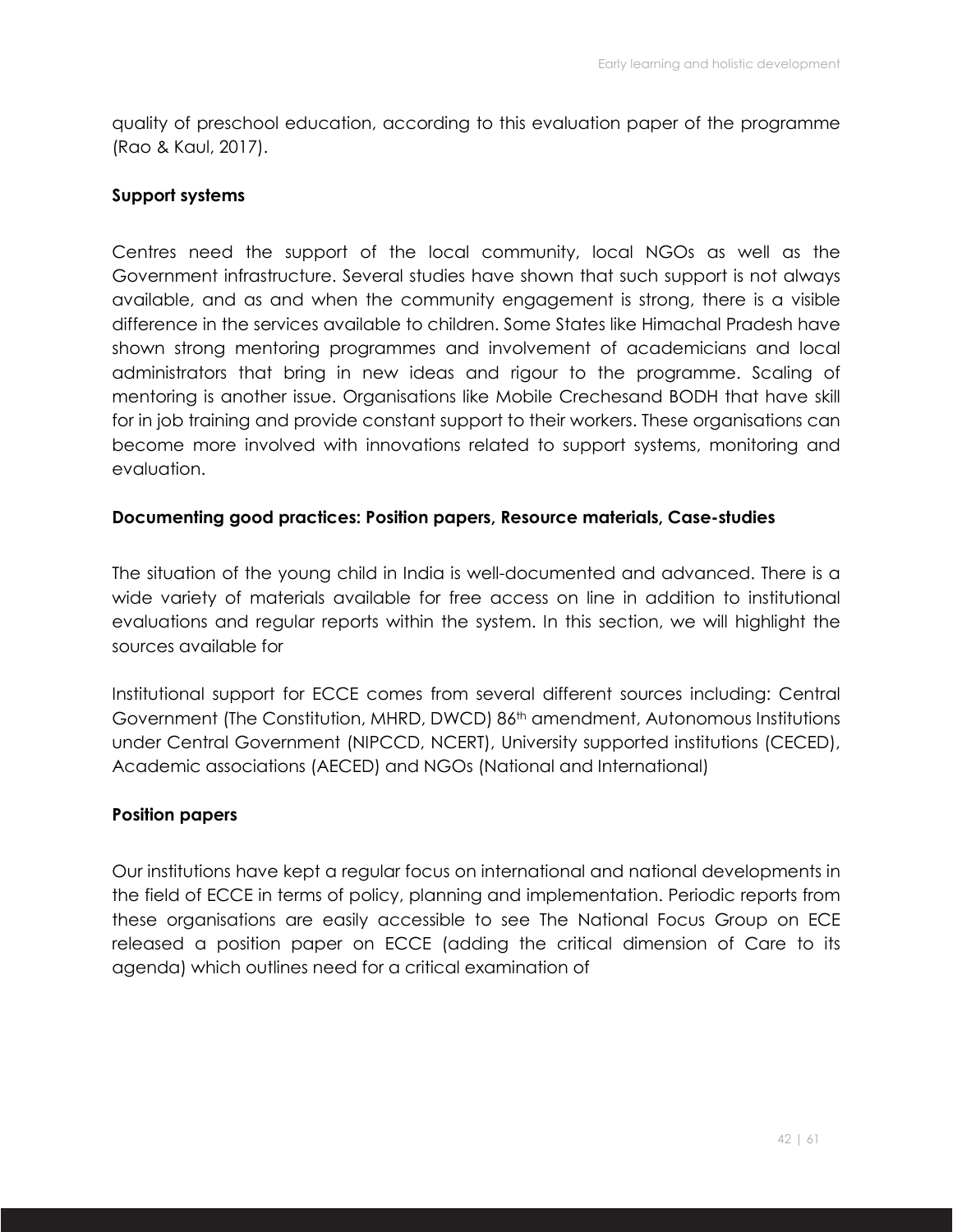## **Resource materials**

## Books and reports

In 2014, UNICEF released a pictorial handbook for practitioners which presents a colourful display of pictures along with research based findings (from Pratham, ASER and Ambedkar University and in collaboration with NIPCCD and National Core Group on ECCE) regarding elements of quality in ECCE. The handbook is freely available online24 for anyone to access and use and meant for practitioners and parents alike, and is available in Hindi and English. The highlights of this handbook are that it is readable, concise and deals with a whole range of issues related to young children's development and care. The guidelines to practitioners emphasises the importance of community relations and also encourages the inclusion of fathers in the programme. Guidance is also provided to the educators on how to interact with children and what sort of activities to plan for them. This is a resource that should be used widely. Another important resource is Swaminathan's Play activities for child development, published by National Book Trust (Swaminathan, 2009). It provides simple and effective games and play activities that parents and teachers can draw from in their engagement with children. There are a whole range of materials such as these that are very valuable for adults working with children that can be used for ECCE.

## CECED Reports

The Centre for Early Childhood Care, and Education of the Ambedkar University along with the National Association for Early Childhood education holds regular conferences and brings out reports related to research findings, policy trends and programme evaluations. Such resources, like the proceedings of the recently concluded conference on Every Child's Right to ECD are important sources for airing debates and discussions related to ECCE. These must find wide distribution among practitioners of ECCE.

## ASER (Annual Status of Education Report)

The ASER25 centre was established in the year 2008, finding its roots in the work of Pratham, the NGO. A declared objective of ASER (meaning impact) is accountability to the public. Given the large amount of funding being spent on the education sector, ASER promises to fulfill the requirement of auditing these investments on a regular basis through measurement. The basic objectives of these periodic measurements is to understand, communicate and consequently change the way in which learning

<sup>24</sup> http://www.nipccd-earchive.wcd.nic.in/sites/default/files/PDF/321%20ECCEHandbook.pdf

<sup>25</sup> http://www.asercentre.org/Keywords/p/329.html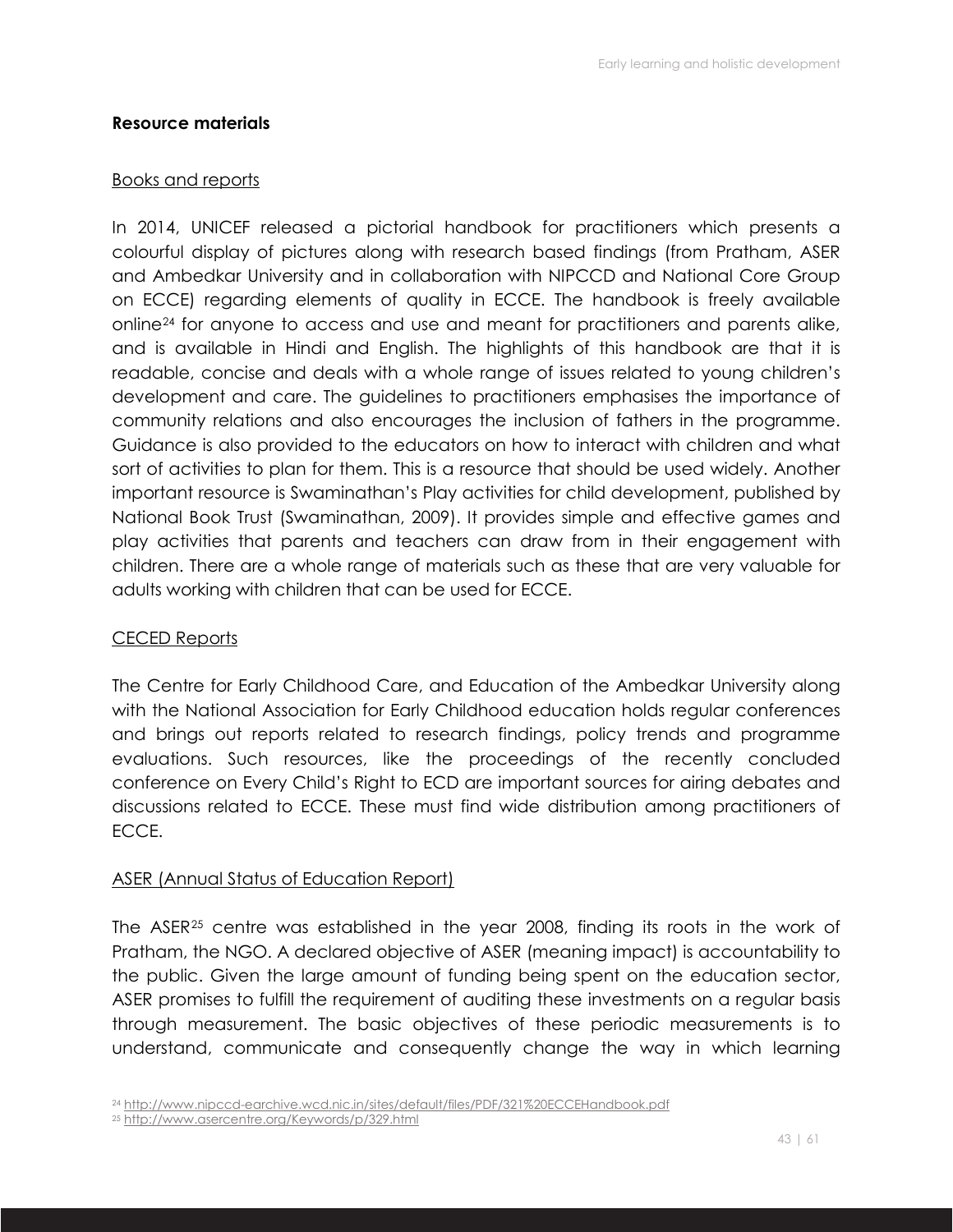happens in the classroom. ASER surveys are household-based rather than school-based, thereby accessing children in different types of schools as well as those who have never been or dropped out from school. Data is available from rural districts of the country, and most significantly for our purpose, includes children above three years of age as well, although the results are primarily targeted towards nation-wide learning outcomes of school participation. The ASER model has been adopted in several other countries like Kenya, Uganda, Tanzania, Pakistan, Mali and Senegal.

## **Blogs**

There are several important resources available online apart from official reports and guidebooks. I want to take the example of Education Matters26. I will pick one of the posts by the author titled "Three simplest and least expensive ways to improve learning in children". Shukla (2014) cuts right through the materials, resources and infrastructure issues that often create bottlenecks for child-friendly approaches to classroom interactions and urges the reader to: Smile more, Talk with and listen more to children, and lastly, imagine yourself as a child in front of you to imagine how you would like the session to proceed. The blog has a wide range of resources freely available to the public with regular updates if you are a follower. It is a priceless collection of stories about and from classrooms that all adults will greatly benefit from.

#### **Recent developments: Samagra Siksha Abhiyan27**

The Department of School Education and Literacy of the MHRD, recently released the Samagra Shiksha Abhiyan scheme. The objectives of this scheme under the Union Budget (2018-2019) proposes to consolidate education services at all levels: from prenursery to Class 12 under one umbrella, subsuming the three schemes: Sarva Shiksha Abhiyan (SSA), Rashtriya Madhyamik Shiksha Abhiyan (RMSA) and Teacher Education (TE). A primary focus of this consolidation is the attempt to streamline implementation and financial provisions. The vision of the Scheme is to ensure inclusive and equitable quality education from pre-school to senior secondary stage in accordance with the Sustainable Development Goal (SDG) for Education. The common objectives of all the Schemes are to enhance access through the expansion of quality school education; to promote equity through the inclusion of disadvantaged groups and weaker sections, and to improve the quality of education for all by shifting the focus from project objectives to improving systems and schooling outcomes by providing incentives to States for improving the quality of education being provided in schools.

Reducing gaps based on gender, region, ethnicity and ability, ensuring the quality of schools, promoting relevance of schooling and supporting the implementation of RTE

<sup>27</sup> http://samagra.mhrd.gov.in/about.html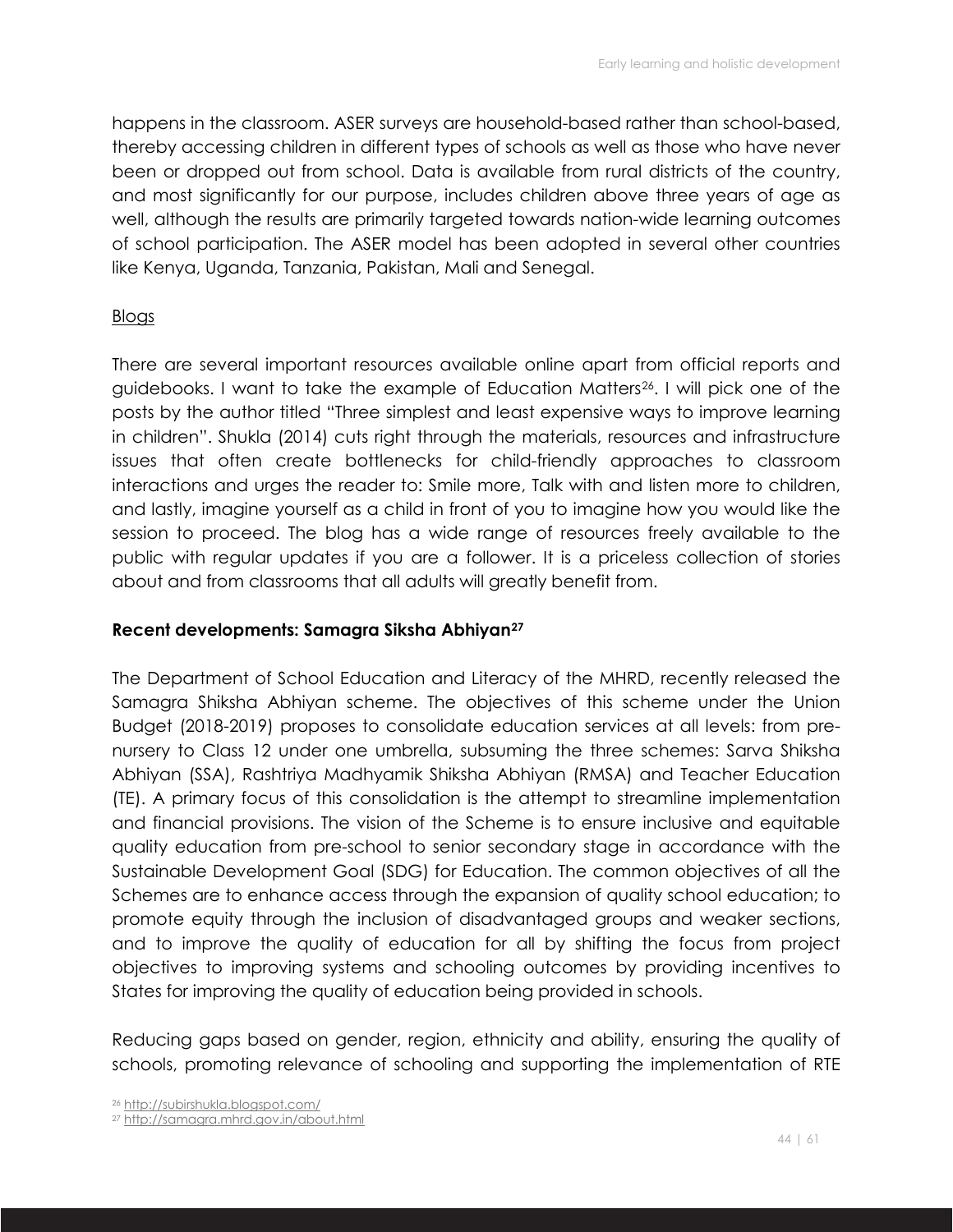and strengthening local bodies like DIETs and SIE (State Institutes of Education) and SCERTs are some of the listed objectives of the scheme. Thus by consolidating of the different schemes and efforts in the field of education and strengthening the system, the focus is on access, equity and relevance of the school experience for India's children.

It is proposed that the scheme will be centrally sponsored by the Department through a single State Implementation Society (SIS) at the State/UT level. At the National level, there would be a Governing Council headed by Minister of Human Resource Development and a Project Approval Board (PAB) headed by Secretary, Department of School Education and Literacy.

Financial and other implementation will come under the Governing Council which will be empowered to initiate innovations and interventions. A Technical Support Group (TSG) will assist the Government Department at Educational Consultants of India Limited (EdCIL) to provide technical support in functional areas pertaining to the objectives.

Although the scheme addresses education as a whole, there are several important points that relate specifically to the young child and ECCE. Here is a list of the relevant points related to ECCE:

- 1. Consolidation of all Government funded preschool programmes: Anganwadi, Balwadi, nursery, preschool, preparatory, pre-primary, LKG, UKG, play centres, crèches, Bal Vatikas
- 2. Bringing preschool programmes within the campus of schools wherever possible
- 3. Special training initiatives for ECCE staff
- 4. Involvement of Institutions of Higher Education, strengthening exiting linkages and building new ones
- 5. Development of age appropriate programmes and materials

In conclusion, the scheme is powerful and a step in the right direction, a powerful initiative by the Government Departments concerned. It is very favourable to have shifted focus from Education for All (Sarva Shiksha Abhiyan) with attempts at universal coverage in terms of age and diversity to graded continuity from early to higher level of education, it should not remain as another way of looking at and treating the same (education) scenario. The new scheme, if successfully implemented, can strengthen the academic continuity component, thereby reducing school dropout, and promoting skill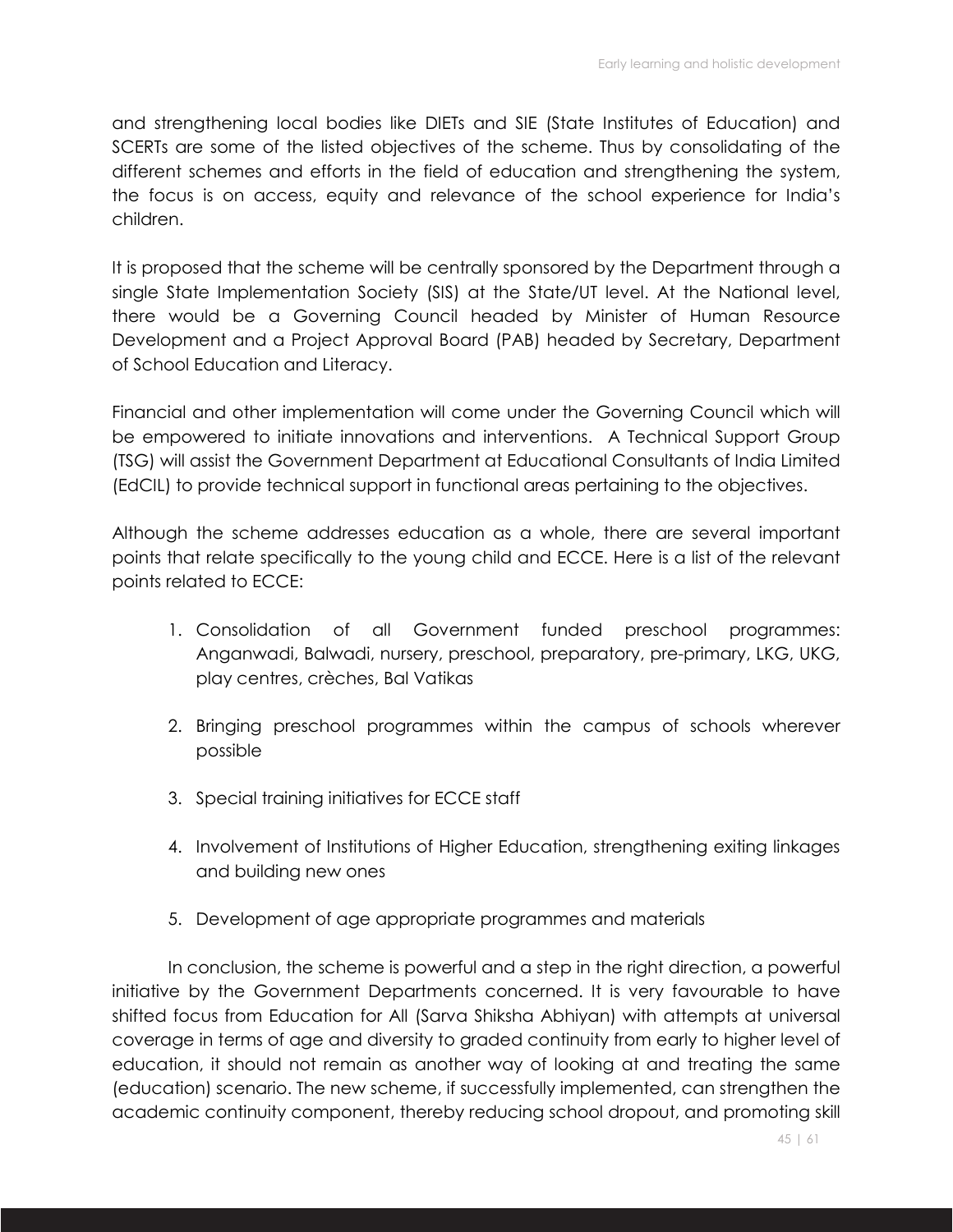building and knowledge based empowerment of children and youth. Such a continuum of educational and academic attention towards the young was in order and long due. It would also provide an opportunity for academic trainers and researchers to study children and their learning at school longitudinally, thereby providing valuable data and strengthening opportunities for all-round academic provisioning.

Much now depends on the ways in which the Centre and States will pick up the scheme and carry it through. There should be some mention of how the scheme should be monitored to ensure its successful application, some accountability or evaluation procedures for States and Centre must be taken to ensure that the investment is bearing fruit. The focus on inclusion of children with special needs and on reading and the slogan *Padhe bharat badhe bharat,* and the extra attention to the setting up of library facilities is another positive step. Provisions for combining preschool and school infrastructures is a positive step since it will ease access and sibling support. It is far more convenient for families to have children of all ages at a single point location, and one can see that the requirements of the family have been considered in this scheme and not only what is in the "child's best interest" as it is imagined by policy makers. The results from Sikkim reported in the proposal document show a significant shift from private to Government schools in the State following the combining of preschools with later schools. The focus on safety, sanitation and security are well-taken.

It is also felt that residential schools as an option for remote areas is problematic. Residential schools can be a problem, moving children out of their homes at an early age (and even later) exposes them to risk. Recent cases of institutions are a case in point. A much for favourable option is to have local teachers or residence for teachers as proposed. Transportation is another issue which can be difficult to monitor in terms of safety, but it is possible to consider. Regarding EWS in private fee-paying schools, although certainly an option, EWS has not shown very positive results in major cities as it tends to perpetuate rather than reduce the gap between income levels. Several reports of under-reporting and under-utilisation have been publicised in the press<sup>28</sup>. Another important concern is that the inclusion of preschools should not undermine the importance of keeping the young child at home for the longest possible time during early childhood.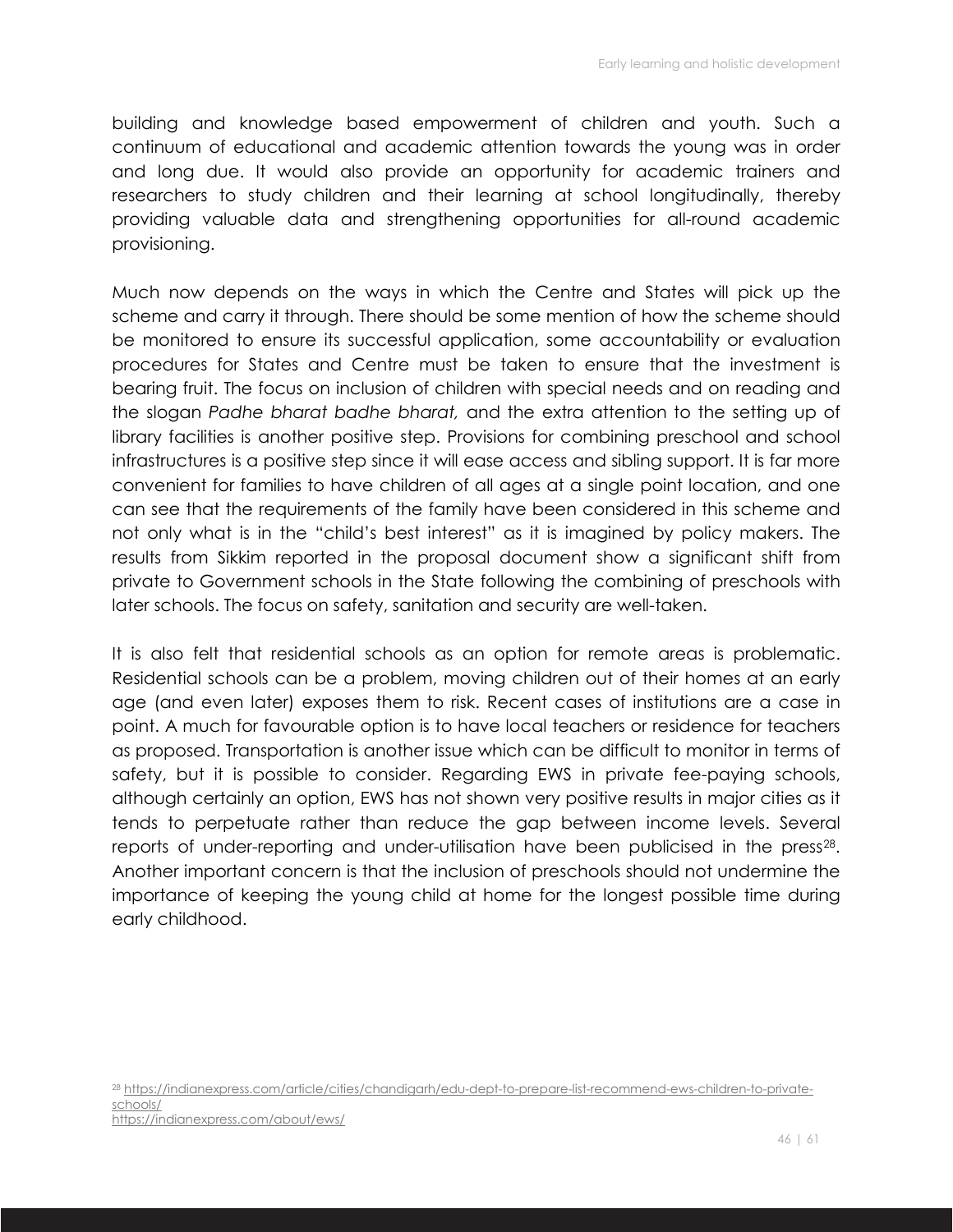## **Case-studies**

ECCE services in India are offered under several different schemes, the ICDS, private schools, and centres run by NGOs, experimental schools run by academic institutions, day-care programmes and crèches, as well as international agencies. A lot has been written about private schools in the earlier sections, and it needs to be acknowledged that they are important players in the field of ECCE. NGO's come forward to complement the public education system and to improve its effectiveness, sometimes offering services to clients who are unreachable by the Government system. This is especially true for children with disability. The experimental approaches of the NGOs have successfully tackled many shortcomings in schooling and innovative models help in provide new solutions in ECCE (Jagannathan, n.d.).

The role of international aid agencies enters in policy, planning and implementation with the support for research, training, funding, materials and implementation of existing schemes of ECCE. Agencies like UNICEF, Ford Foundation, WHO, CARE, Save the Children, Christian Children's Fund, among others. Their contribution to ECCE is significant.

NGOs are keen to establish partnerships with the Government to share their models however, the Government is yet to recognize NGOs as credible institutions and fullfledged partners. Collaboration with NGOs has tended to be fragmented, although some significant beginnings have been in national-level concerns with the initiative taken by academic institutions like the Centre for Early Childhood Education and Development (CECED), Ambedkar University, New Delhi). Autonomous institutions like NIPCCD, National and State branches in the ICDS programme is also noteworthy.

Research highlights the need for an "institutional mechanism" for GOI-NGO dialogue that lends credibility and independence to NGO action (Jagannathan, n.d.). The NGOs surveyed in this study have the possibility to evolve from being participants to partners in the field of education in general and ECCE in particular. Significant contributions by NGOs have been found in schooling, children of employed mothers, children in difficult circumstances, children with disability, urban poor communities, remote villages and tribal areas. This study found that NGOs have demonstrated that targeted actions are required for specific deprived groups, for instance, the urban poor, child workers or street children. Improving access to schooling is limited primarily by lack of good quality schools rather than motivation. There is a strong demand for schools among the poor, but unfortunately, if all children would demand entry into schools, there aren't enough schools available. Organisations like The MV Foundation, Pratham and BODH have demonstrated that even among the very poor, families are eager and willing to contribute towards school participation for their children. The main challenges are in providing available and accessible schools and sustaining children's interest. In this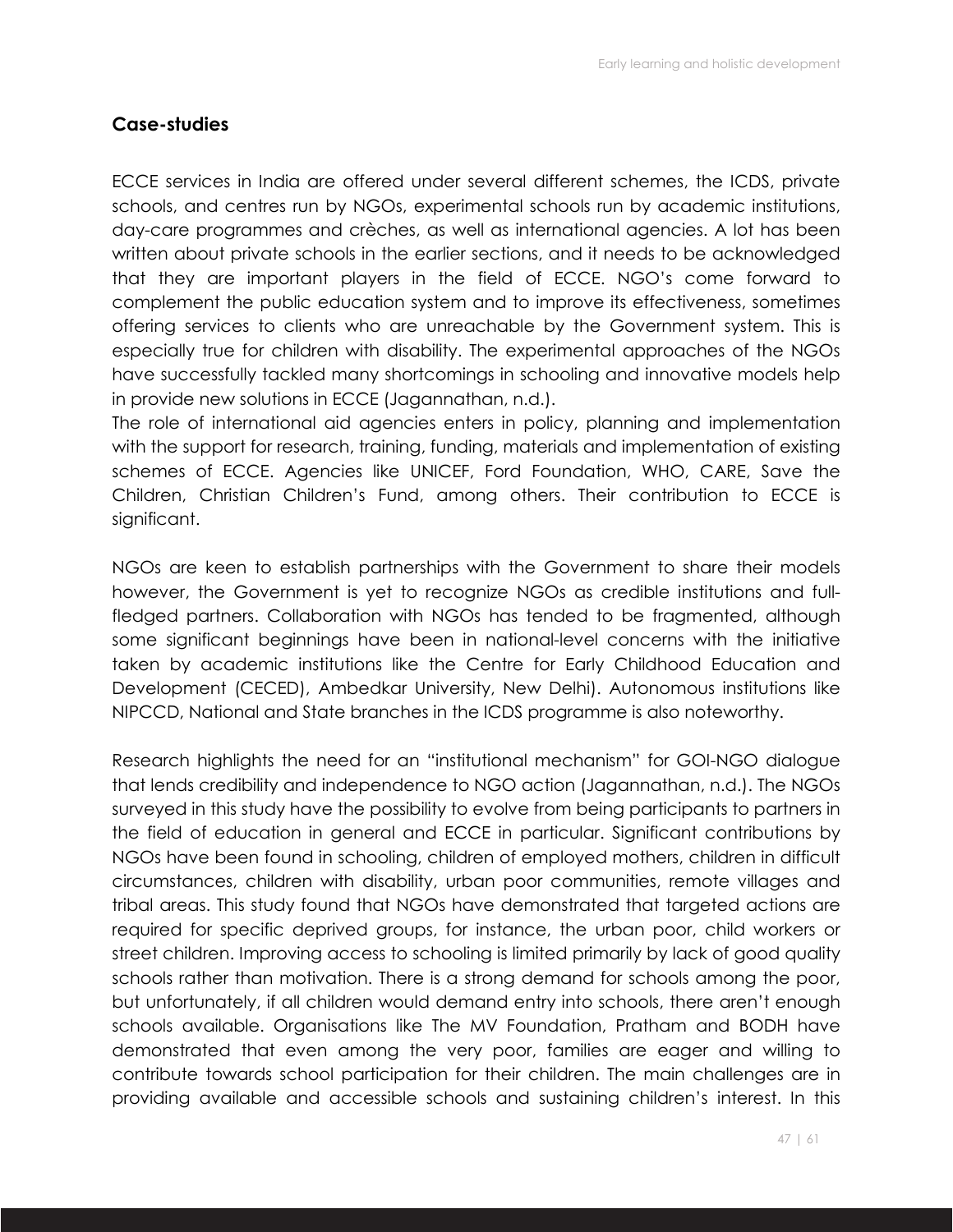regard, NGOs can and do play a significant role by providing special attention to first generation learners, over-age entrants and primary school retention. Providing ECCE services is also another significant role played by NGOs, one that provides support to the entry into and participation in school.

Another key factor of NGO involvement in ECCE is commitment to the community. Instances of innovative and experimental programme run by organisations like BODH, MC, Pratham, Balwadis sponsored by Society for Elimination of Rural Poverty, Government of Andhra Pradesh, and Ka Shreni centres attached to Government primary schools in Assam, among others. These organisations keep a very close contact with the community. In the case of BODH for instance, mother teachers are the backbone of their ECCE programme and many of them are former students of the programmes in which they work. They have intimate knowledge of the community and provide a key link between the organisation and centres, the study found (Chaudhary, Shukla & Tomar, 2013; Kaul, Chaudhary & Sharma, 2015).

NGOs also provide a successful model where voluntary teachers and para teachers can assist in reducing costs of a programme in areas where such people are available and where it is possible. The NGOs pioneered the concepts of the voluntary teacher and the alternative school to counter teacher absenteeism and to make appropriate education available for out of school children. Furthermore, alternative schools established with community support receive less infrastructure support and less qualified teachers. But although these low-cost options can be tried, they must not be adopted for the risk of dilution of the importance of good salaries, adequate training and education of teachers (Jagannathan, n.d.). Links between the different service providers, NGOs, private schools, Government agencies and others is an urgent need of ECCE services in the country. For this purpose, the Government, both State and Central, needs to take the initiative to provide common forums for dialogue and collaboration.

Success stories in India relate to programmes innovative experiments with existing centres or independent programmes run by NGOs. Many organizations have been working with ICDS programs and MWCD is also actively inviting participation of NGOS to carry out ICDS training through the recently launched Management Information System (MIS) portal for Anganwadi Services Training Programme (MWCD, 2018). Mobile Crechesin collaboration with NGOs, local bodies and communities works with settlements in Delhi to directly provide child care services through replicable models, strengthen ICDS programme for better quality and coverage and raise awareness of child care issues (Mobile Crèches, n.d). Pratham works with preschool age children and families through their Balwadi program actively involving mothers. They also work with the government by providing training, mentoring and onsite support to ICDS Anganwadi workers across India (Pratham, n.d).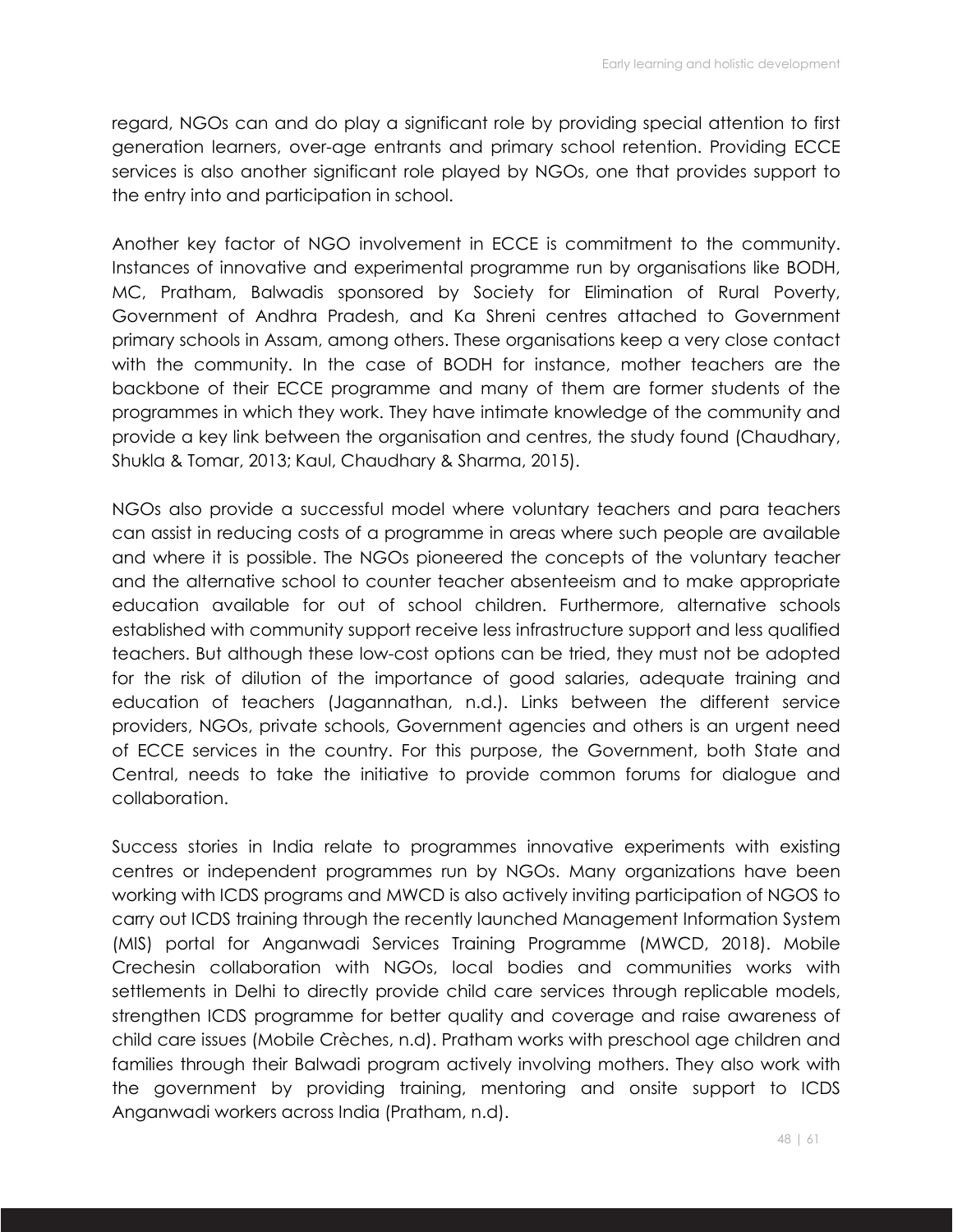In Rajasthan, Bodh Shiksha Samiti works intensively with selected hamlets of extremely backward communities to spread awareness on the early years and the importance of education by jointly setting up bodhshalas with the community (Bodh, n.d). Anganwadi@17000ft has been setting up Model ECE (Early Childhood Education) centres in partnership with Vikramshila in Leh district to create safe and supportive learning environments for children environment in the early years (17000ft, n.d). The Anganwadi Project (TAP) works in partnership Manav Sadhna to design and build safe and beautiful yet low cost preschools using re-cycled materials in the slums of Ahmedabad by recruiting and training Australian design professionals who volunteer in India to oversee the design and construction of these schools (Anganwadi Project, n.d).

## The Pratham Initiative

The Pratham Mumbai Education Initiative spearheaded a movement towards universalising primary education for all children in 1990s. The organisation was a charitable trust and with support of UNICEF, initiated a campaign to all children in Mumbai city into schools. Addressing the total lack of pre-school facilities for the urban deprived in Mumbai, a few Balwadis were started in 1995 (Jagannathan, n.d.).

Pratham has developed an effective, low-cost model for a community-based ECCE centre. A fee is collected from each child, which goes towards the salary of the instructor, and the community contributes towards the space in which the centre is run. Promising young teachers are recruited from the local community and after a training programme, they are posted as preschool teachers at the Balwadis. Appropriate learning materials and teaching aids are provided. This low-cost model runs at an expense of Rs. 4,500 per Balwadi and includes the instructor fee (partial), materials, support cost, training cost and overall monitoring cost. It is claimed that the model is replicable at a cost of Rs. 250 per child, per year. The strongest allies of the programme are the local youth. Linkages with local play schools is an area of expansion that will facilitate children's movement into schools and coordination between services within a particular region.

## BODH

Bodh Shiksha Samiti started its first school in 1987 as a result of a partnership between the Gokulpuri, an urban community and a group of social activists. The fundamental belief behind this organisation is the commitment the community and the fact that quality education is a right and deprived communities and can make it a reality for their children. Today, through Bodhshalas and Government schools, Bodh reaches out to more than 26,000 children in both urban and rural areas of Jaipur and Alwar. Bodh is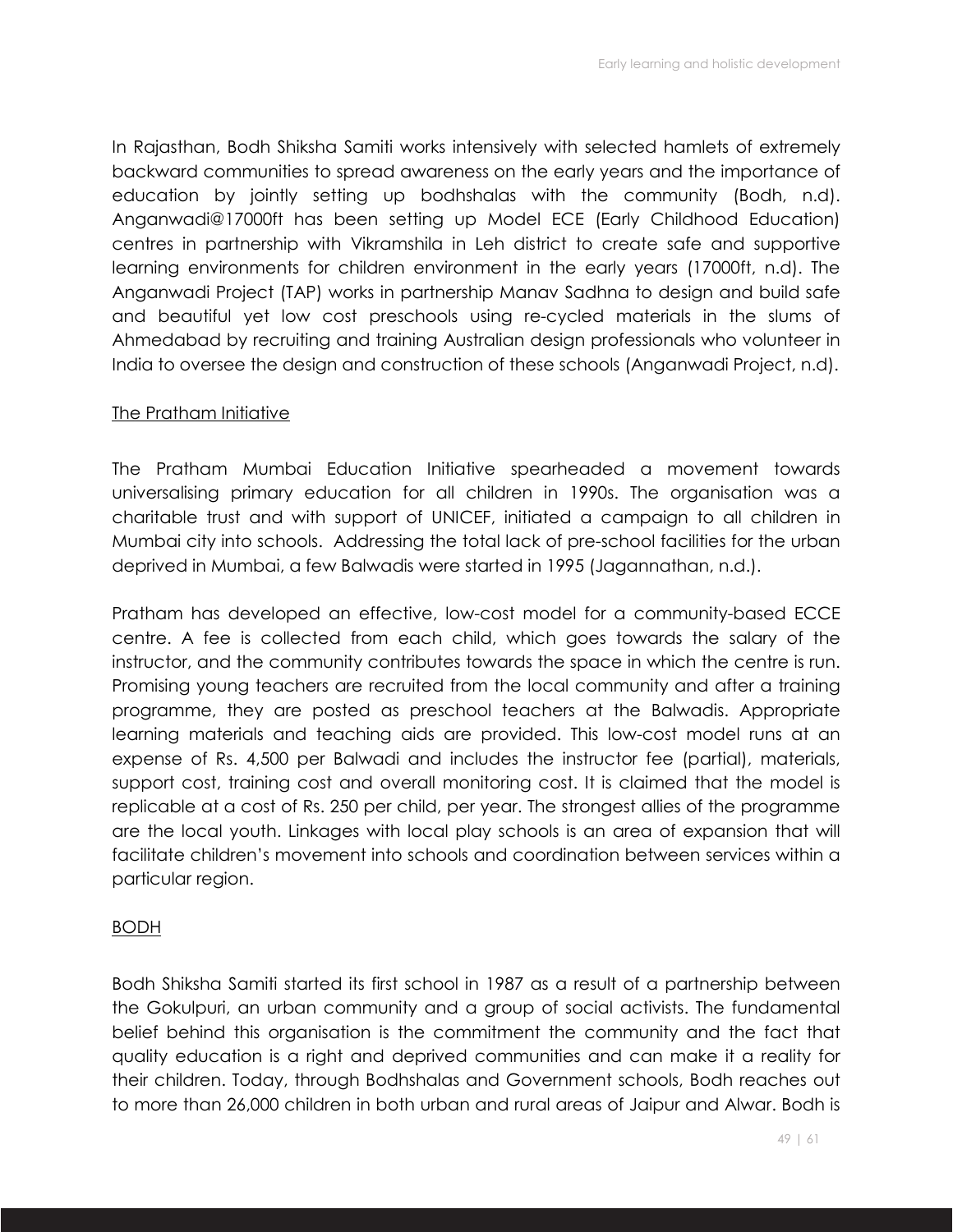recognised not only as a pioneer in the field of education for the urban deprived but it has a name as a resource agency for providing training by focusing on aspects such as child centred pedagogy, community involvement in education (Chaudhary, Shukla & Tomar, 2013).

#### Mobile Creches

Mobile Creches(MC) was founded in 1969 with small beginnings, setting up Crechesfor children of migrant workers who were found to be playing among the debris. As an idea, this has not only survived but expanded over the last 49 years into a pioneer institution and a leader in the field of ECCE (Mobile Crèches, n.d.). MC works in 7 settlements in Delhi with a population of 40,000, and there is active collaboration with NGO networks, local bodies and people's representatives to implement programmes that provide and strengthen the provision of good quality child care services. The agenda is to create and raise awareness about issues related to children, build groups and organise campaigns related to the cause of children's welfare, facilitate young families to adopt best child care practices, deliver comprehensive services for young children through a replicable and comprehensive model and strengthen the quality and coverage of the ICDS programme as a leading Governmental programme for children.

#### International NGOs

The partnership between UNICEF and the Government of India spans six decades initiated through an agreement in May 1949, later amended in April 1978. Currently the Government collaborates with UNICEF five-year Country Programme Action Plans (CPAP). Other International agencies that collaborate with the Indian Government include Department for International Development, Govt. of United Kingdom (DFID) that provides technical assistance to ICDS in three States (Odisha, MP and Bihar) and also at the central level to support in ICDS (MWCD, 2017).

World Food Programme (WFP) that provides technical assistance to the Ministry in ICDS implementation and central activities. A Country Strategic Plan (CSP) 2015-18 has been signed between Government of India and UN World Food Programme in August 2015. A Sub-group of Inter-Ministerial Group (IMG) has been constituted under the Chairpersonship of Director General, Central Statistics Office (CSO) for guidance.

The Bernard Van Leer Foundation (BVLF) has provided research support for testing models of mother-tongue based ECCE in Odisha, and work with the MWCD (in collaboration with BVLF) to take the programme models to scale, training over 8,000 AWWs and supervisors engaged in working with children across the State.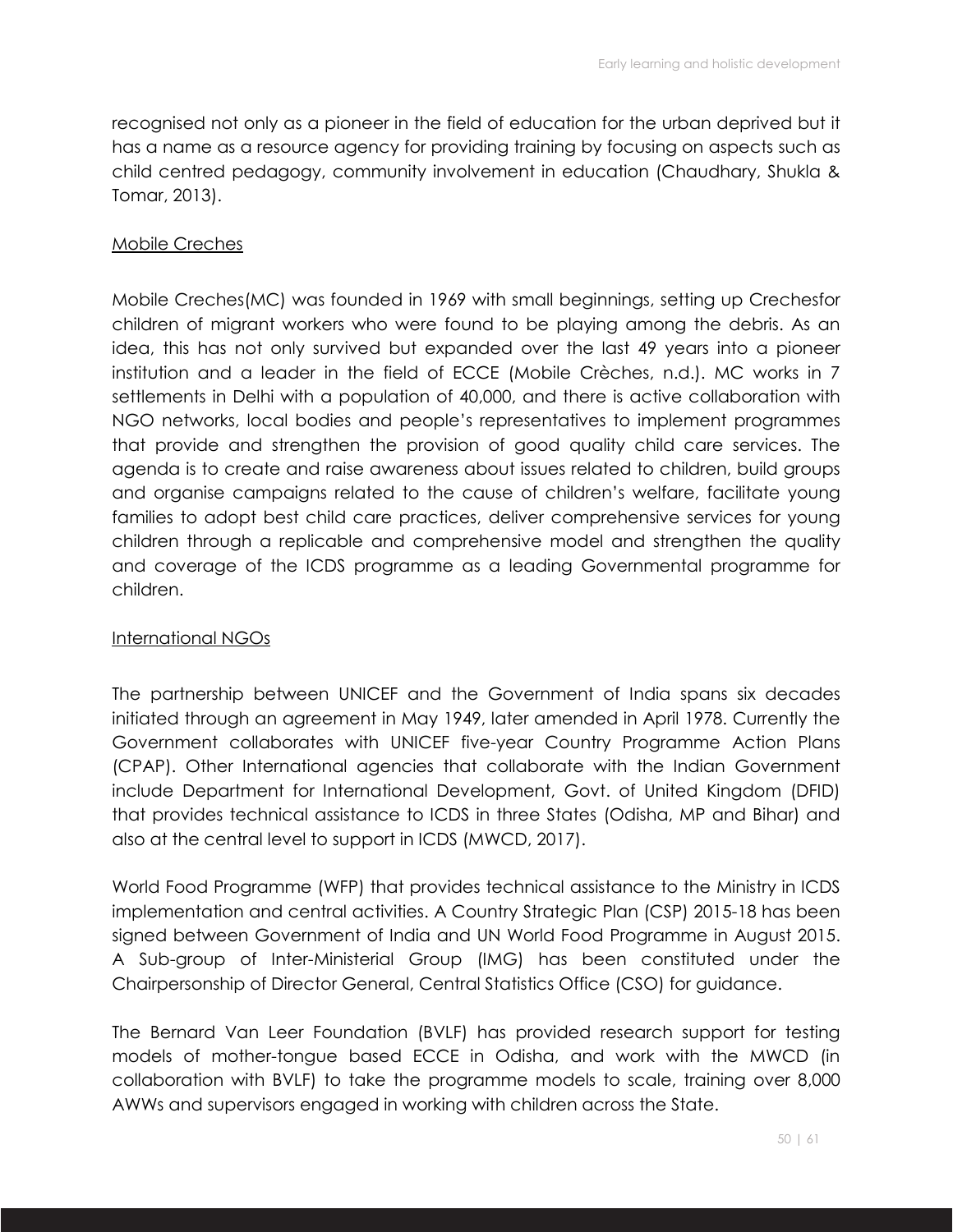#### **Other dimensions of good practice: State specific initiatives**

In this section, we will examine State specific initiatives in the field of ECCE delivery of services. The ICDS has six main components: Supplementary Nutrition, Immunisation, Health Check-up, Referral Services, Non-formal Pre-school Education, and Nutrition and Health Education. The first component, Supplementary Nutrition Programme (SNP), requires the supply of food for cooking to Anganwadi Centres (AWCs) across the country. However, the implementation of this programme suffers from corruption, pilferage and delays. Under this centralised system, AWWs did not have any control over the quantity and quality of the supplies. Poor quality of grains was a frequent problem and the supply of rice stock for three months at time created storage problems. With reference to ICDS, orders were issued by the Supreme Court in 2001 and 2004, followed by a landmark judgment in 2006 to ensure a time-bound 'universalisation with quality'. A minimum nutrition provision that must be guaranteed under ICDS was prescribed. It was further argued that decentralisation of procurement by eliminating contractors and encouraging the engagement of local SHGs and Mahila Mandals in supply and distribution would be more favourable for the system and services.

#### Reorganising the delivery system: Odisha

Following the Supreme Court order, the Odisha Government took steps in April 2011 to reform and revitalise the ICDS delivery system through decentralisation. In the new system, all materials except rice and wheat would be procured locally by AWWs to reduce chances of pilferage during transportation. In addition, a system was devised to allow greater participation of the local community in the implementation of services (UNDP, 2017).

#### Community participation in implementation: Jammu and Kashmir

Engaging the community in the implementation of programmes generates acceptance, trust, and accountability. Such a partnership is likely to enhance sustainability and community participation. In the ICDS programme, the decentralisation of procurement to local Self-Help Groups (SHGs) was found to result in lower costs for the State Government while also generating jobs. Also, hiring local people can further increase the involvement and ownership of services. The example of the Himayat initiative in Jammu and Kashmir was found to be crucial in the acceptance of the skill training and job placement programme in a region plagued by strife (NITI Aayog, 2015).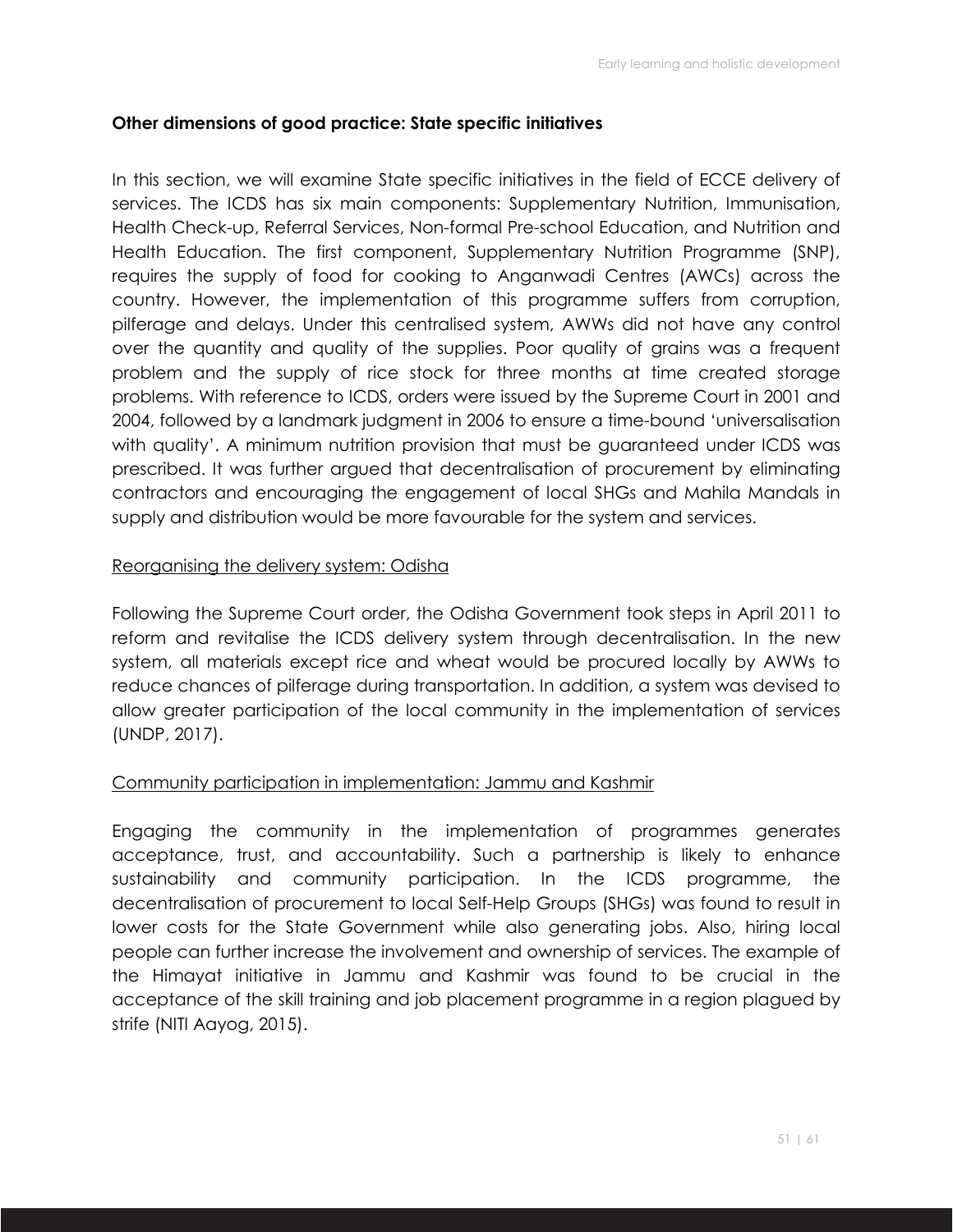#### Decentralisation and convergence: Odisha

Moving decisions about planning and implementation processes to local sites can ensure better identification of problems and assist in lowering the cost of a service. Furthermore, efficiency is likely to be improved when there is an ownership of any given set of services by increasing local commitment to the cause and enabling better monitoring. As the Odisha example shows, the decentralisation of ICDS services in Odisha State has had several positive outcomes. The removal of middlemen has made the system more transparent and improved the satisfaction of beneficiaries.

#### **Different goals; Similar strategies**

In 2013, CECED assembled the findings from a nationwide qualitative study to document lessons from case-studies of programmes known to have effective ECCE programmes. One of the primary results of the study was that there are multiple pathways to successful programming. With vastly different starting points, numbers, objectives and funding, these organisations had all taken a different route to success. What was common among them was a commitment to children (Chaudhary 2013). In order to illustrate the different starting point, it was documented that the organisations were driven by different objectives. It was found that having by examining the programmes as case-studies, it became possible to look at the pathway of each. Furthermore, even the focus of each of the institutions was different, as was the organisational structure. What emerged as a common factor was the unwavering commitment of a group of people towards whatever they had chosen as their goals, whether it was democratic principles, community involvement or eradication of poverty. This is the list of objectives that the different ECCE programmes had a central commitment to. ECCE was one of the central ways of achieving their goals and not a goal in itself.

- Democratic principles, rights of every citizen
- Eradication of poverty, arresting dropouts
- Community involvement
- Preschool education
- Large scale plans of getting children to school
- Every child in school
- Community welfare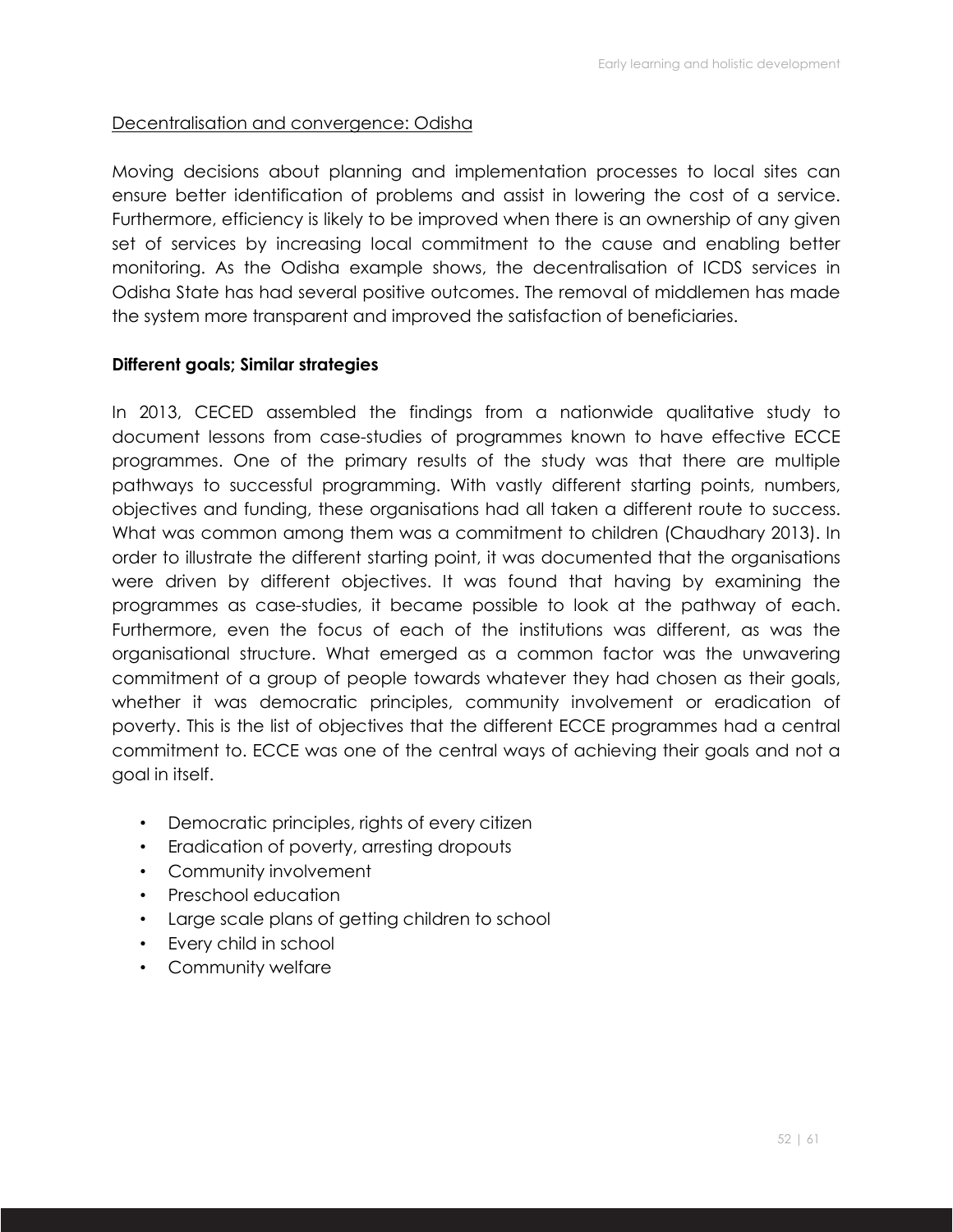#### **Some additional notes**

While focusing in specific points of intervention where there is greater need, it is important to keep some points in mind. Just as cultural diversity is an important dimension of reality as we have noted multiple times, the issue of gender is another concern. We may be faced with the danger of creating a gender divide, albeit in the favour of girls. All social messages and media platforms talk about education for girls, and we risk losing sight of boys as an unintended consequence. In promoting gender equity in education we need to emphasize equally on boys and girls. "Catch-up growth" for one sex does not mean that we forget nourishing the other. Similarly, the inclusion of men in ECCE campaigns is another linked issue that needs attention.

In planning for ECCE the existing economic divide is important to consider in terms of investment and cost-benefit analysis. Let us say that for families with sufficient resources the movement outside home for a young child will most likely be for social interaction and opportunities for expanding physical and cognitive experiences. Although not to be ignored for wealthier families, there is a need to provide extra focus on nourishment, health, space and hygiene to supplement home experiences. This is important to understand and consider in the differential provision of services and experiences that we plan for children in different sections of society to ensure cost-effective solutions.

Families with young children gain knowledge and information from observing and interacting with others, including 'experts' in the field as the child moves out of the home. These connection will expand the world of the child as well as that of the family. Families gain access to other languages, customs, cultures, and alternate ways of living. This is a valuable outcome of a child's engagement with education at all ages. Education centres at all ages can become hub for a one point provision of services for children. This can happen effectively when the government school system is expanded in coverage and clientele, but until then, partnership with private schools can also be possible. Furthermore, when children attend a program then it also becomes possible to notice abuse – physical, sexual, emotional or injury and neglect, nutritional status – malnutrition or obesity, health, developmental delays by non-family member or expert, although any or all of these can also happen within a programme and young children are especially vulnerable. This is why it becomes imperative to ensure security and safety of children when we advocate for ECCE because there is nothing more distressing than abuse of children by those who are responsible for their welfare, whether it is the family or a teacher.

We need to remember that although many children are outside of school because they are unable to make it for some reason or other, many are unable to get in even when they want to, and many are pushed out either on account of frequent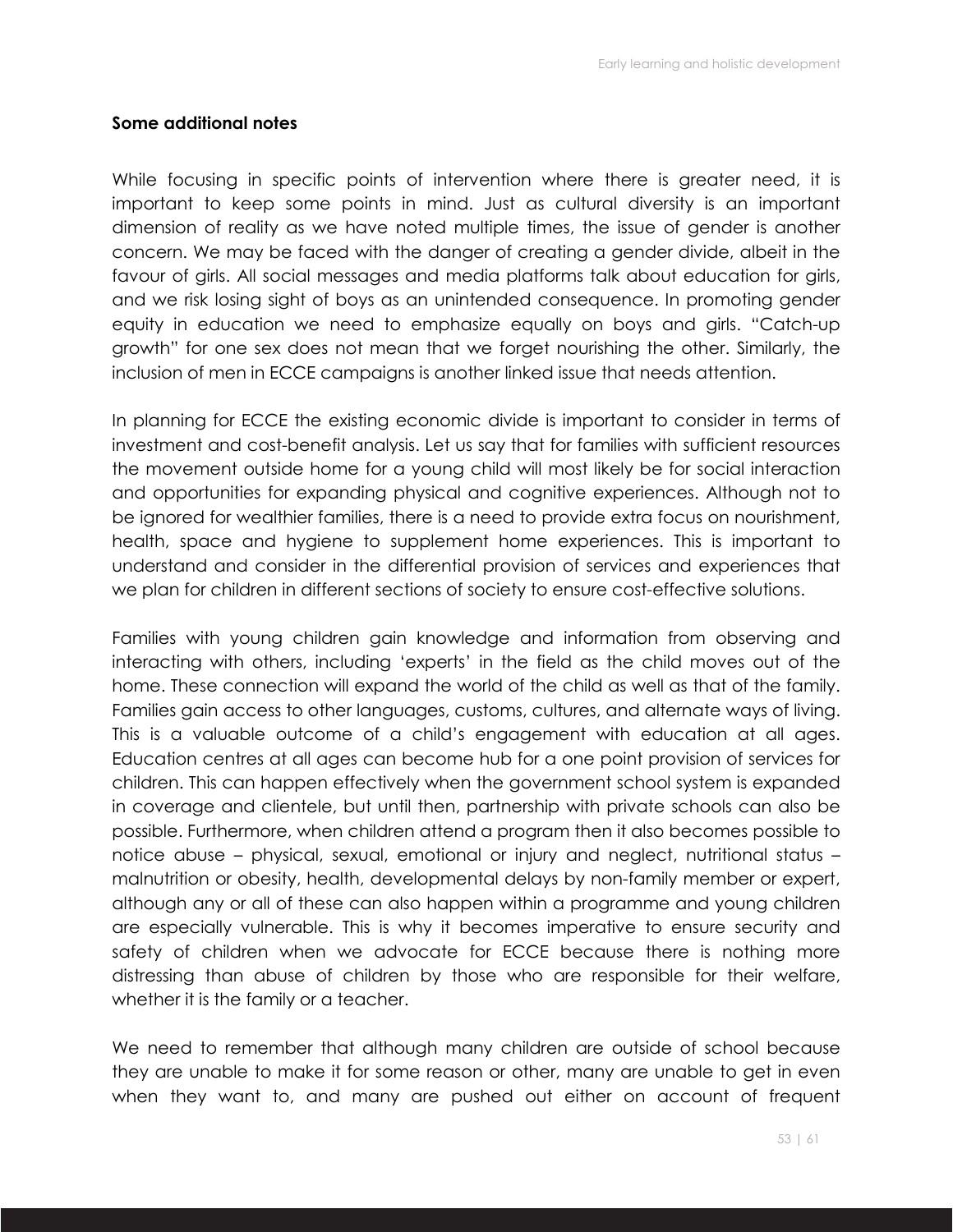movement, failure to fit in, irregular participation or negative attitudes by the educator. While consolidating an overview of out-of-school children, the blame for the phenomenon has to be shared, with the institutional setting being as responsible as the participants, if not more! This becomes even more serious in the neglect of children with disability, who have, most often, not even been able to enter the system.

The provision of childcare for employed mothers is an especially important feature of ECCE and cannot be emphasised enough, especially for the most vulnerable category of families, poor migrant workers. Not only do children find themselves removed from the register of schools in their native home, there is absolutely no opportunity for the child of a migrant family working temporarily in a rural or urban project. This group of children continues to stay outside of school at all ages. This is also the group at risk of exploitation, abuse and peer difficulties. Perhaps Mobile Crechesis one of the very few organisations that has made provisions for this section of society that is in dire need of support.

For most of the developed world, the early introduction to technology has become a bane, and several important research studies are talking about the negative impact of early exposure to the screen. For the poor on the other hand, this may not be the problem, and technology can actually assist services in important ways through accessing information, networking and contacting people.

ECCE centres can also be very good for releasing older children (girls and boys) for school participation in families where children provide care for their younger siblings, and when the school and ECCE centre are in the same compound, this is even more favourable for the family. At this point, we need to reiterate that the child is part of a cohort, and horizontally linked with its peers, but the vertically linked with later childhood. Thus, in order to best present ECCE to the community, horizontal, holistic and vertical connections are important to consider. This would include looking at the child as a whole, with all the different developmental domains, as well as her linkages with other children of the same age and her own later childhood and adolescence.

#### **Key lessons and recommendations**

Some of the key lessons derived from this extensive study of global and local research on ECCE highlight that there a lot that has been accomplished in the name of ECCE by way of schemes, reports, evaluations and recommendations. The latest scheme of the MHRD Samagra Shiksha Abhiyan illustrates the consistent and continued commitment of the Government to the cause of the young child. However, far more investment has gone into policy and planning, monitoring and evaluation than to implementation and enhancement, and this is posed to change in the most recent policy statements, especially implementation from the perspective of children living in difficult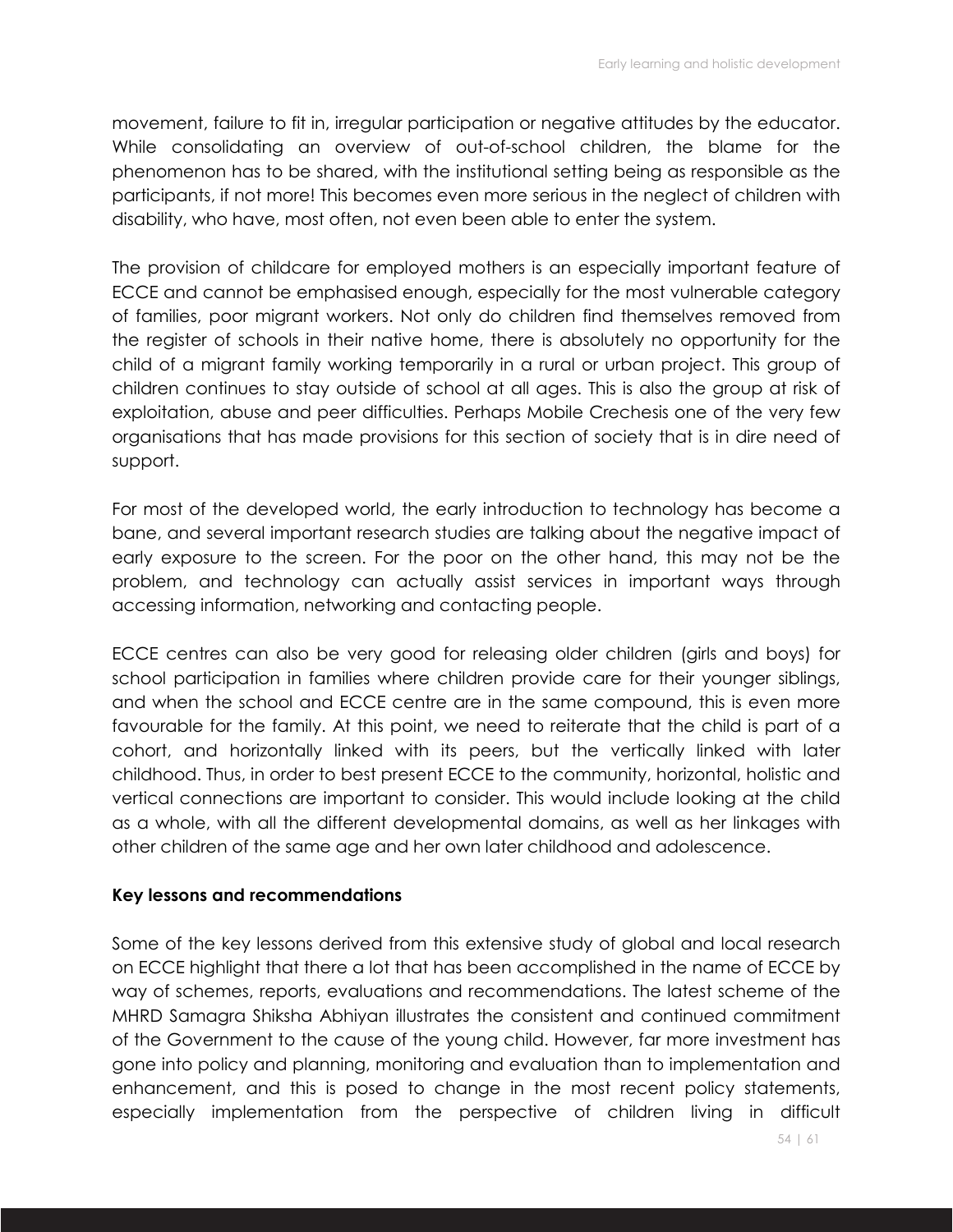circumstances. Despite the elaborate literature and abundance of documentation, the local concerns of the young child and a culturally relevant position on ECCE is weak.

We have also learnt that initiatives for young children's welfare can come from divergent objectives (women's work, democratic principles, poverty alleviation, improved schooling). Furthermore, investment in ECCE is taken for granted and not enough reflection has gone into why we are doing this. Debates on this need to continue to justify investments.

#### **Recommendations:**

Based on our detailed examination of research, policy, implementation, observation and analysis, here are some of the key recommendations for ECCE services:

- 1. In order to accomplish coverage, accountability as well as cultural relevance, ECCE services must provide for flexibility within a standard framework. This will ensure a basic range of services, as well as assure that local social practices are attended to in meaningful ways. There are several instances of successful programmes that can be used as role models for attaining this objective.
- 2. We need to ensure coverage of the remotest of locations between the desert communities of Ladakh, the salt mining areas in Gujarat and the islands of Andaman and Nicobar. Presently, we do not have enough schools for the number of children, and the long and arduous procedures for school admission can be daunting for families. We need ease and guarantee of access before we can move forward. The presence and availability of and access to good quality schools within the government system is perhaps the most urgent need and these schools (along with preschools) can go a long way in accessing out of school children and ensuring their participation. Unlike what is believed, schooling is a high priority for most parents. However, parents' expectations from preschool need to be debated and discussed since their notions of ECCE may be more school-like in their expectations.
- 3. The inclusion of under 6s needs to be further debated by giving due consideration to the responsibility we have as educators, to bring young children into the fold of extra-familial care at this early age.
- 4. The issues of language need discussion. In doing so, we have to consider several factors like the capacities of children, language environment, aspirations of parents as well as the objectives of education. There are no simple answers to the issue of language and as a country whose multilingual nature is an enduring feature and a strong advantage, providing the opportunity for the child to speak his or her native language(s) and learn others is a responsibility of schooling at all ages. The early introduction of the English language, a common expectation of families, is one other issue that needs inputs from experts.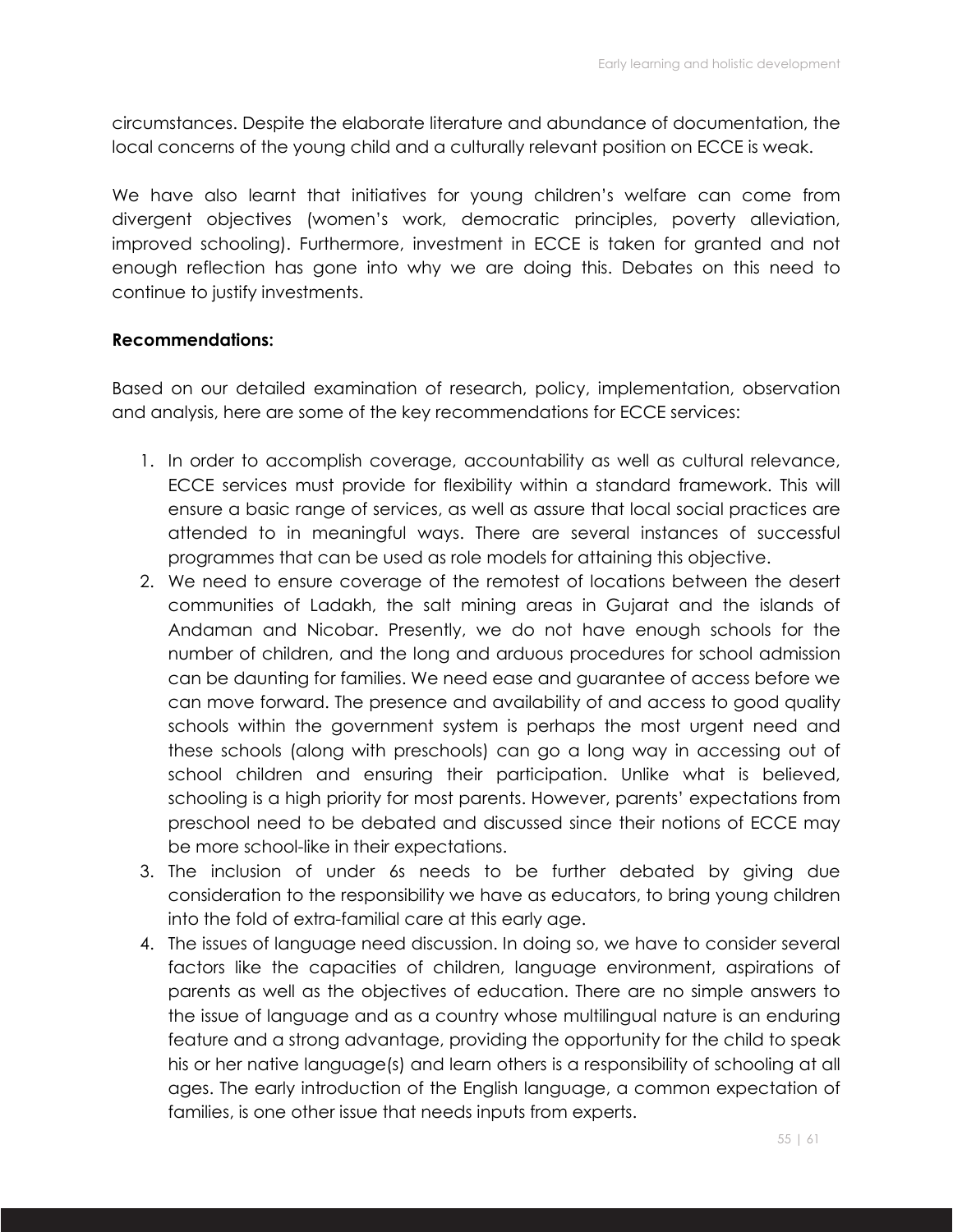- 5. The proposal of bringing preschools into the fold of the school outlined in the Samagra Shiksha Abhiyan will have several consequences, both for small, innovative programmes as well as for schools. This needs further discussion and research to see how children adjust and what options are possible in the different regions of the country. As far as private fee-paying schools are concerned, the movement to attach preschools to the larger school system has been at least three decades old, a point at which smaller (feeder) preschools lost their clientele and decided to go even lower for the age at entry. There are many advantages to this merger, not the least of which is having a one point location where the children of a family can go for schooling and ECCE and long term placement in schools. But for this to work, there must be enough schools available for all children, which is far from the reality right now.
- 6. **A parallel cadre of Bal Vikas worker** (Child Development worker) matching the AWW with role specific to health and nutrition and monitoring would greatly enhance service delivery. This Bal Vikas Worker should be trained for roles and responsibilities specifically for Child Development. Leadership for training of Bal Vikas workers can be initiated by NGOs with strong Child Development initiatives.
- 7. As **educators,** the understanding, acceptance, and respect for diversity is a key issue that has emerged. This is something that needs urgent work, especially during training and implementation. Presently, educators largely feel as if they are above the learners in social status, and therefore, negative attitudes begin to emerge under these conditions. For both social and individual diversity, educators need intense training and monitoring. Educators in turn need the support and guidance from people they work among. Presently, links with the community is mostly transacted with the view to their "upliftment", from a position of privilege rather than a perspective of equity and service. The importance of each child as a significant member of the group with equal rights and entitlements, endowed with the ability to learn, regardless of individual differences and capacities, is a stance that is often lost in the delivery of services. We have to ensure that when children are welcomed into any programme, they come with inalienable rights as members of society and citizens of the county.

Furthermore, educators are responsible for attention to details like:

- Tracking children's development
- Planning individualized goals and community objectives of relevance to ECCE
- Updating knowledge and skills through dialogue and discourse
- Discuss the science and ethics of ECCE practices
- 8. As programme organisers, a regular contact with educators and the community is crucial. As can be seen in some successful models of ECCE like BODH Shiksha Samiti, democratic principles and commitment to the community urges the organisers to keep a close watch on the transaction of educational services to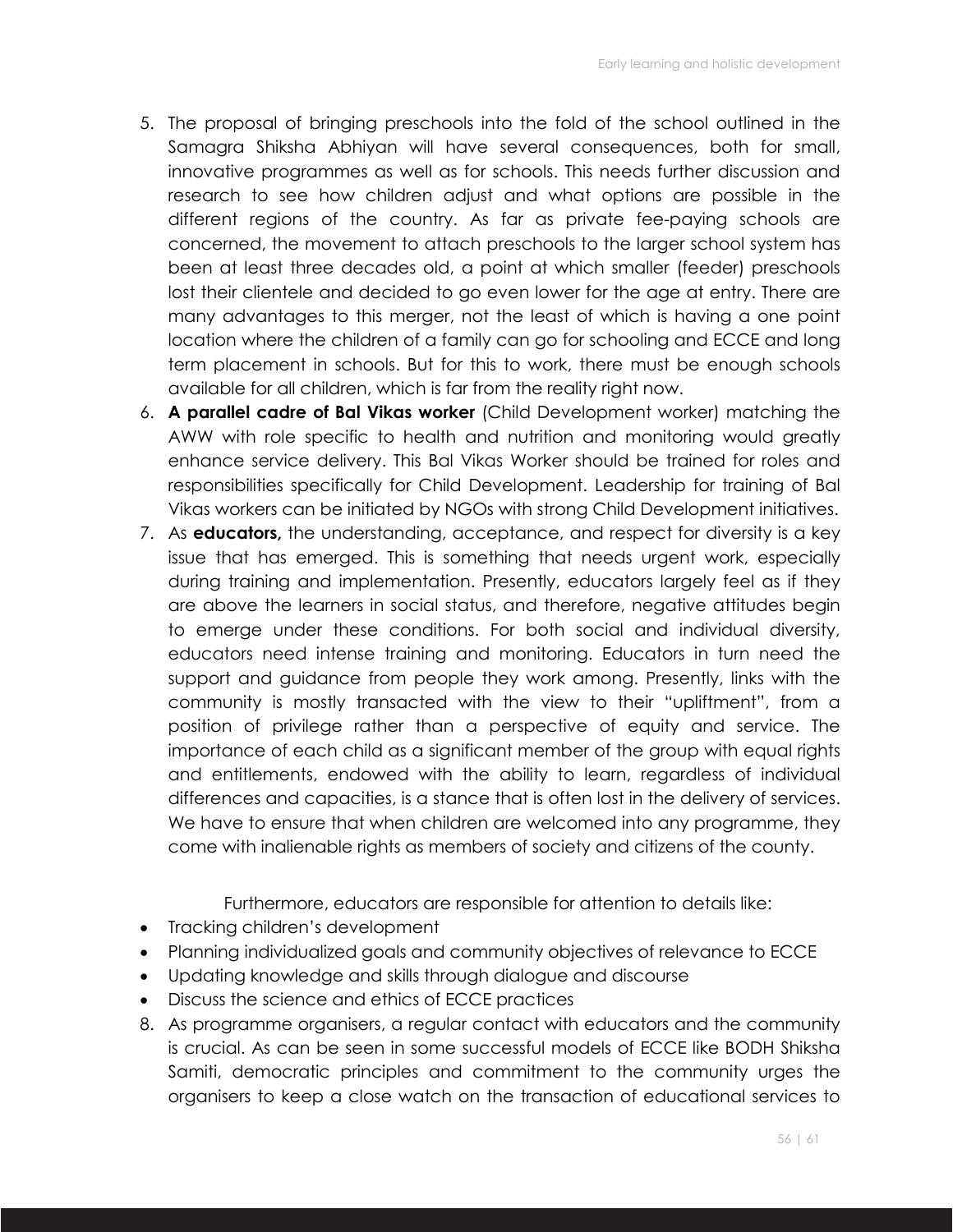children. Teachers do not come custom designed as perfect educators, they have to be provided with an environment where mutual respect and commitment thrives towards them, so that they can work with those principles in the classroom. Participation in centre-level activities is key to keeping in close touch with the people and the programme. A small gesture of playful engagement by someone in authority can go a long way in establishing comfort in the community as well as the practitioners. Furthermore planning visits to and interactions with others is another important activity that keeps children and educators motivated. It is also the organisers' responsibility to ensure that social justice and community welfare are the bases for programme effectiveness.

**9. The State:** Here we include both central and state level governance. One of the first responsibilities of the State is to ensure that good quality government schools are available for all children. Furthermore, government and public sector employees must compulsorily enroll their children into these schools so that quality is ensured with a single stroke. School participation in later years is enhanced not just be providing ECCE services as we have been repeatedly told in the arguments for ECCE. School participation is first and most importantly guaranteed by availability, access and admission into good schools. Everything else will follow, including participation in ECCE. Support for ECCE, selection, training and work conditions are the responsibility of the State, as is the functioning and coordination of the programmes.

#### **Way forward**

The delivery of educational services including ECCE is in need of a reboot by returning to the basic principles of education, the needs of young children and the participation of children in society. In this regard, the first way forward is a re-look at the ideology of intervention. Placing the participant as a beneficiary has not helped with the way ECCE has progressed. We have to take the approach of a basic service that we are obliged to provide to children, for their present circumstances as well as for the future. Ideologically, we would include the following principles:

- Mutual regard between community and service through incorporating local cultural practice, art, craft and environment
- Respect for others, humanism rather than philanthropy
- Social justice in place of social work
- Understanding poverty, its reasons
- Regular review of the rationale and contemporary status of ECCE
- Clear understanding about the science and ethics of ECCE, school education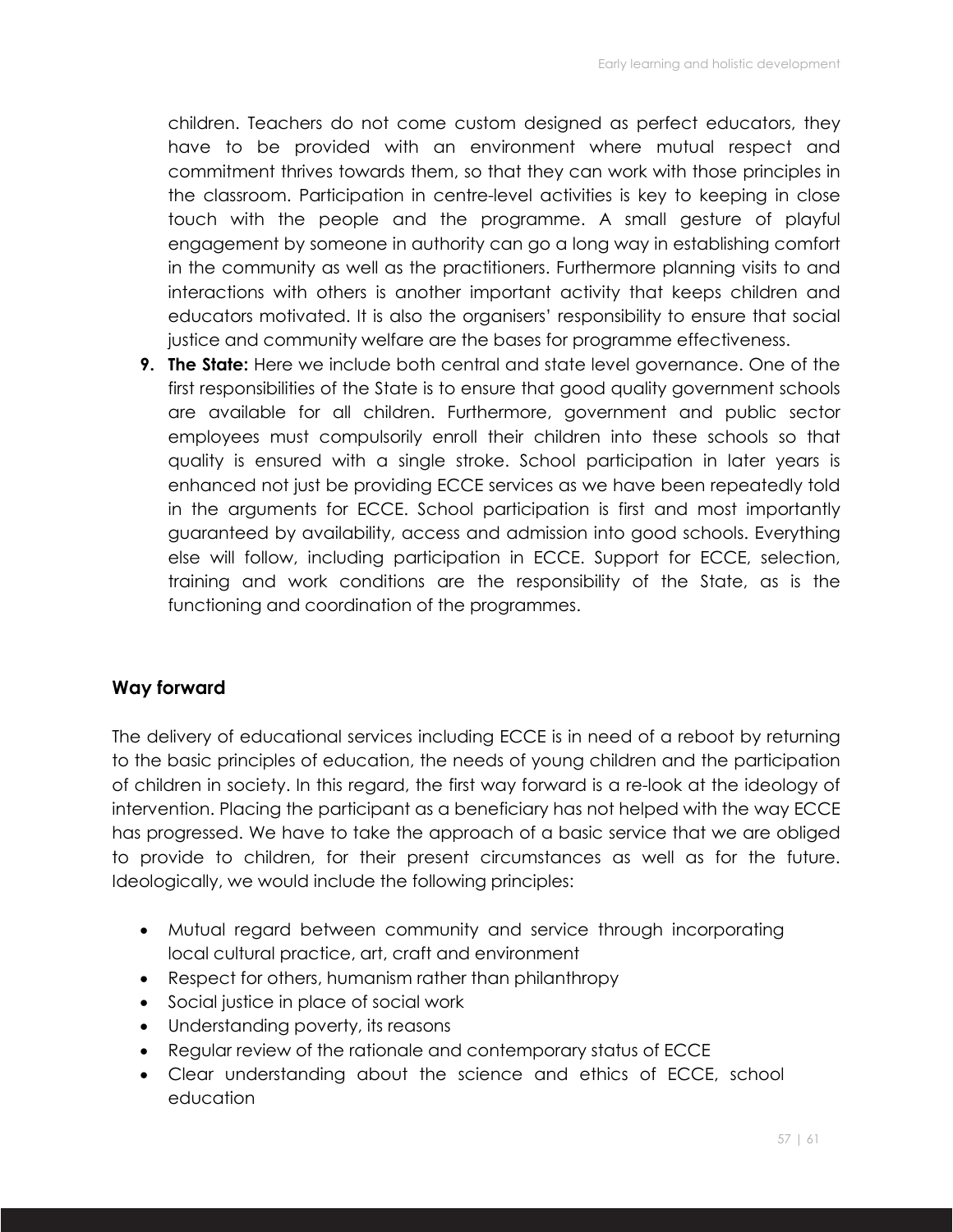- A focus on disadvantage and disability
- Community ownership: Going beyond participation
- Reducing the home-school distance, physically, socially and ideologically
- Ensure regularity
- Ensure equity, have the same programmes for children from different groups by having neighbourhood schools for all
- Family welfare, the family is an important part of a child's life and they are partners in the well-being of children and therefore also need to be actively involved with programmes
- Mentoring rather than monitoring
- Periodic audit of the fundamental services to make sure that there is a benefit for every rupee spent
- **Partnerships** between all the sectors NGO, GO, Private schools, International NGOs
- Expanding the classroom to include local arts and culture.

#### **Final words**

In this chapter, we focused on the current status of Early Childhood Education and Care in India. It is essential to understand that we are a nation of immense diversity and unevenness in the accessibility and availability to resources. This is a key fact in understanding that provisions of educational services including ECCE to all children is a responsibility. Uneven economic development has a significant bearing on childhoods and education is one of the strongest methods of addressing the issue. Unless schools are available to everyone, with easy access, admission and participation, keeping all ethnic, social and economic factors in mind, unless children are welcomed in school, our objective of progress through this method is unlikely to bear fruit. Good quality ECCE has to be followed up with good schooling, otherwise children's later needs towards sustainability will not be fulfilled. Such services are also an important space for ensuring that all children are adequately nourished and health care is provided. There is an urgent need to consolidate the different services available to children and the school and ECCE centre are appropriate locations for that. Having a Bal Vikas worker in every community who is trained and motivated in the objectives of childhood care and education will be an important addition to the cadre of child care workers. For this purpose, consolidating the diverse service providers is an important next step. For this purpose ICDS and government schools have to be strengthened in order to have nation-wide impact. These programmes are already in place in so many locations, we need to work at getting to every child there is and revisiting and revamping these institutions towards high quality, safe, secure and child friendly centres where multiple services are provided. For instance, tracking of children for the first 1000 days after birth is something that can be accomplished through this service and can go a long way in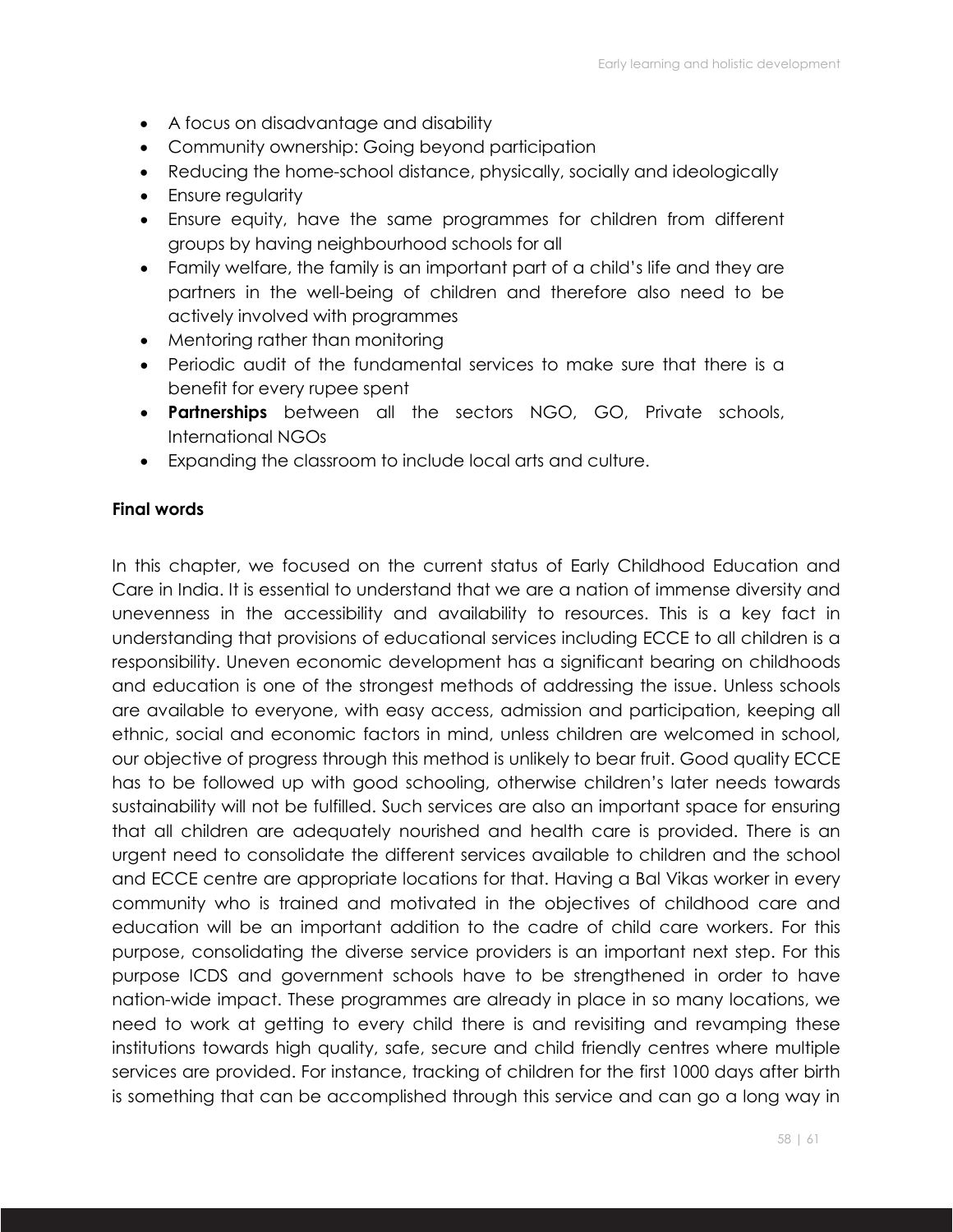impacting survival and health status. The child needs to be tracked from this intense supervision in the early days till the completion of school and even later. Consolidating multiple services is a key strategy of achieving the objective of no child being left behind, and no child should be separated (physically, socially or ideologically) from his family and community! Indian children live with many disadvantages of poverty, illhealth and poor nutrition, but they mostly live in a large social network, any ECCE programme has to recognize, respect and include this larger social network of people, adults and children.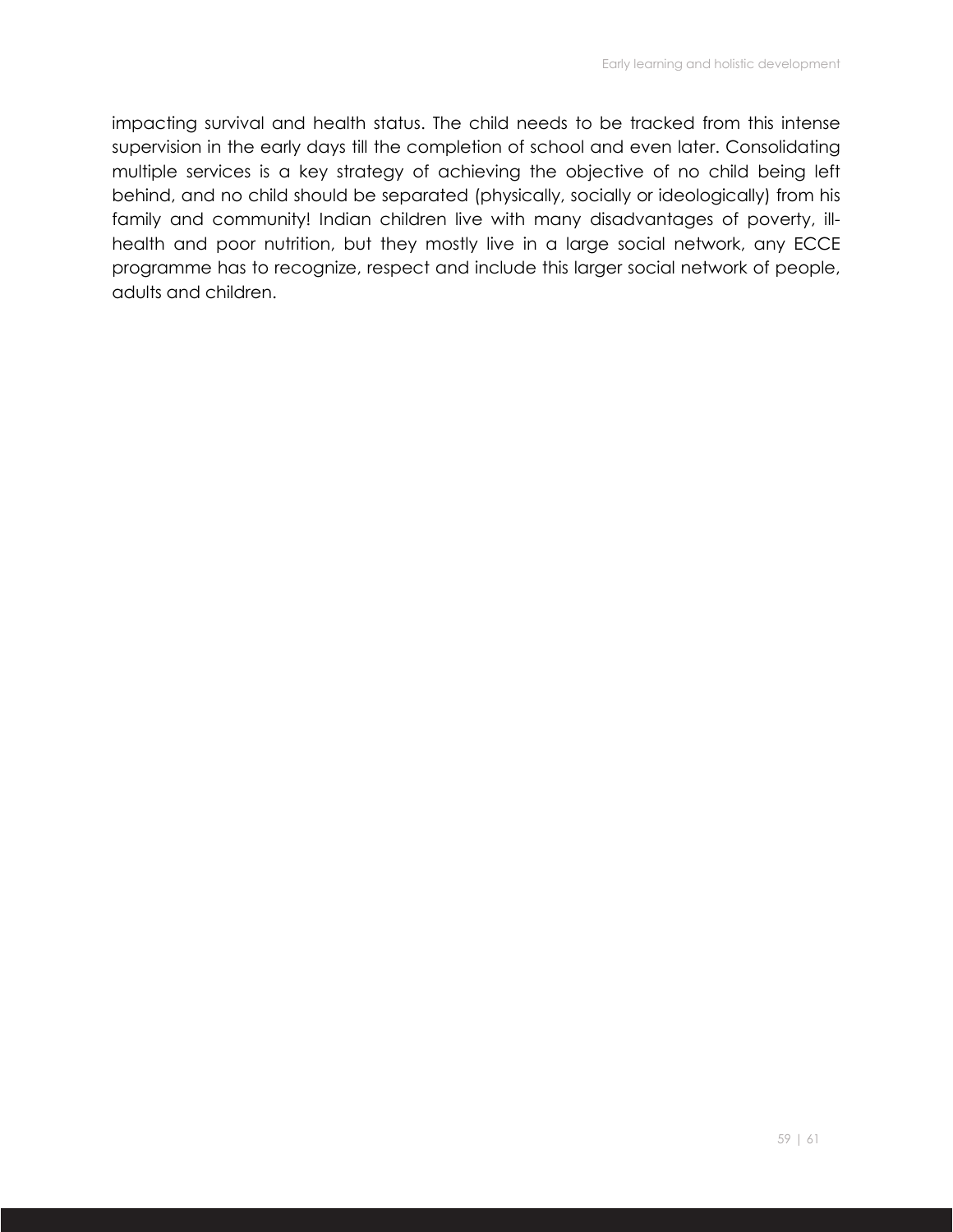#### **References:**

- Abels, M. (2008). Field observations from rural Gujarat. In S. Anandalakshmy, N. Chaudhary and N. Sharma (Eds.), *Researching families and children: Culturally appropriate methods*. (pp. 211 - 231). New Delhi: Sage.
- Arnold, C. (2004). Positioning ECCD in the 21st century. *Coordinators' Notebook*, *28*, 1-36.
- Bateson, G. (1976). A theory of play and fantasy.In, J. Bruner, A. Jolly & K. Sylva (Eds.), *Play: Its Role in Development and Evolution.* (pp. 119-29). Harmondsworth: Penguin Books.
- Bronfenbrenner, U. (1977). Towards an experimental ecology of human development. *American Psychologist , 32*(7), 513-531. doi:http://dx.doi.org/10.1037/0003-066X.32.7.513
- Burke, K. (1966). *Language as symbolic action: Essays on life, literature and method*. Berkley, CA: University of California Press.
- Burman, E. (1996). Local, global or globalized? Child development and international child rights legislation. *Childhood, 3*(1), 45-66. doi:https://doi.org/10.1177/0907568296003001004
- CECED (Centre for Early Childhood Education and Development). (n.d.). Preparing teachers for early childhood care and education. Ambedkar University.

http://www.earlychildhoodworkforce.org/sites/default/files/resources/Preparing\_Teacherins\_for\_Early\_Childhood\_care\_and\_Ed ucation.pdf Accessed on 18 August, 2018.

- Cole, M. & Hkkarainen, P. & Bredikyte, M. (2010). Culture and Early childhood Learning. Retrieved on August 14, 2018, from http://www.child-encyclopedia.com/en-ca/culture/according-to-experts.html.
- Cole, M. (1996). *Cultural psychology. A once and future discipline*. Cambridge, MA: Belknap Press, Harvard University Press.
- Chaudhary, N. & Shukla, S. (2018). Family, identity and the individual in India. In. G. Misra (Ed.). *Advances in Psychology*. (pp. 142-188). New Delhi: Oxford University Press.
- Chaudhary, N. (2017a). Childhood, culture and social science: What we have gained and may be in the process of losing. In T. S. Saraswathi, A. Madan, & S. Menon (Eds.), *Childhoods in India: Traditions, trends and transformations*. (pp. 87-108). New Delhi: Routledge.
- Chaudhary, N. (2017b). Global child rights and wrongs: There is nothing universal about child protection laws. The Sunday Guardian. 23rd September 2017. http://www.sundayguardianlive.com/lifestyle/10960-global-child-rights-and-wrongs-there-s-nothing-universalabout-child-protection-laws
- Chaudhary, N. & Shukla, S. (2014). "Children's work is to play": Beliefs and practices related to childhood among Indians. In, J. L. Roopnarine, M. Patte, J. E. Johnson, & D. Kuschner (Eds.) *International Perspectives on Children's Play.* (pp.146-158). Open University Press/McGraw Hill Education.
- Dalal, A. K., & Misra, G. (2001). *New directions in Indian social psychology, Vol. I*. New Delhi: Sage.
- DeLoche, J. S. & Gottlieb, A. (2000). If Dr. Spock were born in bali. In J. S. DeLoche, & A. Gottlieb (Eds.), *A world of babies: Imagined childcare guides for seven societies* (pp. 1-27). NY: Cambridge University Press.
- Derman-Sparks, L. & the ABC Task Force (1989). Anti-bias curriculum. Washington DC: National Association for the Education of Young Children.
- Derne, S. (2003). Culture, family structure and the psyche in Hindu India: The 'fit' and the 'inconsistencies'. In D. Sharma, (Ed.), *Childhood, family and socio-cultural change in India.* New Delhi: Oxford.
- Devy, G.N. (2018). Dreams of multilingual territories within monolingual states. Mint Lounge, Saturday, August10, 2018. Accessed on August 10, 2018 from https://www.livemint.com/Leisure/nt5QrPpHbdeTbml8j8fhmK/GN-Devy-dreams-of-multilingual-territories-withinmonoli.html
- Devy, G. N. 2014. *The being of* bhasha*: A general introduction*. Hyderabad, India: Orient BlackSwan.
- Evans, 2000.
- Evans, J. http://unesdoc.unesco.org/images/0014/001474/147461e.pdf
- Evans, J. L., Myers, R. G. (1994). Childrearing practices: Creating programs where traditions and modern practices meet. The Consultative Group on Early Childhood Care and Development. DOI: http://www.ecdgroup.com/download/cc115aci-old.pdf Accessed on 20 August, 2018.
- Ganesh, K. (1999). Patrilineal structure and agency of women: Issues in gendered socialisation. In T. S. Saraswathi (Ed.), Culture, socialisation and human development: Theory, research. (pp. 235 – 254). New Delhi: Sage.
- Jagannathan, S. (n.d.). The role of NGOs in primary education: A study of six NGOs.
- http://documents.worldbank.org/curated/en/760201468771257407/130530323\_20041118114646/additional/multi0page.pdf Kakar, S. & Kakar, K. (2007). The Indians: Portrait of a people. New Delhi: Penguin-Viking.
- Kalemba, E. (1993) Childrearing Practices and Beliefs in Malawi and their Implications for Programming. Paper presented at the Workshop on Childrearing Practices and Beliefs, Windhoek, Namibia, October 26-29, 1993.
- Kaertner, J., Keller, H. & Chaudhary, N. (2010). Cognitive and social influences on early prosocial behaviour in two sociocultural contexts. *Developmental Psychology, 46*(4), 905-914. doi:10.1037/a0019718
- Keller, H. (2007). *Cultures of infancy*. Mahwah, NJ: Lawrence Erlbaum.
- Khalakdina, M. (2008). *Human development in the Indian context: A socio-cultural focus*. New Delhi: Sage.
- Kurtz, S. N. (1992). All the mothers are one: Hindu India and the cultural shaping of psychoanalysis. New York: Columbia University Press.
- Lewis, O. (1969). Culture of Poverty. In Moynihan, D. P. (Ed.), *On Understanding Poverty: Perspectives from the Social Sciences*. New York: Basic Books. pp. 187–220.
- Lombadi, J. (2015). A foundation for sustainable development: Advancing towards a new era for young children and families. A good start: Advances in early childhood development. *Early Childhood Matters, 124*, 5- 10.
- Marfo, K. (2015). 'The courage to admit to the limits of our knowledge'. A good start: Advances in early childhood development. *Early Childhood Matters, 124,* 91-93.
- McCall, R. B. (2013). The consequences of early institutionalisation: Can institutions be improved should they? Child Adolescent Mental Health, 18(4). DOI: 10.1111/camh.12025
- Menon, S. & Saraswathi, T. S. (2017). Introduction. In, In T. S. Saraswathi, A. Madan, & S. Menon (Eds.), *Childhoods in India: Traditions, trends and transformations*. (pp. 1-20). New Delhi: Routledge.
- Misra, G. (2009). Introduction to Volume 1. In, G. Misra, Psychology in India, Volume 1: Basic psychological processes and human development. (pp xv – xix). New Delhi: Pearson Education.
- Moss, P. (2006). From children's services to children's spaces. In K. M. Tisdall, J. M. Davis, M. Hill & A. Prout (Eds.), *Children, young people*  and social inclusion: Participation for what? (pp. 179-198). Bristol, UK: The Policy Press. **DOI:** 10.1332/policypress/9781861346629.003.0010
- Mullainathan, S. & Shafir, E. (2013). Scarcity: Why having too little means so much. New York, NY: Henry Holt & Company.